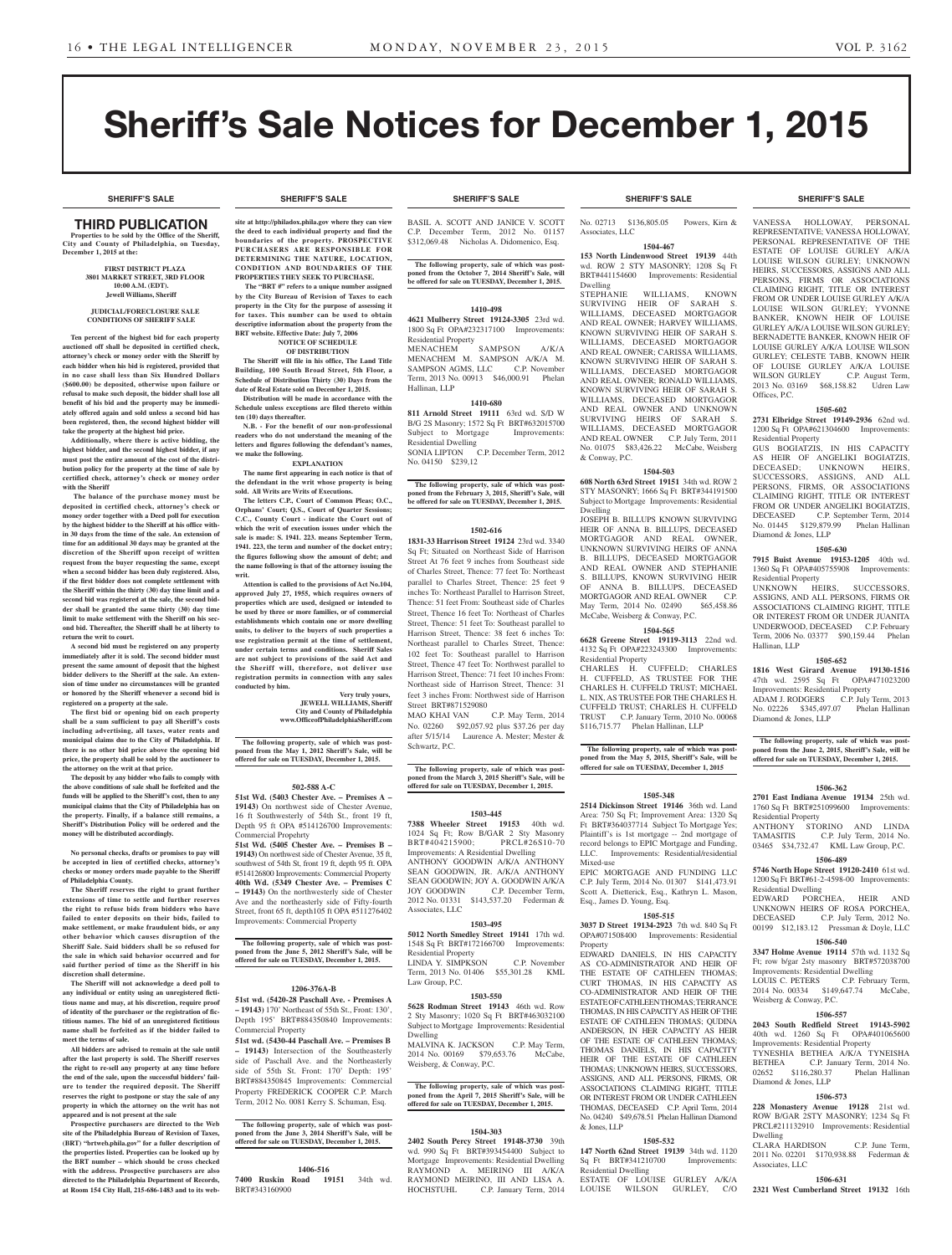wd. ROW 2 STY MASONRY; 1440 Sq Ft OPA#162293400 Improvements: A Residential Dwelling

DAMIAN BAGLEY C.P. August Term, 2014 No. 02010 \$80,228.16 Federman & Associates, LLC

#### **1506-633**

**246 East Walnut Park Drive 19120** 61st wd. ROW B/GAR 2STY MASONRY; 1296 Sq Ft BRT#61-1-359300 Improvements: Residential Dwelling DAMIAN BAGLEY C.P. July Term, 2014

### No. 002486 \$182,433.09 Federman & Associates, LLC

### **1506-635**

**6307 Buist Avenue 19142** 40th wd. ROW 2 STY MASONRY; 953 Sq Ft BRT#402258000 Improvements: Residential Dwelling

DOLORES GULLA A/K/A DOLORES E. GULLA C.P. May Term, 2014 No. 00334 \$29,077.54 McCabe, Weisberg & Conway, P.C.

### **1506-644**

**1168 East Hortter Street 19150-3105** 50th wd. 1100 Sq Ft OPA#502340900 Improvements: Residential Property

RAYMOND C. HEIM A/K/A RAYMOND HEIM C.P. September Term, 2014 No. 04660 \$114,580.10 Phelan Hallinan Diamond & Jones, LLP

### **1506-664**

**1425 Sellers Street 19124-3629** 23rd wd. 1940 Sq Ft OPA#234052200 Improvements: Residential Property

SONIA FLORES, IN HER CAPACITY AS HEIR OF JOSE M. OTERO, DECEASED; MELISSA MELENDEZ, IN HER CAPACITY AS HEIR OF JOSE M. OTERO, DECEASED; ALEXIS MELENDEZ, IN HIS CAPACITY AS HEIR OF JOSE M. OTERO, DECEASED; JUAN MELENDEZ, IN HIS CAPACITY AS HEIR OF JOSE M. OTERO, DECEASED; ENID MELENDEZ, IN HER CAPACITY AS HEIR OF JOSE M. OTERO, DECEASED; UNKNOWN HEIRS, SUCCESSORS, ASSIGNS, AND ALL PERSONS, FIRMS, OR ASSOCIATIONS CLAIMING RIGHT, TITLE, OR INTEREST FROM OR UNDER JOSE M. OTERO, DECEASED C.P. June Term, 2014 No. 00868 \$39,318.41 Phelan Hallinan Diamond & Jones, LLP

### **1506-668**

**3245 North Marston Street 19129** 38th wd. ROW 2 STRY MASONRY: 1157 Sq Ft All that certain lot or piece of ground with the messuage or tenement thereon erected described according to a survey and plan thereof made by W.F. Wingate Esq. Surveyor and Regulator of the 13th District on the 30th day of September A.D. 1922 as follows to wit:

Situate on the East side of Marston Street at the distance of 326 feet 6 inches Northward from the North side of Allegheny Avenue in the 38th Ward of the City of Philadelphia.

Containing in front or breadth on the said Marston Street 14 feet 3 inches and extending of that width in length or depth Eastward between parallel lines at right angles to the said Marston Street 62 feet 6 inches to a certain 3 feet wide alley which extends Northward into Marston Street and Southward it communicates with a 10 feet wide driveway which leads Eastward into Etting Street and Westward into the said Marston Street.

Being known as 3245 North Marston Street. BRT#381230200 Improvements: Residential Dwelling

DAVID STANSON, KNOWN SURVIVING HEIR OF EARL M. STANSON, DECEASED MORTGAGOR AND REAL OWNER; CHARLOTTE W. STANSON A/K/A CHARLOTTE J. WHEELER A/K/A CHARLOTTE J. WHEELER A/K/A LYDIA DELGADO, KNOWN SURVIVING HEIR OF EARL M. STANSON, DECEASED MORTGAGOR AND REAL OWNER AND UNKNOWN SURVIVING HEIRS OF EARL STANSON, DECEASED MORTGAGOR AND REAL OWNER C.P. December Term, 2038 No. 30200 \$48,676.08 McCabe, Weisberg & Conway, P.C.

**The following property, sale of which was postponed from the July 7, 2015, Sheriff's Sale, will be offered for sale on TUESDAY, December 1, 2015.**

### **1507-372**

**10931 Templeton Drive 19154-4235** 66th wd. 1296 Sq Ft OPA#662149500 Improvements:

Residential Property WILLIAM F. ROLAND C.P. March Term, 2012 No. 00207 \$62,257.37 Phelan Hallinan Diamond & Jones, LLP

### **1507-423**

**823 Marlyn Road 19151** 34th wd. 1500 Sq Ft BRT#344265300 Improvements: Residential

Dwelling ADIL MOHOMMED C.P. September Term, 2014 No. 02925 \$128,483.03 Udren Law Offices, P.C. **1507-432**

**1505 West End Drive 19151** 34th wd. 1120 Sq Ft BRT#34-4-4321-00 Improvements: Residential Dwelling

JOSEPH A. DEREEF A/K/A JOSEPH DEREEF, JR. C.P. September Term, 2014 No. 00600 \$42,799.49 Powers, Kirn & Associates, LLC

### **1507-443**

**1124 South 22nd Street 19146** 36th wd. Approximate Size: Land Area - 12240 sq ft; Improvement Area - 2016 Sq Ft BRT#871548350 Improvements: Commercial Property C.P. July Term, 2014 No. 01307

\$234,271.35 Scott A. Dietterick, Esq.; Kathryn L. Mason, Esq.; James D. Young, Esq. **1507-460**

**8021 Elberon Avenue 19111-1806** 63rd wd. 1719 Sq Ft OPA#631040500 Improvements: Residential Property TIMOTHY MAGEE AND JOYCE MAGEE C.P. August Term, 2009 No. 03348 \$116,352.24 Phelan Hallinan Diamond & Jones, LLP

### **1507-583**

**3379 Holme Avenue 19114** 57th wd. 1132 Sq Ft BRT#572040300 Subject to Mortgage Improvements: Residential Property DAVID J. MACKLE AND RONALD J. JANKOWSKI, SINGLEMAN, AS JOINT TENANTS WITH RIGHT OF SURVIVORSHIP C.P. May Term, 2011 No. 0313 \$69,437.13 Zucker, Goldberg & Ackerman, LLC

### **1507-594**

**6222 Belfield Avenue 19144** 59th wd. ROW 2 STY MASONRY; 1600 Sq Ft BRT#592288800 Improvements: Residential Dwelling JEFFREY K. KNIGHT A/K/A J. KNIGHT A/K/A JEFFREY KNIGHT, KNOWN SURVIVING HEIR OF CHARLIE MAE ROBINSON A/K/A CHARLIE M. KNIGHT, DECEASED MORTGAGOR AND REAL OWNER; ROBIN C. ROBINSON, KNOWN SURVIVING HEIR OF CHARLIE MAE ROBINSON A/K/A CHARLIE M. KNIGHT, DECEASED MORTGAGOR AND REAL OWNER; UNKNOWN SURVIVING HEIRS OF CHARLIE MAE ROBINSON A/K/A CHARLIE M. KNIGHT, DECEASED MORTGAGOR AND REAL OWNER April Term, 2014 No. 03042 \$52,630.78 McCabe, Weisberg & Conway, P.C.

### **1507-598**

**2237 North 51st Street 19131** 52nd wd. DET 3 STY STONE; 4063 Sq Ft BRT#521274300 Improvements: Residential Dwelling ANNIE B. POWELL C.P. May Term, 2014 No. 02414 \$174,169.53 McCabe, Weisberg & Conway, P.C.

### **1507-606**

**220 South Cecil Street 19139** 60th wd. ROW 2 STY MASONRY;990 Sq Ft BRT#604278200 Improvements: Residential Dwelling LORRAINE WEAVER TAWWAD C.P. January Term, 2015 No. 00454 \$58,346.59

McCabe, Weisberg & Conway, P.C. **1507-618**

**354 Ritner Street 19148** 39th wd. 1500 Sq Ft; Containing in front or breadth on the said Ritner Street 15 feet and extending of that width in length or depth Southward between parallel lines at right angles to the said Ritner Street 58 feet to a 2 feet 6 inches wide alley Eastward and Westward. OPA#392196100 Improvements: Row 2sty Masonry

EDWARD WHALIN AND CHRISTINA WHALIN C.P. October Term, 2014 No. 01263 \$201,615.99 Richard J. Nalbandian, III

### **1507-659**

**7607 Williams Avenue a/k/a 7609 Williams Avenue 19150-2213** 50th wd. 1290 Sq Ft OPA#501008615 Improvements: Residential Property

DAWN JACKSON; KIM JACKSON C.P. August Term, 2014 No. 01290 \$195,725.42 Phelan Hallinan Diamond & Jones, LLP

### **1507-688**

**511 West Ruscomb Street 19120** 49th wd. **1508-352** 4180 Sq Ft BRT#49-1-1353-00 LOUIS STEVENS C.P. October Term, 2012

No. 004396 \$483,652.02 Jason Rabinovich, Esq.

### **1507-696**

**6512 Linmore Avenue 19142** 40th wd. 1160 Sq Ft; ROW CONV/APT 2STY MASONRY BRT#40-3-1809-00; PRCL#35S19-51 Improvements: Residential Dwelling PAUL NJOKU C.P. May Term, 2012 No. 001155 \$47,632.21 Federman & Associates, LLC

### **1507-697**

**1861 Sanford Street 19116** 58th wd. 1696 Sq Ft; DET W/B GAR 2STY MAS+OTHER OPA#58-2-0721-00 Improvements:

Residential Dwelling AWILDA CASTRO A/K/A AWILDA T. CASTRO, UNITED STATES OF AMERICA C/O U.S. ATTORNEY FOR THE EASTERN DISTRICT OF PENNSYLVANIA October Term, 2014 No. 002910 \$275,641.92 Federman & Associates, LLC

### **1507-698**

**879 North Brooklyn Street 19104** 6th wd. 1182 Sq Ft BRT#062299400 Improvements: Residential Dwelling MICKEY R. DAVIS A/K/A MICKEY DAVIS C.P. April Term, 2013 No. 05159 \$85,213.48 Federman & Associates, LLC

### **1507-702**

**2082 East Victoria Street 19134** 45th wd. 961 Sq Ft; ROW 2 STY MASONRY OPA#452158600 Improvements: Residential Dwelling MARY OSENDOWSKI C.P. November

Term, 2014 No. 01213 \$99,594.95 Federman & Associates, LLC **1507-704**

### **4231 Frost Street 19136-3125** 65th wd. 1152

Sq Ft BRT#651222500 Subject to Mortgage Improvements: Row B/gar 2 Sty Masonry GREGGORY G. GINTER C.P. February Term, 2013 No. 01338 \$104,700.06 Brett L. Messinger, Esq.; Ryan A. Gower, Esq.

**The following property, sale of which was postponed from the August 4, 2015 Sheriff's Sale, will be offered for sale on TUESDAY, December 1, 2015.**

#### **1508-303**

**5726 North Marshall Street 19120-2216**  61st wd. 1206 Sq Ft OPA#612254400 Improvements: Residential Property PATRICIA FLEMING F/K/A PATRICIA DOROTHEA JONES C.P. March Term, 2014 No. 02894 \$103,303.00 Phelan Hallinan Diamond & Jones, LLP

### **1508-304**

**1411 East Weaver Street 19150-2223** 50th wd. 1188 Sq Ft OPA#501470300 Improvements: Residential Property

JOANNA JOHNSON A/K/A JOANNA YOUNG C.P. March Term, 2015 No. 00740<br>\$47,698.92 Phelan Hallinan Diamond & Phelan Hallinan Diamond & Jones, LLP

### **1508-305**

**4280 Paul Street 19124-4629** 23rd wd. 2466 Sq Ft OPA#232515500 Improvements: Residential Property RODNEY A. FISHER A/K/A RODNEY FISHER C.P. August Term, 2013 No. 00280<br>\$168.417.67 Phelan Hallinan Diamond & Phelan Hallinan Diamond & Jones, LLP

### **1508-321**

**1134 South 19th Street 19146** 36th wd. 1752 Sq Ft BRT#361170800 Improvements: Residential Property MOHAMMAD ARSHAD CHUGHTAI CP August Term, 2013 No. 00899 \$79,662.84 KML Law Group, P.C.

#### **1508-336**

**267 South Ithan Street 19139-3916** 60th wd. 1320 Sq Ft BRT#60-4-2235-00 Improvements: Row 2sty Masonry KEVIN ROBINSON C.P. August Term,

2014 No. 02580 \$137,180.87 Milstead & Associates, LLC

### **1508-340**

**1860 Mohican Street 19138** 10th wd. 1420 Sq Ft BRT#102241900 Improvements: Residential Property DENNIS BELL C.P. January Term, 2015 No.

00926 \$133,352.40 Shapiro & DeNardo, LLC **1508-348**

**4309 Bennington Street 19124** 33rd wd. 720 Sq Ft BRT#332305400 Improvements: Residential Property DARLENE V. CHAPMAN, INDIVIDUALLY AND AS ADMINISTRATRIX OF THE

ESTATE OF SARAH CHAPMAN C.P. June Term, 2012 No. 1225 \$80,824.83 Shapiro & DeNardo, LLC

**Unit 8-A, a/k/a Unit 801, Rittenhouse Plaza Cooperative, 1901-05 Walnut Street 19103**  8th wd. 279109 Sq Ft BRT#88-1-0255-00 (Covers Entire Cooperative) Improvements: Condominium Unit

SLAVKO S. BRKICH AND VICTORIA Z. BRKICH C.P. April Term, 2015 No. 001546 \$501,089.64 Steven J. Adams, Esq.; Stevens & Lee

#### **1508-356**

**6838 Grebe Pl 19142** 40th wd. 1296 Sq Ft BRT#406574800 Improvements: Residential Real Estate

DAVID ELLIOTT, CO-ADMINISTRATOR OF THE ESTATE OF BETTY GORDON-ELLIOTT, DECEASED/AS REAL OWNER AND DAVITA ELLIOTT, CO-ADMINISTRATOR TO THE ESTATE OF BETTY GORDON-ELLIOTT, DECEASED C.P. August Term, 2014 No. 02443 \$145,092.84 Stern & Eisenberg, P.C.

CARMEN JIMENEZ C.P. October Term, 2014 No. 02547 \$27,520.72 Martha E. Von Rosenstiel, Esq.; Heather Riloff, Esq.; Jeniece

**1508-418 1713 Wakeling Street 19124-2756** 62nd wd. 1396 Sq Ft OPA#622003900 Improvements:

OMAR NEGRON C.P. June Term, 2012 No. 01481 \$73,237.92 Phelan Hallinan Diamond

**1508-421 6642 North 16th Street 19126-2724** 10th wd. 1754 Sq Ft BRT#101029900 Subject to Mortgage Improvements: Row B/gar 2sty

LUNIE M. WILLIAMS (DECEASED) C.P. June Term, 2013 No. 00145 \$148,326.42

**1508-427 6733 Linmore Avenue a/k/a 6733 Linmore Street 19142-1806** 40th wd. 960 Sq Ft OPA#403178700 Improvements: Residential

JAMES A. COPPEDGE AND CYNTHIA E. COPPEDGE C.P. August Term, 2014 No. 03556 \$82,522.06 Phelan Hallinan Diamond

**1508-431 12127 Ranier Road 19154-1826** 66th wd. 1360 Sq Ft OPA#663268300 Improvements:

JOHN MCCAMLEY C.P. March Term, 2015 No. 00195 \$199,792.16 Phelan Hallinan

**1508-434 1930 Wilder Street 19146-4641** 36th wd. 980 Sq Ft OPA#363035500 Improvements:

DOROTHY R. FERGUSON C.P. January Term, 2015 No. 00349 \$57,105.54 Phelan

**1508-436 1016 South 5th Street 19147-4010** 2nd wd. 1182 Sq Ft BRT#021423210 Improvements:

2012 No. 02659 \$271,892.67 Udren Law

**1508-438 3910 Claridge Street 19124-5502** 33rd wd. 800 Sq Ft OPA#332334500 Improvements:

DIANILDA GONZALEZ A/K/A DINILDA GONZALEZ C.P. October Term, 2013 No. 01593 \$16,728.92 Phelan Hallinan Diamond

**1508-444 7134 Cottage Street 19135-1202** 41st wd. 1536 Sq Ft BRT#412285700 Improvements:

RICHARD P. HOEPFL, JR. AND CHRISTINA FORD, AS JOINT TENANTS WITH THE RIGHT OF SURVIVORSHIP C.P. February Term, 2013 No. 00766 \$96,609.68 Zucker,

**1508-447 7213 Forrest Avenue 19138-1301** 50th wd. 1394 Sq Ft PRCL#501006000 Improvements:

UNKNOWN HEIRS, SUCCESSORS, ASSIGNS, AND ALL PERSONS, FIRMS, OR ASSOCIATIONS CLAIMING RIGHT, TITLE, OR INTEREST FROM OR UNDER EDITH REDCROSS, DECEASED; SYREETA REDCROSS, IN HER CAPACITY AS HEIR OF EDITH REDCROSS, DECEASED; RENINA DUKES, IN HER CAPACITY AS HEIR OF EDITH REDCROSS, DECEASED; DAWANNA DUKES, IN HER CAPACITY AS HEIR OF EDITH REDCROSS, DECEASED C.P. April Term, 2013 No. 01194 \$86,688.71 Phelan Hallinan Diamond & Jones, LLP **1508-452 3017 Disston Street 19149-1902** 55th wd. 1174 Sq Ft BRT#551308100 Improvements:

ALICIA BIENER A/K/A ALICIA M. WENDOWSKI AND PHILIP M. BIENER C.P. December Term, 2014 No. 03510 \$101,293.04 Law Offices of Gregory Javardian **1508-464 6518 North 9th Street 19126** 49th wd. 2016 Sq Ft BRT#492149700 Improvements:

AUDREY L. TOOLE C.P. March Term, 2012 No. 00130 \$164,605.51 Powers, Kirn

**1508-466 6434 Montour Street 19111** 35th wd. 1280 Sq Ft BRT#353293300 Improvements:

KAREN FRIEL AND MICHAEL FRIEL, AS

C.P. December Term,

D. Davis, Esq.

& Jones, LLP

Masonry

Property

& Jones, LLP

Residential Property

Diamond  $&$  Iones, LLP

Residential Property

Residential Dwelling

Residential Property

& Jones, LLP

Residential Property

Residential Property

Residential Dwelling

 $R$ esidential Dwelling

& Associates, LLC

Residential Property

Goldberg & Ackerman, LLC

Offices, P.C.

Hallinan Diamond & Jones, LLP

Residential Property

Michael F.J. Romano, Esq.

### **1508-357**

**527 West Clapier Street 19144** 13th wd. 1280 Sq Ft BRT#133067800 Improvements: Residential Dwelling STEPHANIE R. WICKS C.P. August Term,

2014 No. 01403 \$70,253.87 Martha E. Von Rosenstiel, Esq.; Heather Riloff, Esq.; Jeniece D. Davis, Esq.

### **1508-358 6337 Morton Street 19144** 59th wd. 1760

Sq Ft BRT#592213037 Improvements: Residential Dwelling ALONZO PICKRON C.P. November Term

2013 No. 00474 \$94,993.54 Martha E. Von Rosenstiel, Esq.; Heather Riloff, Esq.; Jeniece D. Davis, Esq. **1508-360**

JEFFREY STITT C.P. July Term, 2013 No. 02548 \$164,246.14 KML Law Group, P.C. **1508-377 1721 East Mayland Street 19138** 10th wd. (formerly part of the 15th wd.) 1382 Sq Ft BRT#102266200 Improvements: Residential

DEBORAH R. SUMPTER C.P. February Term, 2012 No. 00032 \$48,610.24 Stern &

**1508-382 5139 Locust Street 19139** 60th wd. (formerly part of the 46th wd.) 1650 Sq Ft BRT#602076400 Improvements: Residential

JAMES TYSON C.P. January Term, 2015 No. 00162 \$125,026.54 Stern & Eisenberg, P.C. **1508-385 2827 Overington Street 19137** 45th wd. 958 Sq Ft BRT#453086500 Improvements:

No. 03842 \$46,393.85 Powers, Kirn &

**1508-387 3923 Brown Street 19104** 24th wd. 1864 Sq Ft BRT#243122500 Improvements: Row 3

RICHARD WILSON C.P. June Term, 2014 No. 00246 \$46,750.00 Milstead &

**1508-388 1999 73rd Avenue 19138** 10th wd. (Formerly 50th wd.) 1092 Sq Ft BRT#10-1356400 Improvements: Row B/gar 2sty Masonry PAMELA ALLEN C.P. July Term, 2014 No. 00796 \$91,617.75 Milstead & Associates,

**1508-401 3549 North 7th Street 19140-4401** 43rd wd. 950 Sq Ft OPA#432089600 Improvements:

DIANE CAIN C.P. February Term, 2010 No. 00047 \$78,693.15 Phelan Hallinan Diamond

**1508-403 8525 Mansfield Avenue 19150-3207** 50th wd. 1318 Sq Ft OPA#502027000 Improvements:

NICOLE JAMES AND AMINAH JAMES C.P. February Term, 2012 No. 00508 \$66,390.25 Phelan Hallinan Diamond &

**1508-412 4028 Powelton Avenue 19104-2260** 6th wd. 1740 Sq Ft OPA#061011400 Improvements:

ANEESHA E. SHABAZZ C.P. August Term, 2011 No. 01209 \$201,847.15 Phelan

**1508-413 7455 Ruskin Road 19151-2925** 34th wd. 1152 Sq Ft OPA#343166900 Improvements:

CARETHA TARVER C.P. May Term, 2010 No. 04265 \$152,371.77 Phelan Hallinan

**1508-414 1145 Herbert Street 19124-2932** 23rd wd. 1288 Sq Ft OPA#234088700 Improvements:

VALENTINA CROSS C.P. June Term, 2014 No. 00009 \$86,484.41 Phelan Hallinan

**1508-415 3218 Kip Street 19134** 7th wd. 1020 Sq Ft BRT#073083500 Improvements: Residential

C.P. July Term, 2014

### **513 Vernon Rd 19119** 22nd wd. 1238 Sq Ft BRT#222038500 Improvements: Residential

Property

Real Estate

Eisenberg, P.C.

Real Estate

Residential Dwelling<br>DEIDRE ALLEN

Associates, LLC

Sty Masonry

LLC

Associates, LLC

Residential Property

Residential Property

Residential Property

Residential Property

Diamond & Jones, LLP

Residential Property

Dwelling

Diamond & Jones, LLP

Hallinan Diamond & Jones, LLP

& Jones, LLP

Jones, LLP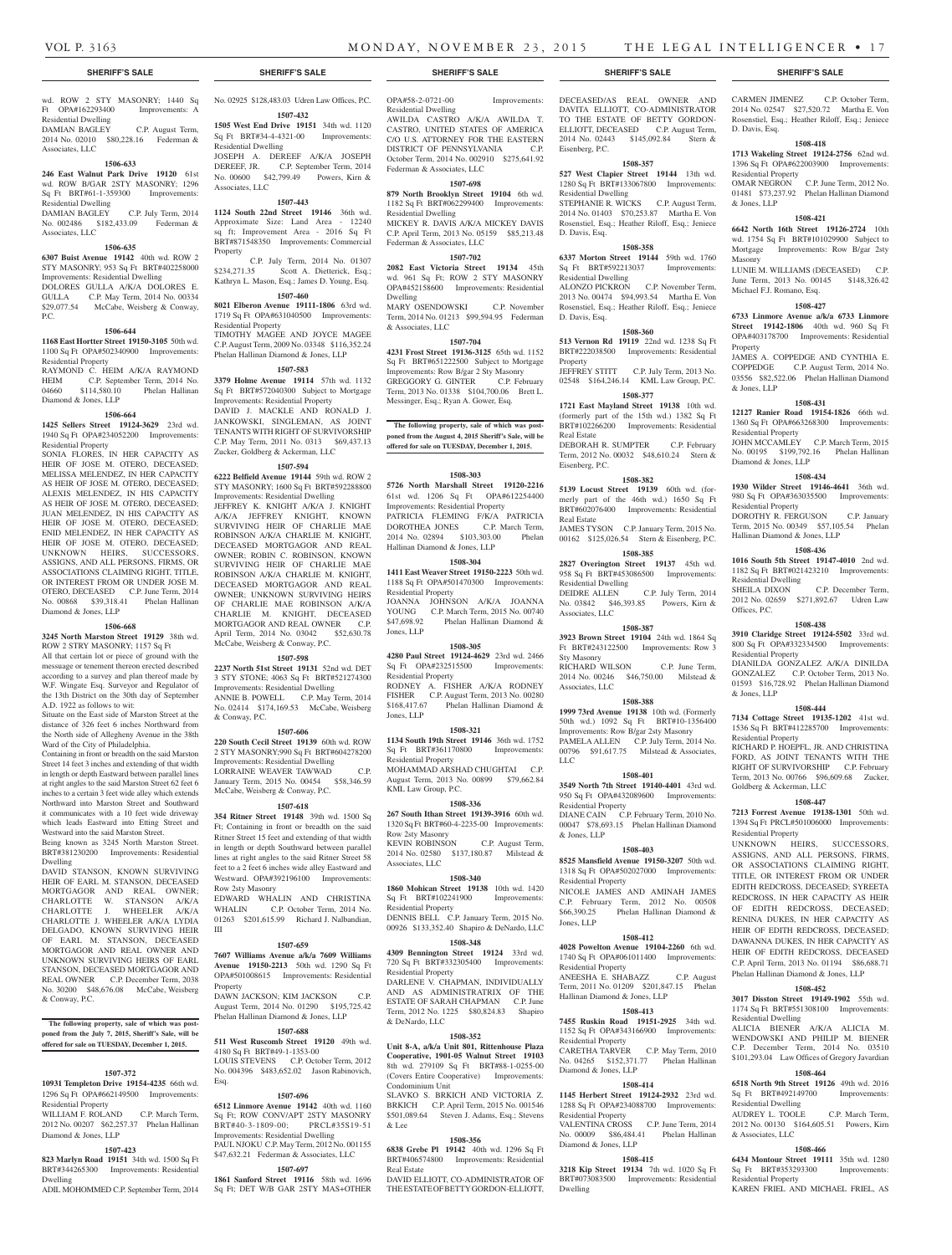### TENANTS BY THE ENTIRETIES C.P. June Term, 2014 No. 02537 \$148,946.91 Scott A. Dietterick, Esq.; Kimberly A Bonner, Esq.; Joel A. Ackerman, Esq.; Ashleigh L. Marin, Esq.; Jaime R. Ackerman, Esq.; Jana Fridfinnsdottir, Esq.; Brian Nicholas, Esq.; Denise Carlon, Esq.; Roger Fay, Esq.; Zucker, Goldberg & Ackerman, LLC

### **1508-474**

**30 West Chestnut Hill Avenue 19118- 3744** 9th wd. 3138 Sq Ft OPA#092224100 Improvements: Residential Property DAVID BUTEN AND JUDITH E. BUTEN C.P. February Term, 2012 No. 00027 \$385,960.50 Phelan Hallinan Diamond & Jones, LLP

### **1508-476**

**3037 North 15th Street 19132-2305** 11th wd.

2502 Sq Ft BRT#11-1-1548-00 Improvements: Residential Dwelling HAROLD HAWKINS AND BESSIE

LUFFBOROUGH C.P. July Term, 2012 No. 02409 \$30,460.32 Pressman & Doyle, LLC

### **1508-484**

**7670 Woodcrest Avenue 19151** 34th wd. 1120 Sq Ft BRT#343190200 Improvements: Residential Property

YOLANDA JOHNSON C.P. January Term, 2015 No. 00673 \$138,122.81 Shapiro & DeNardo, LLC

### **1508-485**

**6406 Everett Street 19149** 54th wd. 1842 Sq Ft BRT#54-1-2262-05 Improvements: Residential Property<br>ISFA U. ISLAM C.P. February Term,

2015 No. 002650 \$269,774.17 Shapiro & DeNardo, LLC

### **1508-488**

**1603 East Duval Street 19138** 10th wd. 1440 Sq Ft BRT#10-2-2925-00 Subject to Mortgage Improvements: Residential Dwelling SYDNEY RICHBURG, A/K/A SYDNEY Y. RICHBURG, INDIVIDUALLY AND AS HEIR OF MARY C. RICHBURG, A/K/A MARY CHRISTINE RICHBURG, A/K/A M. CHRISTINE RICHBURG, DECEASED; UNKNOWN HEIRS, SUCCESSORS AND/OR ASSIGNS OF MARY C. RICHBURG, A/K/A MARY CHRISTINE RICHBURG, A/K/A M. CHRISTINE RICHBURG, DECEASED C.P. January Term, 2014 No. 00557 \$48,323.62 Pressman & Doyle, LLC

### **1508-489**

**4446 Salmon St 19137** 45th wd. 1095 Sq Ft BRT#453270300 Subject to Mortgage

Improvements: Residential Dwelling ZENIA BENT C.P. May Term, 2012 No.<br>02410 \$139,839.20 Udren Law Offices, 02410 \$139,839.20

### **1508-490**

P.C.

**1044 Camas Drive 19115** 63rd wd. 1576 Sq Ft BRT#63-2-086700 Improvements: Residential Dwelling

MOHAMAD YAGHNAM; NIMEH YAGHNAM C.P. August Term, 2010 No. 03784 \$336,785.53 Udren Law Offices, P.C.

### **1508-497**

**3023 West Dauphin Street 19132** 28th wd. 1973 Sq Ft BRT#282299900 Improvements: Residential Dwelling

THE ESTATE OF EDWARD RICHARDSON C/O AARON HORTON, ADMINISTRATOR; UNKNOWN HEIRS, SUCCESSORS, ASSIGNS, AND ALL PERSONS, FIRMS, OR ASSOCIATIONS CLAIMING RIGHT, TITLE, OR INTEREST FROM OR UNDER EDWARD RICHARDSON, LAST RECORD OWNER; AARON HORTON, AS KNOWN HEIR OF EDWARD RICHARDSON AND IN HIS CAPACITY AS ADMINISTRATOR OF THE ESTATE OF EDWARD RICHARDSON; DONALD RICHARDSON, KNOWN HEIR OF EDWARD RICHARDSON C.P. August Term, 2013 No. 03164 \$61,382.32 Udren Law Offices, P.C.

#### **1508-498**

**4313 Lawndale Street 19124** 33rd wd. 720 Sq Ft BRT#332278800 Residential Property

LUIS A. AREVALO C.P. February Term, 2015 No. 00343 \$111,325.13 KML Law Group, P.C.

### **1508-507**

**6823 Lynford Street 19149** 54th wd. 1206 Sq Ft BRT#542206900 Subject to Mortgage **Improvements: Residential Dwelling** OMAIR RODRIGUEZ AND ELVIN PAGAN C.P. December Term, 2012 No. 02933 \$177,906.67 William T. Dudeck, Esq.; Eastburn and Gray P.C.

### **1508-516**

**5118 Marion Street 19144** 12th wd. ROW 2 STY MASONRY; 1710 Sq Ft BRT#123171600 Improvements: Residential Dwelling<br>WALI "IBN" SHABAZZ, KNOWN

WALI "IBN" SHABAZZ, SURVIVING HEIR OF MARGARET JONES, REAL OWNER AND MORTGAGOR. RAHEEM J. SHABAZZ JONES, KNOWN SURVIVING HEIR OF MARGARET JONES, REAL OWNER AND MORTGAGOR; TARIO ABDUL-AZIZ, KNOWN SURVIVING HEIR OF MARGARET JONES, REAL. OWNER AND MORTGAGOR; UNKNOWN SURVIVING HEIRS OF MARGARET JONES, REAL OWNER AND MORTGAGOR C.P. September Term, 2014 No. 04441 \$159,565.03 McCabe, Weisberg & Conway, P.C.

### **1508-520**

**3533 East Crown Avenue 19114** 66th wd. ROW B/GAR 2STY MAS+OTHER; 1260 Sq Ft BRT#661231100 Improvements: Residential Dwelling AUGUSTO T. CHIMA AND NICOLE

LINDMAR-CHIMA C.P. January Term, 2014 No. 00232 \$153,965.68 McCabe, Weisberg & Conway, P.C. **1508-522**

### **5725 North 19th Street 19141-1203** 17th wd. 1368 Sq Ft OPA#172338200 Improvements:

Residential Property HAVEN V. HOILETT C.P. September Term, 2013 No. 01305 \$96,205.01 Phelan Hallinan Diamond & Jones, LLP

### **1508-525**

**6206 Tabor Avenue 19111-5715** 35th wd. 1212 Sq Ft OPA#353284600 Improvements: Residential Property ANDRE R. CARR A/K/A ANDRE CARR; QUEENETTA BIRCH C.P. November Term, 2013 No. 00922 \$106,993.82 Phelan Hallinan Diamond & Jones, LLP

#### **1508-529**

**9900 President Street 19115** 58th wd. SEMI/DET 2STY MAS+OTHER; 1560 Sq Ft BRT#581401602 Improvements: Residential Dwelling GREGORY BAGRAMYAN AND VADIM BAGRAMYAN C.P. January Term, 2015 No. 01453 \$164,134.04 McCabe, Weisberg & Conway, P.C.

#### **1508-535**

**6541 North 18th Street 19126-3402** 17th wd. 1312 Sq Ft BRT#172274200 Improvements: Residential Real Estate

APRIL MAY GALLEMORE A/K/A APRIL<br>MAY HUNT C.P. March Term. 2015 No. C.P. March Term, 2015 No. 03308 \$62,273.44 Stern & Eisenberg, P.C. **1508-542**

**3878 Kipling Place 19154-4204** 66th wd. 1332 Sq Ft BRT#662288000 Improvements: Residential Dwelling

DAVID CLEARY AND PATRICIA CLEARY C.P. October Term, 2007 No. 03220 \$152,759.31 Law Offices of Gregory Javardian

### **1508-547**

**1320 Harrison Street 19124-2602** 23rd wd. ROW 3STY MASONRY; 2062 Sq Ft BRT#234130500 Improvements: Residential Dwelling UNKNOWN SURVIVING HEIRS OF MARIA GREEN, DECEASED MORTGAGOR AND REAL OWNER; CARLOS R. DIAZ, KNOWN SURVIVING HEIR OF MARIA GREEN, DECEASED MORTGAGOR AND REAL OWNER; FELISHIA J. GREEN, KNOWN SURVIVING HEIR OF MARIA GREEN, DECEASED MORTGAGOR AND REAL OWNER; GLADYS E. GARCIA,

KNOWN SURVIVING HEIR OF MARIA GREEN, DECEASED REAL OWNER AND MORTGAGOR; CRYSTAL J. TEXTER, KNOWN SURVIVING HEIR OF MARIA GREEN, DECEASED MORTGAGOR AND REAL OWNER; CASSANDRA MARIA DIAZ, KNOWN SURVIVING HEIR OF MARIA GREEN, DECEASED MORTGAGOR AND REAL OWNER; BOBBY A. GREEN, KNOWN SURVIVING HEIR OF MARIA GREEN, DECEASED MORTGAGOR AND REAL OWNER C.P. September Term, 2014 No. 03029 \$43,412.53 McCabe, Weisberg & Conway, P.C.

#### **1508-551**

**6558 Lansdowne Avenue 19151** 34th wd. ROW B/GAR 2STY MASONRY; 1110 Sq Ft BRT#344020800 Improvements: Residential Dwelling

ALL UNKNOWN SURVIVING HEIRS OF WILLIAM G. BEDWARD, DECEASED MORTGAGOR AND REAL OWNER C.P. August Term, 2013 No. 01110 \$85,499.98 McCabe, Weisberg & Conway, P.C.

### **1508-554**

**5125 Valley Street 19124** 62nd wd. ROW B/GAR 1STY MASONRY; 732 Sq Ft BRT#622331700 Improvements: Residential Dwelling

DORIS ANN DUNN, INDIVIDUALLY AND AS EXECUTRIX OF THE ESTATE OF JOHN A. DUNN C.P. August Term, 2013 No. 50469 \$24,596.69 McCabe, Weisberg & Conway, P.C.

#### **1508-563**

**6015 West Columbia Avenue 19151** 34th wd. ROW B/GAR 2STY MASONRY; 1568 Sq Ft BRT#342113100 Improvements: Residential Dwelling

JOHNSON L. HALL, KNOWN SURVIVING HEIR OF ORIE LEE HALL, DECEASED MORTGAGOR AND REAL OWNER AND UNKNOWN SURVIVING HEIRS OF ORIE LEE HALL, DECEASED MORTGAGOR AND REAL OWNER C.P. December Term, 2013

No. 00457 \$161,526.06 McCabe, Weisberg & Conway, P.C.

**1508-573 8641 Temple Rd 19150** 50th wd. ROW B/GAR 2STY MASONRY; 1088 Sq Ft BRT#501114600 Improvements: Residential

Dwelling ADRIENNE MURPHY C.P. January Term, 2013 No. 01817 \$191,808.71 McCabe, Weisberg & Conway, P.C.

### **1508-574**

**5246 Pennway Street 19124** 23rd wd. ROW B/GAR 2STY MASONRY; 1327 Sq Ft BRT#233104500 Improvements: Residential Dwelling LUCY DOUGLAS C.P. April Term, 2014 No. 02025 \$71,637.99 McCabe, Weisberg & Conway, P.C.

### **1508-575**

**5640 Rosehill Street 19120-2509** 61st wd. 1330 Sq Ft BRT#61-2519700 Subject to Mortgage Improvements: Residential Property KENNETH ATTAWAY AND LA TANYA BYRD ATTAWAY, HUSBAND AND WIFE C.P. February Term, 2014 No. 03211 \$104,670.82 Scott A. Dietterick, Esq.; Kimberly A Bonner, Esq.; Joel A. Ackerman, Esq.; Ashleigh L. Marin, Esq.; Jaime R. Ackerman, Esq.; Jana Fridfinnsdottir, Esq.; Brian Nicholas, Esq.; Denise Carlon, Esq.; Roger Fay, Esq.; Zucker, Goldberg & Ackerman, LLC

### **1508-580**

**7165 Montague Street 19135-1108** 41st wd. 1064 Sq Ft BRT#41-2263800 Subject to Mortgage Improvements: Residential Property MICHAEL KOSTELNY, AS SOLE OWNER C.P. March Term, 2014 No. 01250 \$169,590.21 Scott A. Dietterick, Esq.; Kimberly A Bonner, Esq.; Joel A. Ackerman, Esq.; Ashleigh L. Marin, Esq.; Jaime R. Ackerman, Esq.; Jana Fridfinnsdottir, Esq.; Brian Nicholas, Esq.; Denise Carlon, Esq.; Roger Fay, Esq.; Zucker, Goldberg & Ackerman, LLC

#### **1508-581**

**3718 Westhampton Drive 19154** 66th wd. ROW B/GAR 2STY MAS+OTHER; 1360 Sq Ft BRT#663367000 Improvements: Residential Dwelling ROSALIND BALDWIN C.P. March Term,

2014 No. 04795 \$96,807.18 McCabe, Weisberg & Conway, P.C. **1508-582**

**1116 Bleigh Avenue 19111-3620** 56th wd. 1350 Sq Ft OPA#561292500 Improvements: Residential Property STACEY A. BOYLE C.P. July Term, 2014 No. 03130 \$161,709.14 Phelan Hallinan Diamond & Jones, LLP

### **1508-590**

**5117 Locust Street 19139** 46th wd. SEMI DET 2STY MASONRY; 1650 Sq Ft BRT#602075300 Improvements: Residential Dwelling MODI DOUCOURE C.P. July Term, 2014 No. 00483 \$119,129.86 McCabe, Weisberg & Conway, P.C.

### **1508-596**

**5731 Woodland Avenue 19143-5928** 40th wd. 1938 Sq Ft OPA#401135200 Improvements: Residential Property HASSAN WEST C.P. October Term, 2014 No. 03704 \$151,627.08 Phelan Hallinan Diamond & Jones, LLP

#### **1508-597**

**1821 Georges Lane 19131** 52nd wd. ROW B/GAR 2STY MASONRY; 1374 Sq Ft BRT#521349700 Improvements: Residential Dwelling

ARNOLD MURPHY C.P. January Term, 2015 No. 00375 \$116,025.90 McCabe, Weisberg & Conway, P.C.

### **1508-598**

**5843 North Fairhill Street 19120** 61st wd. 1120 Sq Ft BRT#61-2-3130-00 Improvements: Row B/gar 2sty Masonry

JAMES BARR, ADMINISTRATOR FOR THE ESTATE OF EVELYN BARR A/K/A EVELYN F. BARR, DECEASED AND THE UNITED STATES OF AMERICA C.P. December Term, 2014 No. 03998 \$46,469.84 Milstead & Associates, LLC

### **1508-599**

**2629 Oakford Street 19146** 36th wd. ROW 2 STY MASONRY; 1048 Sq Ft BRT#362043100 Improvements: Residential Dwelling

UNKNOWN SURVIVING HEIRS OF WILSON, DECEASED MORTGAGOR AND REAL OWNER AND BARBARA MCINTOSH, KNOWN SURVIVING HEIR OF ANNA WILSON, DECEASED MORTGAGOR AND REAL OWNER C.P. October Term, 2013 No. 01015 \$48,675.11 McCabe, Weisberg & Conway, P.C.

### **1508-604**

**1712 Dounton Street 19140** 13th wd. ROW 2 STY MASONRY; 1224 Sq Ft BRT#131311130 Subject to Mortgage Improvements: Residential Dwelling

BARBARA BENNETT NEWTON, ADMINISTRATORS OF THE ESTATE OF MARIE SHIELDS, DECEASED

### **SHERIFF'S SALE SHERIFF'S SALE SHERIFF'S SALE SHERIFF'S SALE SHERIFF'S SALE**

MORTGAGOR AND REAL OWNER; JONATHAN BENNETT ADMNISTRATORS OF THE ESTATE OF MARIE SHIELDS, DECEASED MORTGAGOR AND REAL OWNER C.P. July Term, 2010 No. 00629 \$26,862.15 McCabe, Weisberg & Conway, P.C.

CLAIMING RIGHT, TITLE, OR INTEREST FROM OR UNDER TIM W. BROWN, DECEASED; SANDRA ANN AUSTIN, IN HER CAPACITY AS HEIR OF THE ESTATE OF AUDREY G. BROWN C.P. February Term, 2013 No. 00027 \$47,011.23 Phelan

**1508-653 502 Murdoch Road, a/k/a 502 East Murdoch Road 19119-1026** 9th wd. 2458 Sq Ft OPA#091060400 Improvements: Residential

WILLIAM JAMES MARTINER A/K/A WILLIAM J. MARTINER; AMY CRAIG MARTINER A/K/A CRAIG MARTINER C.P. December Term, 2013 No. 03078 \$159,960.90 Phelan Hallinan Diamond &

**1508-654 4138 Fairdale Road 19154-3612** 66th wd. 1260 Sq Ft OPA#66-2-5683-00 Improvements:

CHRISTOPHER M. SOMERS AND VICTORIA N. ARTEAGA C.P. February Term, 2015 No. 00992 \$99,267.53 Phelan

**1508-658 255 South Hirst Street 19139-3727** 3rd wd. 960 Sq Ft OPA#031196000 Improvements:

DEBORAH M. BAKER, IN HER CAPACITY AS EXECUTRIX OF THE ESTATE OF COLIN BROWN A/K/A COLIN K. BROWN; LINDA CLARK BROWN, IN HER CAPACITY AS DEVISEE OF THE ESTATE OF COLIN BROWN A/K/A COLIN K. BROWN C.P. April Term, 2014 No. 03222 \$49,609.35 Phelan Hallinan Diamond & Jones, LLP **1509-302 4571-73 Torresdale Avenue 19124** 23rd wd. 7700 Sq Ft +/- 7600 Sq Ft OPA#884507630 Subject to Mortgage Improvements:

LEODORO ROSARIO AND MILAGROS ARIAS SANTOS C.P. February Term, 2015 No. 03191 \$34,499.20 Richard J.

**The following property, sale of which was postponed from the September 1, 2015, Sheriff's Sale, will be offered for sale on TUESDAY, December 1, 2015.**

**1509-303 5001 North Sydenham Street 19141- 2209** 17th wd. 1600 Sq Ft BRT#172076900 Improvements: Residential Property ENTRUST CAMA, FBO JANETTE LEE CURRY, IRA AND BRUCE D. RYAN January Term, 2015 No. 03193 \$48,293.62

**1509-306 2751 Pennsylvania Avenue, Unit# B109 19130- 1743** 15th wd. 1325 Sq Ft; Together with all right, title and interest to a 0.747% undivided interest of, in and to the Common Elements, as more particularly set forth in the Declaration. OPA#888151733

JOSEPH A. CANUSO C.P. May Term, 2009 No. 01765 \$235,861.76 Phelan Hallinan

**1509-338 3331 Bleigh Avenue 19136** 64th wd. Land Area: 1188 Sq Ft BRT#642146900 Improvements:

JAMES EWING A/K/A JAMES E. EWING AND PAMELA LLOYD A/K/A PAMELA T. LLOYD C.P. January Term, 2015 No. 02198 \$69,000.00 Milstead & Associates, LLC **1509-342 7532 Woodcrest Avenue 19151** 34th wd. Land Area: 1266 Sq Ft BRT#34-3-1851-00 Improvements: Row B/garage 2 Story Masonry TAJINDER SINGH, KNOWN HEIR OF TRACEY SMITH, DECEASED MORTGAGOR AND REAL OWNER; BRITTNEY SMITH, KNOWN HEIR OF TRACEY SMITH, DECEASED MORTGAGOR AND REAL OWNER: UNKNOWN HEIRS, SUCCESSORS ASSIGNS, AND ALL PERSONS, FIRMS, OR ASSOCIATIONS CLAIMING RIGHT, TITLE, OR INTEREST FROM OR UNDER TRACEY SMITH C.P. July Term, 2014 No. 00806 \$72,250.00 Milstead & Associates, LLC **1509-345 848 North Bambrey Street 19130** 15th wd. 820 Sq Ft BRT#151275800 Subj Improvements: Residential Property WENDY DECOU A/K/A WENDY S. DECOU; ROLF F. DECOU C.P. June Term, 2012 No. 3295 \$195,656.67 Scott A. Dietterick, Esq.; Kimberly A. Bonner, Esq.; Joel A. Ackerman, Esq.; Ashleigh L. Marin, Esq.; Jaime R. Ackerman, Esq.; Jana Fridfinnsdottir, Esq.; Brian Nicholas, Esq.; Denise Carlon, Esq.; Roger Fay, Esq.; Zucker, Goldberg &

Improvements: Residential Property

Hallinan Diamond & Jones, LLP

Property

Jones, LLP

Residential Property

Residential Property

Commercial Building

KML Law Group, P.C.

Diamond & Jones, LLP

Row B/gar 2 Story Masonry

Ackerman, LLC

Residential Property

**1509-358 6724 Limekiln Pike 19138-3130** 10th wd. 1080 Sq Ft OPA#102065500 Improvements:

ARDELIA COLEMAN C.P. December

Weitzman, Esq.

Hallinan Diamond & Jones, LLP

### **1508-607**

**5256 North Hutchinson Street 19141** 49th wd. ROW B/GAR 2STY MASONRY;1230 Sq Ft BRT#492161600 Improvements: Residential Dwelling

IDA MAE GALLMAN AND GRADY L. GALLMAN A/K/A GRADY GALLMAN C.P. December Term, 2013 No. 00196 \$63,233.88 McCabe, Weisberg & Conway, P.C.

#### **1508-608 357 East Eleanor Street 19120** 42nd

wd. ROW 2 STY MASONRY; 1662 Sq Ft BRT#421107000 Improvements: Residential Dwelling

JOHNNY R. WILSON C.P. March Term, 2008 No. 01758 \$56,380.03 McCabe, Weisberg & Conway, P.C.

#### **1508-609 7018 Large Street 19149-1732** 54th wd. 1120 Sq Ft BRT#542228300 Improvements:

ROBERT P. BERRY AND RUTH N. JOHN C.P. February Term, 2015 No. 00212 \$107,064.07 Stern & Eisenberg, P.C. **1508-617 43 West Upsal Street 19119** 22nd wd. 3152 Sq Ft BRT#223020600 Improvements:

SAUL BRADLEY AND ROBIN BRADLEY C.P. August Term, 2012 No. 3592 \$171,586.57

**1508-622 1749-1751 Bigler Street 19145** 26th wd. 1280 Sq Ft BRT#262314100 Improvements:

LOUIS PAVONI C.P. July Term, 2012 No. 002829 \$361,898.76 Shapiro & DeNardo,

**1508-625 10021 Westbourne Place 19114-1522**  66th wd. 1540 Sq Ft BRT#66-1-0274-00 Improvements: Residential Dwelling ROSEMARIE TERRY C.P. September Term, 2014 No. 00244 \$210,361.56 Barbara A.

**1508-627 5701 Dunlap Street 19131-3411** 4th wd. 1386 Sq Ft BRT#04-3-2392-00 Improvements:

LAMONT C. WALKER AND CRYSTAL M. WALKER C.P. October Term, 2014 No. 00181 \$81,838.33 Barbara A. Fein, Esq. **1508-633 5536 Matthews Street 19138** 12th wd. 1056 Sq Ft; 16' frontage x. 50' depth OPA#122288400 Improvements: Residential Property THE KNOWN AND UNKNOWN HEIRS OF ANNA JORDAN, DECEASED C.P. September Term, 2014 No. 00204 \$42,183.31 Richard M. Squire & Associates, LLC **1508-634 2826 Rosehill Street 19134** 7th wd. 1400 Sq Ft; 15' frontage x. 76'4" depth OPA#071412800 Improvements: Residential Property EYDA MENDEZ C.P. September Term, 2013 No. 00505 \$38,677.27 Richard M.

Residential Real Estate

Residential Property

Residential Property

LLC

Fein, Esq.

Residential Dwelling

Squire & Associates, LLC

Residential Property

Diamond & Jones, LLP

Sq Ft OPA#031100500 Residential Property

Diamond & Jones, LLP

Residential Property

Diamond & Jones, LLP

**1508-640 239 East Stella Street 19134-2811** 7th wd. 840 Sq Ft OPA#071258400 Improvements:

MICHAEL KUDERS C.P. October Term. 2014 No. 00935 \$57,274.51 Phelan Hallinan

**1508-641 5937 Irving Street 19139-3829** 3rd wd. 934

THOMAS L. BLACK C.P. August Term, 2010 No. 03722 \$57,805.80 Phelan Hallinan

**1508-644 424 North 65th Street 19151-4003** 34th wd. 1428 Sq Ft OPA#343122400 Improvements:

GAYLE E. PULLER C.P. October Term, 2013 No. 00993 \$77,030.53 Phelan Hallinan

**1508-649 4238 North Franklin Street 19140-2223**  43rd wd. 1222 Sq Ft PRCL#433339800 Improvements: Residential Property ROBIN M. BROWN, IN HER CAPACITY AS ADMINISTRATRIX AND HEIR OF THE ESTATE OF AUDREY G. BROWN; MELONY BROWN, IN HER CAPACITY AS HEIR OF THE ESTATE OF AUDREY BROWN; UNKNOWN HEIRS, SUCCESSORS, ASSIGNS, AND ALL PERSONS, FIRMS, OR ASSOCIATIONS CLAIMING RIGHT, TITLE, OR INTEREST FROM OR UNDER AUDREY G. BROWN, DECEASED; UNKNOWN HEIRS, SUCCESSORS, ASSIGNS, AND ALL PERSONS, FIRMS, OR ASSOCIATIONS

Shapiro & DeNardo, LLC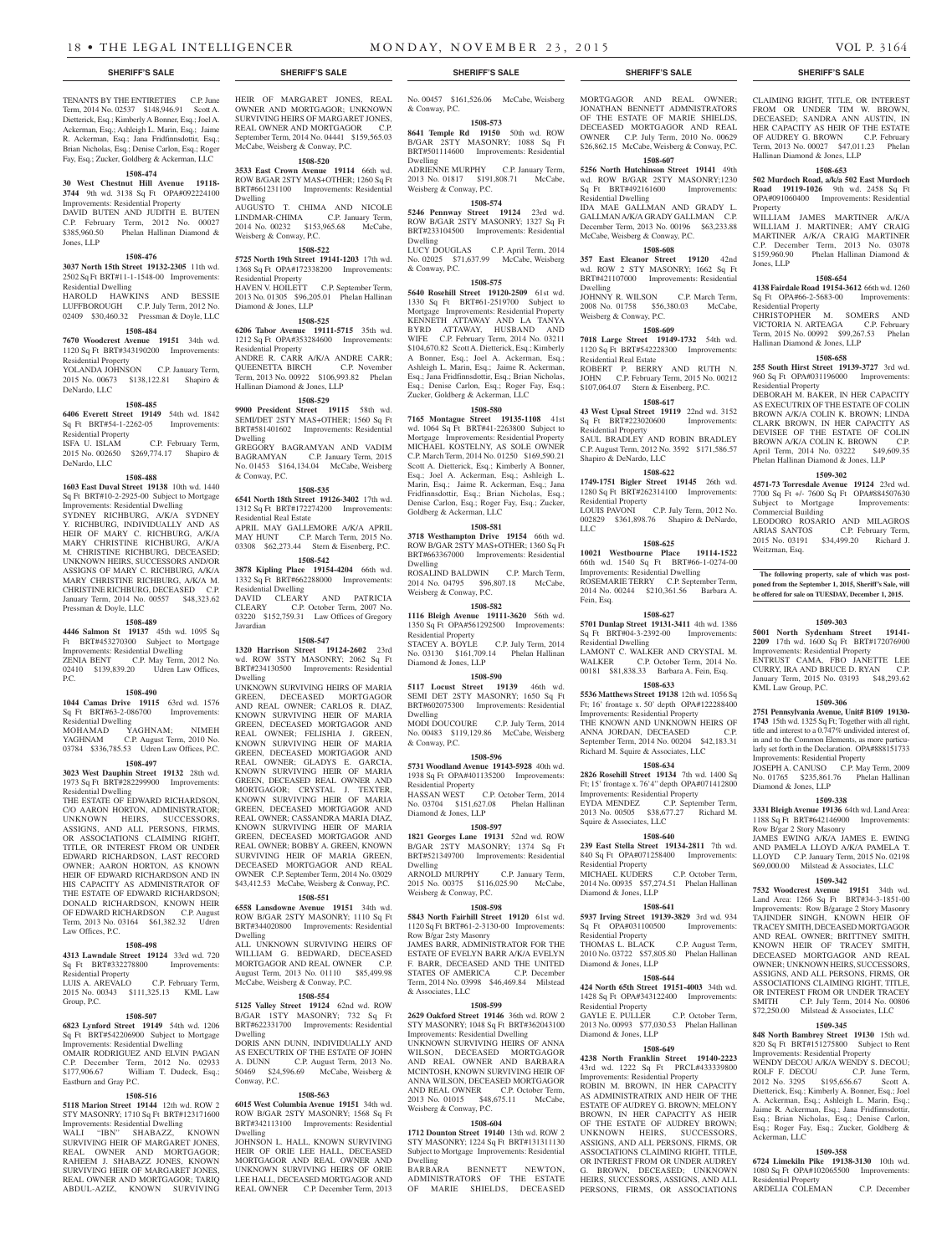### Term, 2014 No. 01963 \$16,038.01 Phelan Hallinan Diamond & Jones, LLP

### **1509-362 363 Stevens Street 19111-6024** 35th wd.

1054 Sq Ft OPA#352189100 Improvements: Residential Property HEATHER R. MULLER A/K/A HEATHER KNUF, IN HER CAPACITY AS ADMINISTRATRIX CTA AND DEVISEE OF THE ESTATE OF DONNA M. MULLER A/K/A DONNA MULLER; UNKNOWN HEIRS, SUCCESSORS, ASSIGNS, AND ALL PERSONS, FIRMS, OR ASSOCIATIONS CLAIMING RIGHT, TITLE, OR INTEREST FROM OR UNDER RIC MULLER, DECEASED C.P. February Term, 2015 No. 00728 \$94,522.83 Phelan Hallinan Diamond & Jones, LLP

### **1509-364**

**4832 Longshore Avenue 19135-2334** 41st wd. 2625 Sq Ft BRT#871563410 Subject to Mortgage Improvements: Row W-off/str 2sty Masonry

MU MING ZHENG AND MEI YUN LIN C.P. December Term, 2013 No. 02833 \$102,616.84 Brett L. Messinger, Esq.

#### **1509-371**

**1222 Master Street a/k/a 1222 West Master Street 19122** 14th wd. 1152 Sq Ft BRT#141464200 Improvements: Residential Dwelling

KAREN E. GRANT AND MARGUERITE<br>GRANT CP January Term 2006 No C.P. January Term, 2006 No. 02670 \$86,886.23 Law Offices of Gregory Javardian

### **1509-373**

**6856 Dicks Avenue 19142-2516** 40th wd. 992 Sq Ft OPA#406296300 Improvements: Residential Property

LYNDA M. WILSON, IN HER CAPACITY AS ADMINISTRATRIX AND HEIR OF THE ESTATE OF FLORENCE M. CUPIT A/K/A FLORENCE MAY CUPIT; UNKNOWN HEIRS, SUCCESSORS, ASSIGNS, AND ALL PERSONS, FIRMS, OR ASSOCIATIONS CLAIMING RIGHT, TITLE, OR INTEREST FROM OR UNDER FLORENCE M. CUPIT A/K/A FLORENCE MAY CUPIT, DECEASED C.P. February Term, 2015 No. 01179 \$67,516.83 Phelan Hallinan Diamond & Jones, LLP

### **1509-386**

**11805 Millbrook Road 19154-3710** 66th wd.

#### 1296 Sq Ft OPA#662235500 Improvements: Residential Property

RAYMOND MARASHESKI C.P. June Term, 2012 No. 02227 \$199,489.78 Phelan Hallinan Diamond & Jones, LLP

#### **1509-387**

**1911 East Wensley Street 19134-2515**  45th wd. 1276 Sq Ft OPA#452060100 Improvements: Residential Property MARIA C. TORRES AND CARLOS ANDRES LOAIZA C.P. February Term, 2011 No. 02896 \$77,335.00 Phelan Hallinan Diamond

### **1509-389**

& Jones, LLP

**517 West Clapier Street 19144-4835** 13th wd. 2303 Sq Ft OPA#133067300 Improvements: Residential Property DARRIN MOLLETTA A/K/A DARREN MOLLETTA C.P. September Term, 2008

### No. 01316 \$69,919.09 Phelan Hallinan Diamond & Jones, LLP **1509-395**

**8139 Crispin Street 19136-2613** 64th wd. 1188 Sq Ft OPA#642025000 Improvements: Residential Property PRISCILLA C. CLARKE; OSMAN KANU

C.P. April Term, 2014 No. 03922 \$148,707.78 Phelan Hallinan Diamond & Jones, LLP

### **1509-402**

**1015 East Rittenhouse Street 19138** 59th wd. 1609 Sq Ft BRT#591136100 Improvements: Residential Dwelling

AISHA RAYE A/K/A AISHA N. RAYE C.P. May Term, 2014 No. 01709 \$164,459.57 Udren Law Offices, P.C.

### **1509-408**

**6142 Tackawanna Street 19135-3416** 55th wd. 1785 Sq Ft OPA#552239800 Improvements:

Residential Property BRYAN J. GALIE C.P. August Term, 2012 No. 00036 \$38,853.30 Phelan Hallinan Diamond & Jones, LLP

#### **1509-411**

**3922 Lankenau Avenue 19131-2809** 52nd wd. 2171 Sq Ft OPA#521427000 Improvements: Residential Property

FRED T. CRAWFORD A/K/A FRED CRAWFORD A/K/A FREDERICK L. CRAWFORD C.P. January Term, 2015 No. 03421 \$27,924.03 Phelan Hallinan Diamond & Jones, LLP

#### **1509-420**

**7447 North 21st Street 19138** 10th wd. 1740 Sq Ft BRT#101183200<br>JORGE FAGUNDES

C.P. January Term, 2015 No. 00930 \$113,746.83 Emmanuel J. Argentieri, Esq.

### **1509-422**

**10165 Haldeman Avenue 19116** 58th wd. 7920 Sq Ft OPA#582606400 Improvements: Residential Dwelling CATHERINE L. SOMERS C.P. August Term, 2014 No. 01596 \$204,276.04 Joseph R. Loverdi, Esq.

### **1509-434**

**8415 Provident Street 19150-1613** 50th wd. 1448 Sq Ft OPA#501192000 Improvements: Residential Property CHARLES WARDLAW, INDIVIDUALLY

AND IN CAPACITY AS ADMINISTRATOR OF THE ESTATE OF CYNTHIA WARDLAW C.P. October Term, 2008 No. 00324 \$117,926.23 Phelan Hallinan Diamond & Jones, LLP

### **1509-440**

**426 East Wildey Street 19125-4231** 18th wd. 1200 Sq Ft OPA#181320100 Improvements: Residential Property ROBERT H. GUNDAKER, II, IN HIS CAPACITY AS HEIR OF TEUILA GUNDAKER, DECEASED; HARRISON P. GUNDAKER, IN HIS CAPACITY AS HEIR OF TEUILA GUNDAKER, DECEASED; ROBERT H. GUNDAKER, IN HIS CAPACITY AS HEIR OF TEUILA GUNDAKER, DECEASED; UNKNOWN HEIRS, SUCCESSORS, ASSIGNS, AND ALL PERSONS, FIRMS, OR ASSOCIATIONS CLAIMING RIGHT, TITLE, OR INTEREST FROM OR UNDER TEUILA GUNDAKER,

### DECEASED C.P. September Term, 2012 No. 03361 \$116,288.76 Phelan Hallinan Diamond & Jones, LLP

**1509-443 6005 Reach Street 19111-5910** 35th wd. 1723 Sq Ft OPA#352243500 Improvements: Residential Property DIANE K. FRASER-BROWN A/K/A DIANE

K. FRASER BROWN C.P. October Term, 2014 No. 00295 \$93,871.40 Phelan Hallinan Diamond & Jones, LLP **1509-447**

**6230 Bingham Street 19111-5755** 35th wd. 6216 Sq Ft OPA#353268010 Improvements: Residential Property SAMUEL K. TIGAH; ESTHER NATOGMA C.P. February Term, 2015 No. 01548 \$138,623.83 Phelan Hallinan Diamond & Jones, LLP

### **1509-463**

**3650 Richmond Street 19134-6224** 45th wd. 15257 Sq Ft BRT#884841300 Subject to Mortgage JOSEPH J. RAGSDALE C.P. December Term, 2013 No. 003653 \$451,658.36 Preston D. Jaquish, Esq.

### **1509-471**

**2244 South 9th Street 19148** 39th wd. 965.56 Sq Ft BRT#393430500 Improvements: Residential Dwelling ALLEN E. WINDRIM, III C.P. April Term, 2013 No. 0633 \$182,429.46 Martha E. Von Rosenstiel, Esq.; Heather Riloff, Esq; Jeniece D. Davis, Esq

#### **1509-503**

**3629 North Bouvier Street 19140** 13th wd. ROW 2 STY MASONRY; 910 Sq Ft BRT#131231300 Improvements: Residential Dwelling KIA D. SWINTON C.P. April Term, 2014 No. 02317 \$90,392.85 McCabe, Weisberg, & Conway, P.C.

### **1509-513**

**6936 Forrest Avenue 19138** 10th wd. (formerly part of the 50th wd.) 1500 Sq Ft; on the West side of Forrest Avenue (formerly 20th St) at the distance of 274 feet 6 inches Northwardly from the North side of 69th Avenue in the 10th Ward (formerly part of the 50th Ward) in the City of Philadelphia, County of Philadelphia and State of Pennsylvania. OPA#102517700 CLAYTON LOGAN C.P. August Term, 2014 No. 02842 \$131,959.08 Hill Wallack, LLP

### **1509-526**

**6336 North 8th Street 19126-3703** 49th wd. 3895 Sq Ft; on the Northwesterly side of 8th St at a distance of 176 feet Northeastwardly from the Northeasterly side of Chelten Ave; Front: Irregular x Depth: Irregular OPA#49213500 Subject to Mortgage Improvements: Single Family Residence CASSANDRA PHILLIPS C.P. September Term, 2014 03547 \$209,828.19 Stephen M.

### **1509-542**

Hladik, Esq.

**238 South Hutchinson Street 19107- 5703** 5th wd. 497 Sq Ft OPA#054247400 Improvements: Residential Property<br>SCOTT E. ROBINSON C.P. February  $S\overline{C}$ OTT E. ROBINSON

Term, 2015 No. 01546 \$292,450.42 Phelan Hallinan Diamond & Jones, LLP **1509-545A-B**

**5024 Griscom Street – Premises A – 19124- 2624** 62nd wd. 2205 Sq Ft BRT#62-1496400 **5026 Griscom Street – Premises B – 19124- 2624** 62nd wd. 5754 Sq Ft BRT#62-1496500 GRISCOM ST. LLC C.P. July Term, 2014 No. 001988 \$329,196.67 Andrew J. Flame, Esq.

### **1509-553**

**6510 Keystone Street 19135** 41st wd. 1817 Sq Ft OPA#411464000 Improvements: Residential Property FRANCES CRIST C.P. February Term, 2015 No. 00592 \$74,983.16 Phelan Hallinan Diamond & Jones, LLP

### **1509-557 11990 Audubon Place 19116-2318** 58th wd. 9806 Sq Ft OPA#582422800 Improvements:

Residential Property GEORGE J. PRINOS AND SHERRI M. PRINOS C.P. April Term, 2012 No. 01664 \$230,250.79 Phelan Hallinan Diamond & Jones, LLP

**The following property, sale of which was postponed from the October 6, 2015, Sheriff's Sale, will be offered for sale on TUESDAY, December 1, 2015.**

#### **1510-306**

**917-919 South 20th Street 19146** 30th wd. 2112 Sq Ft OPA#871540120 Subject To Mortgage Yes; \$70,000.00 Improvements: Row W-off/str 3 Sty Masonry Exterior Condition New/rehabbed

KIMBERLY SAIDI AND HASSOUNA SAIDI C.P. December Term, 2007 No. 4085 \$182,946.91 Ben van Steenburgh, Esq.

### **1510-311 3035 North Lawerence Street 19133** 19th wd. 711 Sq Ft OPA#193105901; BRT#37N18-115 Improvements: Residential Dwelling ANGEL PEREZ AND ANASTACIO GOMEZ

C.P. September Term, 2014 No. 02495 \$45,499.23 Powers, Kirn & Associates, LLC **1510-312**

**6924 Greenway Avenue 19142** 40th wd. 7684 Sq Ft BRT#40-3-2726-00; BRT#30 S 3-3 Improvements: Residential Dwelling LISTERVELT RITTER, ADMINISTRATOR OF THE ESTATE OF CLARA R. HELM A/K/A CLARA HELM C.P. March Term, 2015 No. 02431 \$123,469.34 Powers, Kirn & Associates, LLC

### **1510-317**

**3943 North 7th Street 19140** 43rd wd. 1110<br>Sq Ft BRT#433090000 Improvements: Sq Ft BRT#433090000 Residential Property JESUS M. DIAZ C.P. March Term, 2012 No. 03491 \$32,281.43 KML Law Group, P.C.

### **1510-325**

**6129 North 6th Street 19120** 61st wd. 1904 Sq Ft BRT#611125100 Improvements: Row B/gar 2sty Masonry THOMAS BRYANT, JR. A/K/A THOMAS BRYANT AND KATHRYN BRYANT C.P. August Term, 2014 No. 00358 \$79,959.00

## **1510-327**

Milstead & Associates, LLC

**2326 South 8th Street 19148** 39th wd. Approximate Size: 15' frontage x. 63' depth; 945 Sq Ft OPA#393257700 Improvements: Residential Property KNOWN AND UNKNOWN HEIRS OF LATH MAK, DECEASED AND VOEUTH THON C.P. January Term, 2014 No. 00297 \$44,257.61 Richard M. Squire & Associates, LLC

### **1510-333**

**7366 Buist Avenue 19153** 40th wd. 952 Sq Ft BRT#404295500 Improvements: Residential Real Estate AZIN PENDER C.P. May Term, 2015 No. 000549 \$121,213.37 Stern & Eisenberg P.C.

#### **1510-334 2439 South Lawrence Street 19148** 39th wd. 750 Sq Ft BRT#392264500 Improvements: Residential Property CHRISTOPHER GOTTSHALK, JR. C.P. March Term, 2013 No. 01657 \$121,848.09

KML Law Group, P.C. **1510-340**

**1939 Medary Avenue 19141** 17th wd. 1240.8<br>Sq Ft BRT#171318300 Improvements: Sq Ft BRT#171318300 Residential Property QUANDA E. MOORE C.P. March Term, 2015 No. 002808 \$56,931.20 Shapiro & DeNardo, LLC

### **1510-350**

**1113 West Wyoming Avenue 19140** 49th wd. 1520 Sq Ft BRT#491068700 Improvements: Residential Property ERICKSON T. MIRANDA C.P. January Term, 2015 No. 00330 \$94,256.86 KML

### Law Group, P.C. **1510-357**

**1026 East Sydney Street 19150-3423** 50th wd. 3510 Sq Ft OPA#502467100 Improvements: Residential Property DJEFFLY DINVIL A/K/A DJEFFY DINVIL C.P. March Term, 2013 No. 02422 \$233,373.26

### Phelan Hallinan Diamond & Jones, LLP **1510-359**

Phelan Hallinan Diamond & Jones, LLP

**3620 Richmond Street 19134-6218** 45th wd. 1552 Sq Ft OPA#451154200 Improvements: Residential Property JAMES RISPO A/K/A JAMES R. RISPO, SR. C.P. June Term, 2013 No. 02378 \$70,178.82

### **1510-363**

Hallinan Diamond & Jones, LLP **1510-405 55 East Montana Street 19119** 22nd wd. 1015.78 Sq Ft BRT#221149900 Improvements: Residential Property ELAINE BOLDEN C.P. April Term, 2013 No. 03333 \$68,301.17 KML Law Group,

**1510-410 2519 South 9th Street 19148** 39th wd. 826 Sq Ft BRT#393421000 Improvements:

NICHOLAS J. PANICHELLI, JR. AND UNKNOWN HEIRS, SUCCESSORS, ASSIGNS, AND ALL PERSONS, FIRMS, OR ASSOCIATIONS CLAIMING RIGHT, TITLE, OR INTEREST FROM OR UNDER NICHOLAS J. PANICHELLI, SR., DECEASED C.P. January Term, 2015 No. 00929 \$254,004.91

**1510-411 2016 East Chelten Avenue 19138** 17th wd. 2009 Sq Ft BRT#171328100 Improvements:

ANDRE JENKINS C.P. May Term, 2015 No. 01155 \$86,139.15 Shapiro & DeNardo,

**1510-412 4215 Palmetto Street 19124** 33rd wd. 1188 Sq Ft BRT#33-2-1998-00 Improvements:

MARTIN DEPAULA AND DINGA M. DELOS SANTOS C.P. March Term, 2015 No. 003441 \$105,592.58 Shapiro & DeNardo,

**1510-418 2913 South Felton Street 19142** 40th wd. 1192.8 Sq Ft BRT#402117600 Improvements:

KONTHEA BO AND VISITH OUM C.P. June Term, 2014 No. 00141 \$137,981.47

**1510-419 1029 Camas Drive 19115-4507** 63rd wd. 6666 Sq Ft OPA#632087600 Improvements:

DARRELL W. TINDALL C.P. September Term, 2013 No. 00172 \$232,959.46 Phelan

**1510-421 3212 H Street 19134** 33rd wd. 900 Sq Ft BRT#331343600 Improvements: Residential

RAYMOND CARMONA, SR. C.P. March Term, 2015 No. 01053 \$69,931.17 Stern &

**1510-426 227 South 53rd Street 19139** 60th wd. 1284<br>Sq Ft BRT#602192800 Improvements:

ELIZABETH SHABAZZ C.P. March Term, 2015 No. 02741 \$64,192.30 Pressman &

**1510-432 11808 Millbrook Road 19154-3711** 66th wd. 1803 Sq Ft OPA#662230200 Improvements:

ERICK MCKEE C.P. February Term, 2014 No. 02467 \$86,217.96 Phelan Hallinan

**1510-433 7446 Gilbert Street 19138-1215** 10th wd. 2180 Sq Ft OPA#102477600 Improvements:

ULICE J. WASHINGTON A/K/A ULIC WASHINGTON C.P. May Term, 2015 No. 01326 \$47,547.31 Phelan Hallinan Diamond

**1510-435 138 West Fisher Avenue 19120-3241** 42nd wd. 1020 Sq Ft OPA#422242000 Improvements:

ROBERT K. GALLASHAW A/K/A ABDUL JABBAR IBN GALLASHAW C.P. April Term, 2013 No. 00865 \$127,145.64 Phelan

**1510-436 2070 East Allegheny Avenue 19134-3824**  25th wd. 1263 Sq Ft OPA#25-2308200 Improvements: Residential Property ANNAMARIA FOGLIA C.P. March Term, 2015 No. 03451 \$54,868.89 Phelan Hallinan

**1510-441 32 South 40th Street 19104** 27th wd. 1775 Sq Ft BRT#27-1173200 Subject to Mortgage Subject to Rent Improvements: Three Story Mixed Use Structure With Commercial Space On The Ground Floor, An Apartment Unit On The Second And Another On The Third Floor, With Brick And Stucco Exterior Walls. DR. WYATT'S UNIVERSITY HERBS COMPANY C.P. October Term, 2011 No. 04041 \$230,428.40 (plus interest and costs) Jack M. Seitz, Esq.; Zachary J. Cohen, Esq.;

**1510-455 2925 South 67th Street 19142-2613** 40th wd. 1789 Sq Ft PRCL#406616300 Improvements:

P.C.

Residential Property

Shapiro & DeNardo, LLC

Residential Property

Residential Property

Residential Real Estate

Stern & Eisenberg P.C.

Residential Property

Real Estate

Eisenberg P.C.

Doyle, LLC

Residential Property

Diamond & Jones, LLP

Residential Property

Residential Property

Diamond & Jones, LLP

Lesavoy Butz & Seitz, LLC

Residential Property

Hallinan Diamond & Jones, LLP

& Jones, LLP

Sq Ft BRT#602192800 Residential Dwelling

Hallinan Diamond & Jones, LLP

LLC

LLC

**321 Hermitage Street 19128-4605** 21st wd. 1600 Sq Ft OPA#211430500 Improvements: Residential Property CAROL ABT, IN HER CAPACITY AS EXECUTRIX OF THE ESTATE OF THOMAS SCHREIBER; LINDSAY SCHREIBER, IN HER CAPACITY AS DEVISEE OF THE ESTATE OF THOMAS SCHREIBER; DANA SCHREIBER, IN HER CAPACITY AS DEVISEE OF THE ESTATE OF THOMAS SCHREIBER; SAMANTHA SCHREIBER, IN HER CAPACITY AS DEVISEE OF THE ESTATE OF THOMAS SCHREIBER C.P. November Term, 2014 No. 02553 \$164,664.25 Phelan Hallinan Diamond & Jones, LLP

### **1510-369**

**312 Hoffnagle Street 19111-1819** 63rd wd. 5135 Sq Ft OPA#631379700 Improvements: Residential Property<br>MICHAELA M. PARROTTI A/K/A MICHAELA M. PARROTTI A/K/A MICHAELA PARROTTA C.P. February Term, 2013 No. 01318 \$182,722.48 Phelan Hallinan Diamond & Jones, LLP

### **1510-373**

**2519 Cedar Street 19125-3122** 31st wd. 840 Sq Ft OPA#312046200 Improvements: Residential Property HERMAN ROZIER A/K/A H. ROZIER, JR. AND H. ROZIER, JR., TRUSTEE FOR OMAR C. ROZIER C.P. February Term, 2015 No. 00080 \$123,655.23 Phelan Hallinan Diamond & Jones, LLP

**1510-374 1015 East Durham Street 19150-3418**  50th wd. 2981 Sq Ft OPA#502458200 Improvements: Residential Property

HELEN JOHNSON A/K/A HELEN L. JOHNSON AND SHAWN GARDINER C.P. June Term, 2013 No. 01585 \$241,150.43 Phelan Hallinan Diamond & Jones, LLP **1510-382 9066 Convent Avenue 19136-1122** 57th wd. 2282 Sq Ft OPA#572213412 Improvements:

WILLIAM W. BARNES, IV C.P. February Term, 2015 No. 02204 \$150,504.08 Phelan

**1510-384 1238 Patrick Henry Place 19122-4011**  14th wd. 1602 Sq Ft OPA#141177100 Improvements: Residential Property STANLEY INGRAM C.P. June Term, 2012 No. 01655 \$121,054.45 Phelan Hallinan

**1510-385 7128 Tulip Street 19135-1428** 65th wd. 3520 Sq Ft OPA#651295500 Improvements:

CHRISTOPHER J. NUGENT C.P. July Term, 2013 No. 03646 \$70,957.24 Phelan

**1510-387 1918 East Willard Street 19134** 45th wd. ROW CONV/APT 2STY MASONRY; 821 Sq Ft BRT#45-2022000 Improvements:

MICHAEL KUDERS C.P. March Term, 2015 No. 01071 \$53,712.77 Alicia M.

**1510-388 3120 Tilton Street 19134** 25th wd. 735 Sq Ft BRT#251215100 Improvements: Residential

PATRICIA L. JOHNSTON C.P. March Term, 2014 No. 00260 \$99,363.29 KML

**1510-389 229 West Spencer Street 19120** 61st wd. 1050 Sq Ft BRT#611218500 Improvements:

DONNA M. ADOLPHUS C.P. October Term, 2013 No. 01193 \$40,770.82 KML

**1510-392 3900 Brown Street 19104** 24th wd. 1466.08 Sq Ft BRT#243067200 Improvements:

LEAH M. LEATHERBURY C.P. March Term, 2012 No. 02750 \$144,271.45 Stern

**1510-393 53 West Seymour Street 19144** 12th wd. 2500 Sq Ft BRT#123054800 Improvements:

MAXIM VOVK C.P. August Term, 2014 No. 02378 \$105,894.87 Stern & Eisenberg P.C. **1510-394 6726 Large Street 19149** 54th wd. 2565 Sq Ft BRT#542222800 Improvements: Residential

JACK BARMASH AND MINA BARMASH C.P. August Term, 2013 No. 00924 \$95,664.96

**1510-396 5141 Spruce Street 19139-4104** 60th wd. 1721 Sq Ft OPA#602105000 Improvements:

SABRINA THIGPEN C.P. February Term,<br>2013 No. 01613 \$234,166.02 Phelan 2013 No. 01613 \$234,166.02 Phelan

Residential Property

Diamond & Jones, LLP

Residential Property

Residential Property

Sandoval, Esq.

Law Group, P.C.

Residential Property

Commercial Real Estate

Law Group, P.C.

& Eisenberg P.C.

Residential Real Estate

Stern & Eisenberg P.C.

Residential Property

Real Estate

Property

Hallinan Diamond & Jones, LLP

Hallinan Diamond & Jones, LLP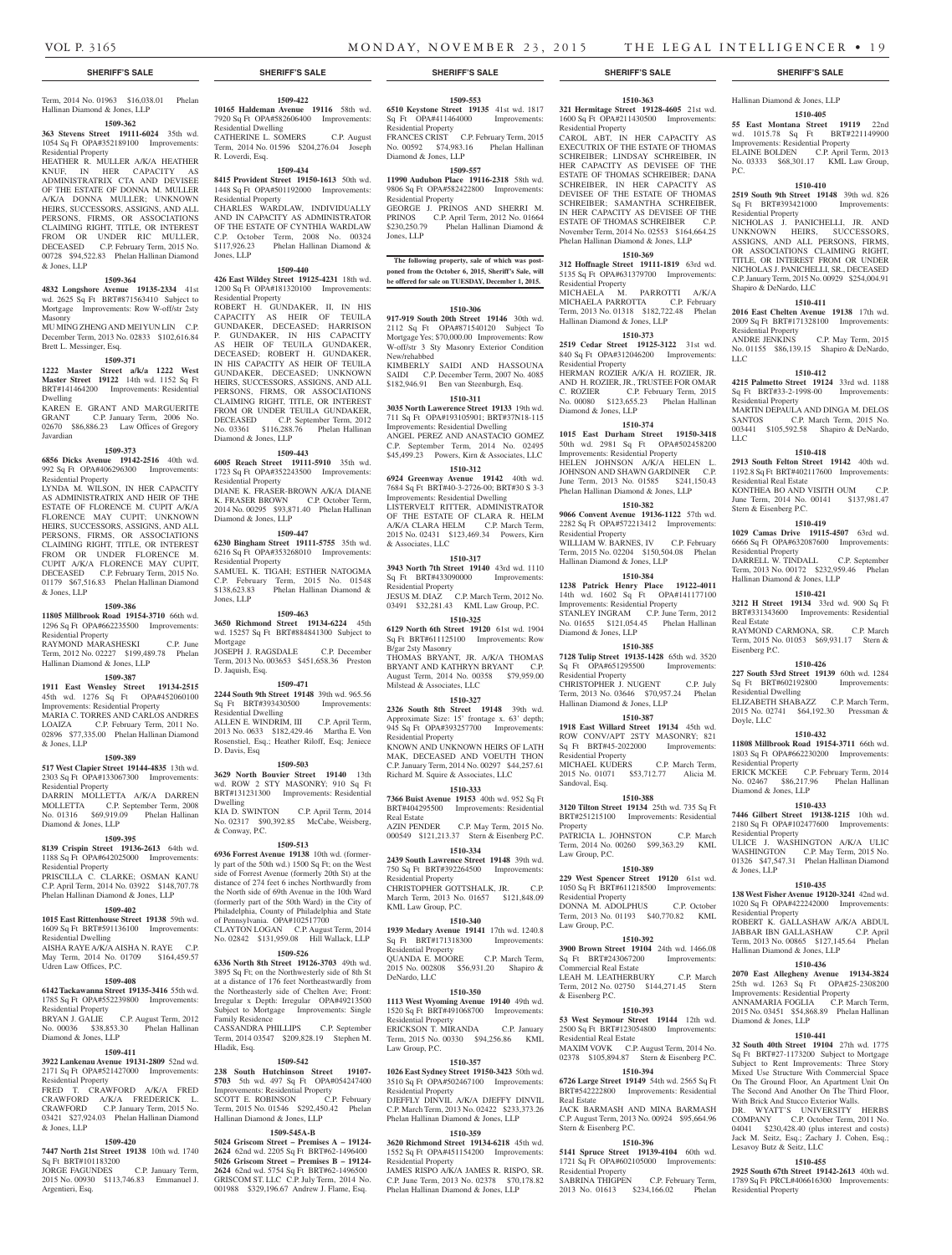CIRE DIANE AND MUSTAPHA SACCOH C.P. April Term, 2012 No. 00031 \$159,649.13 Phelan Hallinan Diamond & Jones, LLP

### **1510-456**

**8528 Tolbut Street 19152-1211** 56th wd. 4528 Sq Ft OPA#562417700 Improvements: Residential Property IMRE KIRALY; MAGDA KIRALY AND RICHARD T. KIRALY A/K/A RICHARD THOMAS KIRALY C.P. February Term, 2012 No. 01250 \$185,330.08 Phelan Hallinan Diamond & Jones, LLP

### **1510-460**

**5340 Wingohocking Terrace 19144** 12th wd. 2237 Sq Ft BRT#122184800 Improvements:

Residential Property<br>KARMA WATSON C.P. December Term, 2014 No. 02002 \$56,213.33 KML Law Group, P.C.

### **1510-468**

**1921 Tasker Street 19145** 36th wd. 917 Sq Ft BRT#363061900 Improvements: Residential Property NICHOLLA ANDERSON C.P. May Term,

2014 No. 03511 \$57,479.29 KML Law Group, P.C.

### **1510-471**

**426-28 Sentner Street 19120** 35th wd. 4500 Sq Ft OPA#351227900 Residential Property GIA M. BALLARD C.P. August Term, 2014

No. 2126 \$218,620.71 Richard M. Squire & Associates, LLC

### **1510-472**

**114 East 64th Avenue 19120** 61st wd. 1600<br>Sq Ft BRT#611330500 Improvements: Sq Ft BRT#611330500 Residential Property

MICHELLE BAGWELL, AS ADMINISTRATRIX OF THE ESTATE OF LUCINDA E. DORSEY, DECEASED C.P. November Term, 2013 No. 02793 \$81,228.62 KML Law Group, P.C.

### **1510-474**

**189 West Thelma Street 19140** 42nd wd. 798 Sq Ft BRT#422046700 Improvements: Residential Property YANICE RODRIGUEZ-DIAZ C.P. June

### Term, 2014 No. 02539 \$58,659.03 KML Law Group, P.C.

**1510-485**

## **8030 Ditman Street Unit 133T 19136** 65th

wd. 708 Sq Ft; All that certain Unit in the property known, named and identified in the Declaration Plan referred to below as "Frankford Estates", located in the 65th Ward of the City of Philadelphia, Commonwealth of Philadelphia which has heretofore been submitted to the provisions of the Unit property Act of Pennsylvania Act of July 3, 1963, P.L. 196, by the recording in the Philadelphia, Department of Records of Declaration dated June 22, 1979 and recorded on June 26, 1979 in Deed Book DCC 1986 page 474, and Declaration Plan dated June 22, 1979 in Deed Book DCC 1986 page 508, being and designated on Declaration Plan as Unit No. 113- T, as more fully described in such Declaration Plan as Unit No. 113-T, as more fully described in such Declaration Plan and Declaration, together with a proportionate undivided interest in the Common Elements as defined in such Declaration of 6344. BRT#888651013 Improvements: Residential

MICHAEL GROSSWALD C.P. October Term, 2014 No. 00687 \$19,391.14 Hal A. Barrow, Esq.

#### **1510-490**

**1116 Custis Place 19122** 14th wd. 1800 Sq Ft BRT#141445700 Improvements: Residential Real Estate

### UNKNOWN HEIRS, EXECUTORS AND DEVISEES OF THE ESTATE OF VIRGINIA STUART C.P. January Term, 2015 No. 03194 \$74,379.97 Stern & Eisenberg P.C.

### **1510-510**

**11821 Colman Terrace 19154** 66th wd. 2094 Sq Ft BRT#66-2-011600 Improvements: Row B/gar 2sty Masonry

DENNIS R. BALDWIN C.P. March Term, 2015 No. 00270 \$197,342.00 Milstead & Associates, LLC

### **1510-513**

**4051 M Street 19124** 33rd wd. 1125 Sq Ft BRT#332469500 Improvements: Row B/gar 2sty Masonry YOLANDA ROLON, JUAN LOPEZ AND YOLANDA ROLON C.P. January Term,

### 2014 No. 02154 \$105,479.05 Milstead & Associates, LLC

### **1510-517**

**232 West Ashdale Street 19120** 42nd wd. 1600 Sq Ft BRT#42-2-174400 Improvements: Residential Property ANTONIO E. WINTERS C.P. No. 003152 \$82,173.19 Shapiro & DeNardo, LLC

### **1510-518**

**4822 North Hope Street 19120** 42nd wd. 874.44 Sq Ft BRT#42-2325600 Improvements: Residential Property<br>JUANITA VASOUEZ

JUANITA VASQUEZ C.P. March Term, 2015 No. 003209 \$58,600.12 Shapiro & DeNardo, LLC

**1848 Mohican Street 19138** 10th wd. 1272 Sq Ft BRT#102241300 Improvements: Residential Property PATRICIA HELEN JOHNSON C.P. February Term, 2015 No. 002651 \$33,891.56 Shapiro & DeNardo, LLC

**1510-519**

**1510-520 5308 Saul Street 19124** 62nd wd. 1762.72 Sq Ft BRT#621451300 Improvements: Row 2sty Masonry

CARLOS IZQUIERDO A/K/A CARLOS L. IZQUIERDO; MELONY BROWN AND THE UNITED STATES OF AMERICA C/O THE U.S. ATTORNEY FOR THE EASTERN DISTRICT OF PENNSYLVANIA C.P. June Term, 2014 No. 04753 \$81,215.50 Milstead & Associates, LLC

### **1510-525**

**6031 Webster Street 19143-2315** 3rd wd. 1695 Sq Ft OPA#033019600 Improvements: Residential Property

TERESA WILLA BROOKS A/K/A TERESA ROSS BROOKS C.P. April Term, 2014 No. 01772 \$78,251.24 Phelan Hallinan Diamond & Jones, LLP

### **1510-527**

**2634 Parma Road 19131-2709** 52nd wd. 1152 Sq Ft OPA#521241800 Improvements: Residential Property SEAN VLIET A/K/A SEAN M. VLIET AND KELLY VLIET C.P. January Term, 2015 No. 03420 \$128,880.84 Phelan Hallinan

### Diamond & Jones, LLP **1510-532**

**3539 Old York Road 19140-4227** 43rd wd. 1699 Sq Ft OPA#432156800 Improvements: Residential Property

LENWOOD COOPER, JR., IN HIS CAPACITY AS ADMINISTRATOR AND HEIR OF THE ESTATE OF ESTHER COOPER; JEANENE COOPER, IN HER CAPACITY AS HEIR OF THE ESTATE OF ESTHER COOPER; NICOLE COOPER, IN HER CAPACITY AS HEIR OF THE ESTATE OF ESTHER COOPER; UNKNOWN SUCCESSOR ADMINISTRATOR OF THE ESTATE OF LILLIE BURNET A/K/A LILLE BURNETT A/K/A LILLIE M. MAITHE, DECEASED; UNKNOWN HEIRS, SUCCESSORS, ASSIGNS, AND ALL PERSONS, FIRMS, OR ASSOCIATIONS CLAIMING RIGHT, TITLE, OR INTEREST FROM OR UNDER ESTHER COOPER; UNKNOWN HEIRS, SUCCESSORS, ASSIGNS, AND ALL PERSONS, FIRMS, OR ASSOCIATIONS CLAIMING RIGHT, TITLE, OR INTEREST FROM OR UNDER LILLIE BURNET A/K/A LILLE BURNETT A/K/A LILLIE M. MAITHE, DECEASED C.P. May Term, 2014 No. 03125 \$22,443.26 Phelan Hallinan Diamond & Jones, LLP

### **1510-533**

**2538 West Somerset Street 19132-1919**  28th wd. 6012.69 Sq Ft BRT#884345850 Improvements: Ind.whse Masonry VICTOR O. UDENZE C.P. December Term, 2013 No. 03596 \$142,019.89 Milstead &

### Associates, LLC **1510-537**

**3325 Guilford Street 19136-4308** 64th wd. 1437 Sq Ft OPA#642094200 Improvements: Residential Property MARYLOU ORAWSKY AND KEVIN ORAWSKY C.P. June Term, 2014 No. 01055 \$195,699.47 Phelan Hallinan Diamond & Jones, LLP

### **1510-546**

**1235 South 21st Street 19146-4348** 36th wd. 900 Sq Ft OPA#361209300 Improvements: Residential Dwelling GLORIA S. TROWER C.P. February Term, 2015 No. 2482 \$41,957.18 Weber Gallagher Simpson Stapleton Fires & Newby, LLP; Sarah A. Elia, Esq.

### **1510-547**

**3873 Poplar Street 19104** 24th wd. 1500 Sq Ft BRT#243205100 Improvements: Row 2 Sty Masonry C.P. December Term, 2014 No. 01553 \$54,295.86 Michael F.J. Romano, Esq.

#### **1510-550**

**300 East Allens Lane 19119-1101** 9th wd. 2327 Sq Ft OPA#091007500 Improvements: Residential Property KIM M. JONES C.P. May Term, 2012 No. 00030 \$127,314.69 Phelan Hallinan Diamond & Jones, LLP

### **1510-554**

**819 Caledonia Street 19128** 21st wd. Land Area: 16196 Sq Ft; Approximate Size: 2248<br>Sq Ft BRT#214116265 Improvements:  $Sq$  Ft BRT#214116265 Residential Property JAMES R. BARKLEY AND KIMBERLY L. BARKLEY C.P. August Term, 2009 No. 03837 \$347,843.74 Kristen Wetzel Ladd,

### **1510-562**

Esq.

**9035 Lykens Lane, a/k/a 9037 Lykens Lane 19128-1015** 21st wd. 7564 Sq Ft OPA#214263140 Improvements: Residential Property NICHOLAS CLEMENTE, IN HIS CAPACITY

AS EXECTUOR AND DEVISEE OF THE ESTATE OF CHRISTIAN H. CLEMENTE A/K/A CHRISTIAN CLEMENTE; CAROL ANNE CLEMENTE, IN HER CAPACITY AS DEVISEE OF THE ESTATE OF CHRISTIAN H. CLEMENTE A/K/A CHRISTIAN CLEMENTE C.P. January Term, 2015 No. 01471 \$304,140.00 Phelan Hallinan Diamond & Jones, LLP

### **1510-563**

**1415 South Franklin Street 19147** 1st wd. 616 Sq Ft BRT#012085000 Improvements: Residential Property NINA CINTRON A/K/A NINA IANNELLA

### C.P. December Term, 2011 No. 001316 \$113,424.28 Shapiro & DeNardo, LLC

**1510-574 5906 North Hutchinson Street 19141**  49th wd. DET 2 STY FRAME; 891 Sq Ft BRT#492162010 Improvements: Residential Dwelling RAYMOND R. WILMORE AND MARIA

ZURITA C.P. January Term, 2015 No. 02225 \$97,357.29 McCabe, Weisberg & Conway P.C.

### **1510-576**

**3445 Fitler Street 19114-2608** 57th wd. 2673 Sq Ft OPA#572170122 Improvements: Residential Property KAREN GILBERT AND WILLIAM E. GILBERT, II C.P. March Term, 2015

### No. 04112 \$179,630.64 Phelan Hallinan Diamond & Jones, LLP **1510-581**

**3226 West Oxford Street 19121** 29th wd. ROW CONV/APT 3STY MASONRY; 1326<br>Sq Ft BRT#292227500 Improvements: Sq Ft BRT#292227500 Residential Dwelling SANDRA HORSEY, ADMINSITRATRIX OF THE ESTATE OF GERALDINE E. HORSEY, DECEASED MORTGAGOR AND REAL<br>OWNER C.P. March Term. 2014 No. C.P. March Term, 2014 No. 01463 \$132,028.22 McCabe, Weisberg & Conway P.C.

#### **1510-589**

**5307 North 12th Street 19141** 49th wd. S/D CONV. APT 3STY MASONRY; 2105 Sq Ft BRT#493115500 Improvements: Residential Dwelling

FLOYD WILLIAMS C.P. December Term, 2010 No. 00442 \$83,886.84 McCabe, Weisberg & Conway P.C.

### **1510-601**

**6348 Calvert Street 19149** 62nd wd. ROW B/GAR 2STY MASONRY; 1694 Sq Ft BRT#621523500 Improvements: Residential Dwelling ANTHONY TADEO C.P. March Term, 2015 No. 02809 \$134,290.84 McCabe, Weisberg

### **1510-603**

& Conway P.C.

**5619 North Marvine Street 19141** 49th wd. 1249.6 Sq Ft PRCL#49-3-0912-00 Improvements: Residential Dwelling SANDY VALLE A/K/A SANDY KING A/K/A SANDY HUSSEY, AS ADMINISTRATOR OF THE ESTATE OF MARY C. VALLE, DECEASED C.P. October Term, 2014 No. 02652 \$87,782.84 Powers, Kirn & Associates, LLC

### **1510-605**

**2804 Fuller Street 19152-3103** 64th wd. 2891 Sq Ft BRT#64-1-2282-00 Improvements: Residential Dwelling JOHN SULLICK A/K/A JOHN S. SULLICK C.P. June Term, 2014 No. 04320 \$133,031.95 Udren Law Offices, P.C.

### **1510-606**

**2553 South Marshall Street 19148** 39th wd. 720 Sq Ft BRT#393133000 Improvements: Residential Property JOSEPH B. RODGERS C.P. June Term,

2014 No. 02107 \$94,370.00 KML Law Group, P.C.

### **1510-607**

**37 North Hobart Street 19139** 4th wd. 967 Sq Ft BRT#04-2099300 Improvements: Residential Dwelling

WENDELL C. CHEEK C.P. October Term, 2014 No. 00171 \$52,061.43 Powers, Kirn & Associates, LLC

#### **1510-609 3 North Christopher Columbus Boulevard ,**

**Unit 249 a/k/a 3 North Columbus Boulevard #249 19106** 5th wd. 0 Sq Ft BRT#88-8-0612- 62 Improvements: Residential Dwelling BRIAN HECKER AND KARA HECKER C.P. April Term, 2014 No. 04379 \$311,200.61

### Powers, Kirn & Associates, LLC **1510-612**

**2535 South Clarion Street 19148** 39th wd. Situate on the east side of Clarion Street at the distance of 246 feet southward from the south side of Porter St OPA#394448400 Improvements: Row 2 Sty Masonry GIULIO APADULA C.P. October Term, 2014 No. 01854 \$165,570.67 Richard J. Nalbandian, III, Esq.

### **SHERIFF'S SALE SHERIFF'S SALE SHERIFF'S SALE SHERIFF'S SALE SHERIFF'S SALE**

### **1510-615**

BRT#331027900 Improvements: Residential

GREGORY STANISLAUS C.P. June Term, 2013 No. 01488 \$52,707.83 McCabe,

**1510-649A-D 40th wd. (2535 South Ashford Street – Premises A – 19153)** 1024 Sq Ft; Northeast Side of Ashford St. 272-1/2 ft Southeast of Elmwood Ave; Front: 16 ft; Depth: 70 ft OPA#404136400 Improvements: Row B/gar

**44th wd. (716 North 48th Street – Premises B – 19139-2122)** . 1305 Sq Ft; West side of 48th St.; 15 feet South of Olive St.; Front 15 feet; Depth: 87 feet OPA#441324800 Improvements: Row Conv/apt 3sty Masonry **6th wd (752 North 43rd Street – Premises C – 19104-1464)** 1450 Sq Ft; West side of 43rd St.; 116 feet 7.5 inches South of Brown St.; Front 16 feet 1/2 inch; Depth: 90 feet OPA#061287800 Improvements: Row 2sty Masonry **2nd wd. (901 South 13th Street – Premises D – 19147-3604** 1080 Sq Ft; South side of Christian St.; East side of 13th St.; Front: 18 feet; Depth: 60 feet OPA#871504030 Improvements: Row

EMMA KIMAHN NGUYEN A/K/A KIM ANH THI NGUYEN A/K/A KIM ANH NGUYEN A/K/A EMMA KIM NGUYEN A/K/A EMMA K. NGUYEN; THAO THI NGUYEN; TRUNG Q. NGUYEN; AN QUOC NGUYEN AND NAM NGUYEN C.P. October Term, 2006 No. 04892 \$77,734.46 Denise A. Kuestner,

**1510-650A-K 35th wd. (434 East Cheltenham Avenue – Premises A – 19120-1605)** 3016 Sq Ft BRT#351292900 Subject to Mortgage Subject to Rent Improvements: 2 Story Converted

**41st wd. (7127 Montague Street – Premises B – 19135-1108)** 1241 Sq Ft BRT#412261900 Subject to Mortgage Subject to Rent

**35th wd. (344 Van Kirk Street –Premises C – 19120-1140)** 4218 Sq Ft BRT#881130120 Subject to Mortgage Subject to Rent Improvements: Multi-unit Apartment Building **53rd wd. (6902 Castor Avenue – Premises D – 19149-1701)** 3850 Sq Ft BRT#882925520 Subject to Mortgage Subject to Rent Improvements: Masonry Building;

**53rd wd. (1326 Greeby Street – Premises E – 19111-5527)** 1271 Sq Ft BRT#531141900 Subject to Mortgage Subject to Rent

**54th wd. (2239 Brighton Street – Premises F – 19149-1914)** 1796 Sq Ft BRT#542102600 Subject to Mortgage Subject to Rent

**53rd wd. (1232 Greeby Street – Premises G – 19111-5525)** 1121 Sq Ft BRT#531139000 Subject to Mortgage Subject to Rent

**35th wd. (355 Gilham Street – Premises H – 19111-5238)** 2500 Sq Ft BRT#353090190 Subject to Mortgage Subject to Rent 1 Story

**35th wd.** (**588 East Godfrey Avenue – Premises I – 19120-2121)** 1242 Sq Ft  $BRT#351094800$  Subject to Mortgage Subject to Rent Improvements: 2 Story Rowhouse **35th wd. (6340 Martins Mill Road – Premises J – 19111-5322)** 2545 Sq Ft BRT#353297500 Subject to Mortgage Subject to Rent Improvements: 2 Story Rowhouse **35th wd. (6327 Martins Mill Road – Premises K – 19111-5321)** 3003 Sq Ft BRT#353302900 Subject to Mortgage Subject to Rent

MOHAMMAD AMIR CHUGHTAI AND FARZANNA A. CHUGHTAI C.P. November Term, 2011 No. 01501 \$3,389,762.38 Scott

**1510-652 2644 Sylmar Street 19142** 40th wd. 928 Sq Ft BRT#40-6-133500 Improvements:

KIMBERLY L. BARKLEY C.P. February Term, 2010 No. 00563 \$75,535.82 Udren

**The following property, sale of which was postponed from the November 10, 2015, Sheriff's Sale, will be offered for sale on TUESDAY, December 1, 2015.**

**1511-332 5120 North Marvine Street 19141-2815**  49th wd. 2100 Sq Ft OPA#493097700 Improvements: Residential Property RICHARD NEWSOME, INDIVIDUALLY AND IN HIS CAPACITY AS HEIR OF LERVE NEWSOME, DECEASED; THE UNKNOWN HEIRS, DEVISEES AND PERSONAL REPRESENTATIVE LERVE NEWSOME; DWIGHT NEWSOME, AS POTENTIAL HEIR OF LERVE NEWSOME; JAMIE NEWSOME, AS POTENTIAL HEIR OF LERVE NEWSOME; SHEILA NEWSOME, AS POTENTIAL HEIR OF LERVE NEWSOME; JUANITA NEWSOME, AS POTENTIAL HEIR OF LERVE

Improvements: 2 Story Rowhome

Improvements: 2 Story Rowhouse

Improvements: 2 Story Rowhouse

Improvements: 2 Story Rowhouse

Improvements: 2 Story Building

M. Klein, Esq.

Residential Dwelling

Law Offices, P.C.

Dwelling

2sty Masonry

W-off/str 3sty Masonry

Esq.

**Apartments** 

Miscellaneous Use

Building

Weisberg & Conway P.C.

**2902 Frankford Avenue 19134** 25th wd. APTS 5-50 UNTS MASONRY; 1527 Sq Ft BRT#881076165 Improvements: Residential Dwelling SANDRA BRYSON C.P. October Term,

2014 No. 02179 \$91,995.10 McCabe, Weisberg & Conway P.C.

#### **1510-620 4000 Gypsy Lane, Unit 550 19129** 21st

wd. on Gypsy Lane Condominium Side of Gypsy Lane; Front: Irregular, Depth: Irregular BRT#888210300 Subject to Mortgage Improvements: Res. Condo 3 Sty Masonry ESTATE OF ERLENE BASS NELSON C.P. January Term, 2015 No. 001892 \$18,553.66 Elliot H. Berton, Esq.; Benjamin F. Dill, Esq.

**1510-624 3209 Winter Street 19104-2544** 24th wd. 1350 Sq Ft (land area) OPA#241072800 Improvements: Commercial Building BLACKWOOD REAL ESTATE DEVELOPMENT & CONSULTING SERVICES, LLC C.P. June Term, 2015 No. 01031 \$236,465.67 Elliot H. Berton, Esq. **1510-629 3042 Gilham Street 19149** 55th wd. ROW B/GAR 2STY MASONRY; 1898 Sq Ft BRT#551062200 Improvements: Residential

MARK W. PEIFFER AND MARIE F. PEIFFER A/K/A MARIE T. PEIFFER C.P. January Term, 2015 No. 02631 \$144,327.63 McCabe,

**1510-631 4651-53 Torresdale Avenue 19124-3415** 23rd wd. ROW 2 STY MASONRY; 3721 Sq Ft BRT#232382700 Improvements: Residential

WILLIAM WEST AND BATIYAH<br>WEST CP January Term 2010 No. 03407 C.P. January Term, 2010 No. 03407 \$222,424.39 McCabe, Weisberg & Conway

**1510-633 7508 Briar Road 19138** 50th wd. 1600 Sq Ft BRT#501340500 Improvements: Residential

MELVITA MITCHELL C.P. February Term, 2012 No. 01739 \$105,289.34 KML Law

**1510-636 828 North Preston Street 19104-4839** 6th wd. ROW 3STY MASONRY; 1479 Sq Ft BRT#062240600 Improvements: Residential

DARIUS K. GERALD C.P. December Term, 2014 No. 01298 \$108,408.23 McCabe,

**1510-637 3131 Edgemont Street 19134** 25th wd. ROW W-OFF/STR 2STY MASONRY; 714 Sq Ft BRT#871531930 Improvements: Residential

CORINA MERRIGAN AND ANTHONY M. ZUCCARINI C.P. December Term, 2014 No. 01965 \$123,531.93 McCabe, Weisberg

**1510-640 424 North Horton Street a/k/a 424 Horton Street 19151** 34th wd. 965 Sq Ft BRT#341205000 Improvements: Residential

SHERMELL HOWARD A/K/A SHERMELL P. HOWARD C.P. March Term, 2015 No. 03639 \$51,067.11 KML Law Group, P.C. **1510-641 6422 North Beechwood Street 19138** 17th wd. ROW 2 STY MASONRY; 1040 Sq Ft BRT#172523900 Improvements: Residential

SHEMIAH K. JACKSON AND WILLIAM T. JACKSON C.P. August Term, 2008 No. 003722 \$89,657.82 McCabe, Weisberg &

**1510-642 1205 Stirling Street 19111** 53rd wd. (formerly part of the 35th wd.) ROW B/GAR 2STY MASONRY; 1744 Sq Ft BRT#531054300 Improvements: Residential Dwelling DAUNOUN DUBUISSON A/K/A DAUDOUIN DUBUISSON; NATIVITA DUBUISSON AND GERALDINE BERNADIN C.P. February Term, 2015 No. 02366 \$161,958.16

**1510-645 2113-2115 West Hunting Park 19140- 2815** 13th wd. APT. BOARDING HOME MASONRY; 5040 Sq Ft BRT#881425600 Improvements: Residential Dwelling STANLEY H. TAYLOR, CO-EXECUTOR OF THE ESTATE OF MARY TAYLOR, DECEASED MORTGAGOR AND REAL OWNER AND TRACY Y. TAYLOR, CO-EXECUTOR OF THE ESTATE OF MARY TAYLOR, DECEASED MORTGAGOR AND REAL OWNER C.P. June Term, 2014 No. 00128 \$160,459.75 McCabe, Weisberg &

**1510-647 609 East Wishart Street 19134-2309** 33rd wd. ROW 2STY MASONRY; 700 Sq Ft

McCabe, Weisberg & Conway P.C.

Dwelling

Dwelling

P.C.

Property

Group, P.C.

Dwelling

Dwelling

Property

Dwelling

Conway P.C.

Conway P.C.

& Conway P.C.

Weisberg & Conway P.C.

Weisberg & Conway P.C.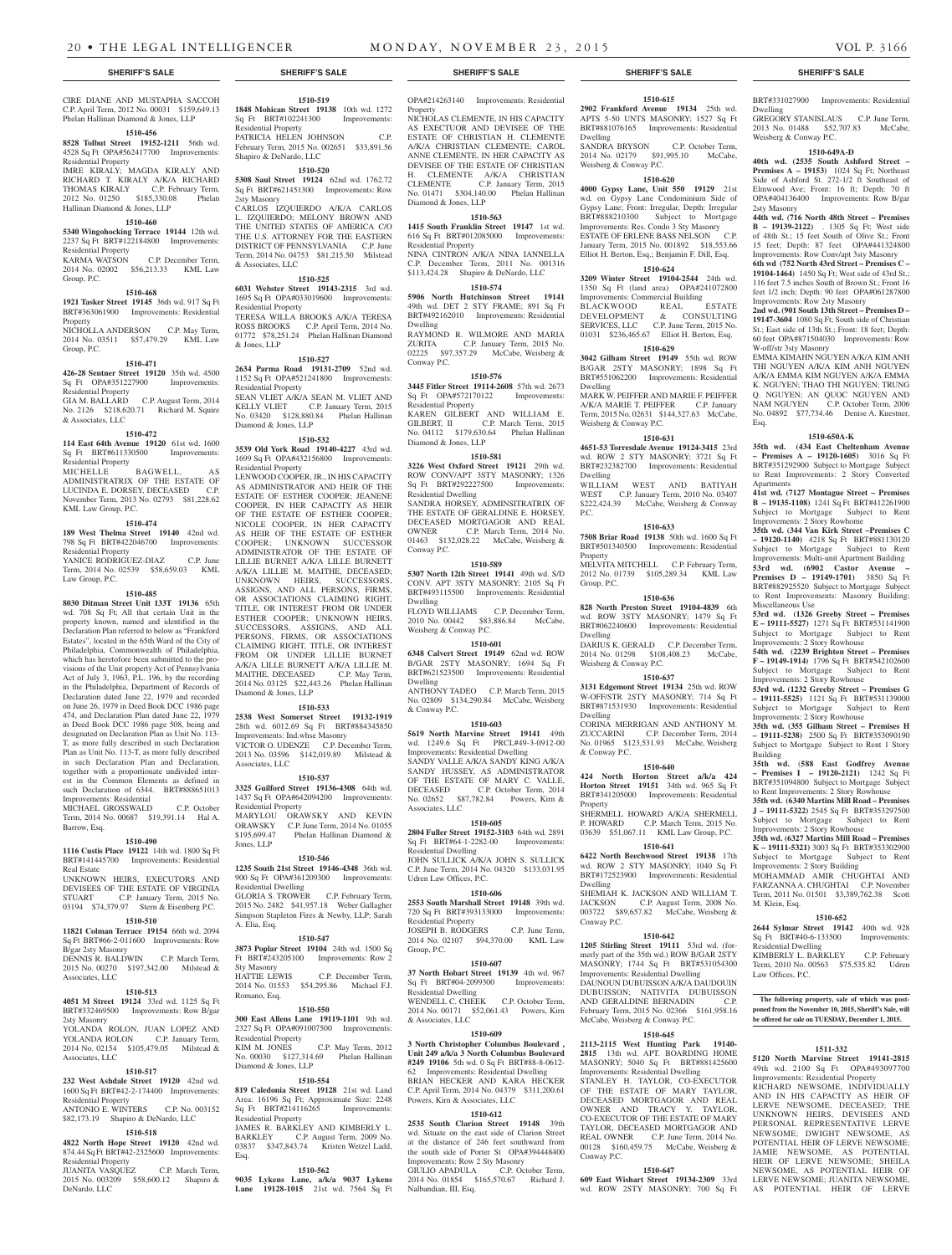NEWSOME; LATHASA NEWSOME, AS POTENTIAL HEIR OF LERVE NEWSOME; CHERYL NEWSOME, AS POTENTIAL HEIR OF LERVE NEWSOME C.P. March Term, 2011 No. 01898 \$89,635.71 Phelan Hallinan Diamond & Jones, LLP

### **1511-335**

**3131 North 28th Street 19132** 38th wd. 611 Sq Ft BRT#381258500 Improvements: Residential Property UNKNOWN HEIRS, SUCCESSORS,

ASSIGNS, AND ALL PERSONS, FIRMS, OR ASSOCIATIONS CLAIMING RIGHT, TITLE, OR INTEREST FROM OR UNDER ROBERT T. ENSLEY, DECEASED C.P. November Term, 2014 No. 000510 \$37,159.78 Shapiro & DeNardo, LLC

### **1511-339**

**2064 East Fletcher Street 19125-1540**  31st wd. 1158 Sq Ft OPA#313049500 Improvements: Residential Property CORRINE MCFARLAND C.P. October Term, 2014 No. 02929 \$55,318.84 Phelan Hallinan Diamond & Jones, LLP

#### **1511-360**

**5023 North 12th Street 19141** 49th wd. 1978 Sq Ft BRT#491453700 Improvements: Residential Property FRANKIE B. WILSON A/K/A FRANKIE B. STARKS WILSON AND DELIA L.

### COLLINS C.P. June Term, 2015 No. 01506 \$13,581.05 Shapiro & DeNardo, LLC **1511-362**

**4754 Marple Street 19136** 65th wd. 989 Sq Ft BRT#651101600 Improvements: Residential Property

LUZ WILLIAMS A/K/A LUZ RODRIGUEZ WILLIAMS A/K/A LUZ Y. RODRIGUEZ C.P. September Term, 2012 No. 0850 \$64,747.56 Shapiro & DeNardo, LLC

### **1511-367**

**7535 Brentwood Road 19151-2104** 34th wd. 2076 Sq Ft OPA#343229500 Improvements: Residential Property

TARA GIBBS A/K/A TARA N. GIBBS C.P. April Term, 2013 No. 00855 \$119,661.67 Phelan Hallinan Diamond & Jones, LLP

### **1511-382**

**2920 North 24th Street 19132** 38th wd. 1140 Sq Ft BRT#381003700 Improvements: Residential Property SHEMIKA S. ROBERTS C.P. July Term, 2014 No. 03568 \$39,409.51 KML Law

### **1511-385**

Group, P.C.

**8113 Crispin Street 19136** 64th wd. 1950 Sq Ft BRT#642023700 Improvements:

Residential Property CHRISTOPHER RODRIGUEZ C.P.

August Term, 2013 No. 01846 \$166,046.62 KML Law Group, P.C.

#### **1511-400**

**4200 Passmore Street 19135-3104** 55th wd. 1948 Sq Ft OPA#552095500 Improvements: Residential Property STANLEY BORDES AND ELYSE L. BORDES C.P. April Term, 2015 No. 02494

\$130,898.23 Phelan Hallinan Diamond & Jones, LLP

### **1511-419**

**1717 Bridge Street 19124** 62nd wd. 1188 Sq Ft BRT#622112200 Improvements: Residential Property TROY JEFFERIES, JR. C.P. March Term, 2015 No. 03014 \$54,906.09 KML Law

### **1511-442**

Group, P.C.

**7639 Woodcrest Avenue 19151-2703**  34th wd. 1120 Sq Ft OPA#343195700 Improvements: Residential Property SHEILA BRIGGS A/K/A SHEILA M. BRIGGS C.P. January Term, 2015 No. 01467 \$75,387.46 Phelan Hallinan Diamond & Jones, LLP

#### **1511-455**

**1847 Lott Street 19115** 58th wd. 5962 Sq Ft BRT#581049200 Improvements: Residential Property

CASEY HUNTER AND OLGA VILOVCHIK C.P. September Term, 2014 No. 00388 \$268,065.00 KML Law Group, P.C.

### **1511-464**

**1432 West Grange Avenue a/k/a 1432 West Grange Street 19141** 17th wd. 1480 Sq<br>Ft BRT#171116600 Improvements: BRT#171116600 Residential Property

MADELINE MILITO SOLELY IN HER CAPACITY AS HEIR OF LAWRENCE S. MILITO, DECEASED; RAYMOND J. PENOT C.P. November Term, 2014 No. 00680 \$113,721.29 KML Law Group, P.C.

### **1511-475**

**4232 North 8th Street 19140** 43rd wd. 803 Sq Ft BRT#433364100 ROW 2STY MASONRY RENEE MARIA VARQUEZ C.P.<br>April Term, 2015 No. 02189 \$53,084.69 April Term, 2015 No. 02189

Milstead & Associates, LLC **1511-491**

#### **5110 Duffield Street 19124** 62nd wd. 1964.7 Sq Ft BRT#622238700 Improvements: Residential Dwelling

ESTATE OF GEORGE DOUGHTY A/K/A GEORGE DOUGHTY, JR. C/O FRED DOUGHTY, EXECUTOR; UNKNOWN HEIRS, SUCCESSORS, ASSIGNS, AND ALL PERSONS, FIRMS, OR ASSOCIATIONS CLAIMING RIGHT, TITLE, OR INTEREST FROM OR UNDER RODINE DOUGHTY; FRED DOUGHTY, EXECUTOR OF THE ESTATE OF GEORGE DOUGHTY A/K/A GEORGE DOUGHTY, JR.; SHERRELL DOUGHTY, KNOWN HEIR OF GEORGE DOUGHTY A/K/A GEORGE DOUGHTY, JR.; UNKNOWN HEIRS, SUCCESSORS, ASSIGNS, AND ALL PERSONS, FIRMS, OR ASSOCIATIONS CLAIMING RIGHT TITLE, OR INTEREST FROM OR UNDER GEORGE DOUGHTY A/K/A GEORGE DOUGHTY, JR., DECEASED; RODINE DOUGHTY, LAST RECORD OWNER C.P. March Term, 2014 No. 00643 \$165,601.02 Udren Law Offices, P.C.

**1511-493**

**4216 O Street 19124** 33rd wd. 1133.36<br>Sq Ft BRT#33-2546000 Improvements: Sq Ft BRT#33-2546000 Residential Dwelling

ESTATE OF JEAN E. JONES A/K/A JEAN C. JONES A/K/A JEAN CHASE JONES C/O ANN BETH IALONGO, EXECUTRIX; ANN BETH IALONGO, EXECUTRIX FOR THE ESTATE OF JEAN E. JONES A/K/A JEAN C. JONES A/K/A JEAN CHASE JONES; MARIA RANDAZZO, KNOWN HEIR OF JEAN E. JONES A/K/A JEAN C. JONES A/K/A JEAN CHASE JONES; UNKNOWN HEIRS, SUCCESSORS, ASSIGNS, AND ALL PERSONS, FIRMS, OR ASSOCIATIONS CLAIMING RIGHT TITLE, OR INTEREST FROM OR UNDER JEAN E. JONES A/K/A JEAN C. JONES A/K/A JEAN CHASE JONES C.P. June Term, 2014 No. 01011 \$56,061.06 Udren Law Offices, P.C.

### **1511-498**

**2525 South 2nd Street 19148** 39th wd. Land Area: 736.32 Sq Ft; Improvement Area: 1077 sq ft BRT#39-1-2750-00 Improvements: JAMES N. BORELLI C.P. September Term, 2013 No. 2278 \$141,168.35 David Banks, Esq., Banks & Banks

### **1511-533**

**3839 Pearson a/k/a 3839 Pearson Avenue a/k/a 3839 Pearson Street 19114** 57th wd. 3850 Sq Ft BRT#57-2-154122 Improvements: Residential Dwelling LORI L. SINGMASTER; WILLIAM SINGMASTER A/K/A WILLIAM J. SINGMASTER C.P. December Term, 2014 No. 03923 \$142,419.77 Udren Law Offices, P.C.

#### **1511-534**

**1721 Wharton Street 19146** 36th wd. 1617.04 Sq Ft BRT#365338700 Improvements: Residential Dwelling RONALD CONEY, KNOWN HEIR OF LULUA MAE CONEY; UNKNOWN HEIRS, SUCCESSORS, ASSIGNS, AND ALL PERSONS, FIRMS, OR ASSOCIATIONS CLAIMING RIGHT, TITLE, OR INTEREST FROM OR UNDER LULUA MAE CONEY, LAST RECORD OWNER C.P. July Term, 2014 No. 02386 \$135,116.69 Udren Law Offices, P.C.

### **1511-541**

**1332 Saint Vincent Street 19111** 53rd wd. 2806 Sq Ft BRT#532321400 Improvements: Residential Property JEAN W. MERCERON C.P. July Term, 2014 No. 00903 \$181,292.49 KML Law Group, P.C.

### **1511-545**

**6551 North Lambert Street 19138** 10th wd. 1209 Sq Ft BRT#102083700 Improvements: Residential Property BOBBIE E. WILLIAMS C.P. January Term, 2013 No. 03303 \$61,031.15 KML Law Group, P.C.

### **1511-546**

**622 Elkins Avenue 19120** 61st wd. 2150 Sq Ft BRT#612026500 Improvements: Residential Property BERNICE MCNEIL C.P. February Term, 2013 No. 01376 \$97,026.69 KML Law Group, P.C.

### **1511-550**

**2934 West Allegheny Avenue 19132**  38th wd. 1260 Sq Ft BRT#381351000 Improvements: GRACE M. TURNER (DECEASED) C.P.

October Term, 2013 No. 00903 \$82,784.95 Michael F.J. Romano, Esq.

### **1511-553**

**5646 Matthews Street 19138** 12th wd. 900 Sq Ft BRT#122290400 Improvements: Residential Property

CHARLES E. BURKS A/K/A CHARLES BURKS C.P. February Term, 2015 No. 002991 \$32,091.91 Shapiro & DeNardo, LLC **1511-572**

**1337 North Marshall Street 19122-4314**  14th wd. 1460 Sq Ft OPA#141021900 Improvements: Residential Property KENNETH E. THOMAS, IN HIS CAPACITY AS HEIR OF CHRISTINE THOMAS, DECEASED; RONAD MCCRAY, IN HIS CAPACITY AS HEIR OF CHRISTINE THOMAS, DECEASED; FLORENCE THOMAS, IN HER CAPACITY AS HEIR OF CHRISTINE THOMAS, DECEASED; UNKNOWN HEIRS, SUCCESSORS, ASSIGNS, AND ALL PERSONS, FIRMS, OR ASSOCIATIONS CLAIMING RIGHT, TITLE, OR INTEREST FROM OR UNDER CHRISTINE THOMAS, DECEASED; LATANYA THOMAS, IN HER CAPACITY AS HEIR OF CHRISTINE THOMAS, DECEASED; VERNELL THOMAS, IN HIS CAPACITY AS HEIR OF CHRISTINE THOMAS, DECEASED; LAKEISHA THOMAS, IN HER CAPACITY AS HEIR OF CHRISTINE THOMAS, DECEASED; SHAREEDA THOMAS, IN HER CAPACITY AS HEIR OF CHRISTINE THOMAS, DECEASED C.P. January Term, 2015 No. 03417 \$34,644.25 Phelan Hallinan Diamond & Jones, LLP

### **1511-577**

**5031 Gransback Street 19120-4008**  42nd wd. 1016 Sq Ft OPA#421518300 Improvements: Residential Property WILFREDO VEGA C.P. June Term, 2014 No. 00865 \$93,055.19 Phelan Hallinan Diamond & Jones, LLP

### **1511-591**

**1533 South Garnet Street 19146-4627**  36th wd. 672 Sq Ft BRT#363219000; Lot&Blk#011S180150 Improvements: Residential Dwelling XIAO MING ZHU C.P. November Term, 2014 No. 00371 \$32,347.60 Powers, Kirn & Associates, LLC

#### **1511-604**

**3149 North Hancock Street 19133-3920**  7th wd. 1330 Sq Ft PRCL#071139300 Improvements: Residential Property ROGELIO MARTINEZ AND ANTONIO RIVERA C.P. August Term, 2012 No. 02654 \$37,248.90 Phelan Hallinan Diamond & Jones, LLP

### **1511-607A-B**

**7240 Revere Street – Premises A – 19149**  64th wd. Land Area: 1260 Sq Ft; Improvement Area: 0 sq ft BRT#88-2154102 Subject to Mortgage Improvements: Store 1 Sty Masonry and Parking Lot Commercial **7231-49 East Roosevelt Boulevard – Premises B – 19149** 64th wd. Land Area: 63022 Sq Ft; Improvement Area: 22176 sq ft BRT#88-2154101 Subject to Mortgage Improvements: Store 1 Sty Masonry and Parking Lot Commercial 7231 ROOSEVELT, L.P., A PENNSYLVANIA LIMITED PARTNERSHIP C.P. December

Term, 2014 No. 02883 \$5,914,642.87 Mark Pfeiffer, Esq.; Buchanan, Ingersoll, & Rooney, PC

## **SHERIFF'S SALE OF TUESDAY, DECEMBER 1, 2015**

### **1512-301**

**1227 Glenview Street 19111** 53rd wd. 2720 Sq Ft OPA#532161900 Improvements: Single Family Residential Property ACTIVE REALTY COMPANY PROFIT SHARING PLAN C.P. December Term, 2012 No. 04117 \$138,605.40 Robert S. Esposito, Esq.

#### **1512-302**

**2315 South 11th Street 19148** 39th wd. 1024 Sq Ft BRT#394177700 Improvements: Residential Property ANTHONY GRANATO III AND ELIZABETH GRANATO C.P. April Term, 2011 No. 01053 \$47,772.98 KML Law Group, P.C.

### **1512-303**

**1818 Dallas Street 19126** 10th wd. 1205 Sq Ft OPA#101283000 Improvements: Reside Property DANATAY JONES-GREEN AND KAREEM

GREEN C.P. October Term, 2010 No. 03257 \$166,919.02 Richard M. Squire & Associates, LLC

### **1512-304**

**11891 Academy Road Unit J5 19154** 66th wd. 1326 Sq Ft BRT#888660468 Subject to Mortgage Improvements: Residential JENIFER E. AND SANDRA SHOREY C.P. February Term, 2008 No. 03544 \$30,395.46 Hal A. Barrow, Esq.

### **1512-305**

**5541 Pine Street 19143** 60th wd. 1126 Sq

Group, P.C.

Story Masonry

Associates, LLC

Residential Property

Residential Property<br>RENEE NORMAN

Group, P.C.

3 Story Masonry

Milstead & Associates, LLC

Residential Property

Residential Property

Residential Property

Property<br>RICHARD IRWIN

Group, P.C.

Group, P.C.

Group, P.C.

Group, P.C.

Law Group, P.C.

Associates, LLC

Associates, LLC

Associates, LLC

Associates, LLC

Residential Property

Law Group, P.C.

Row B/gar 2sty Masonry

Row B/gar 2sty Masonry

Str/off+apts 3sty Masonry

Semi Det 2sty Masonry

**1512-319 209 Robat Street 19120** 42nd wd. 1100 Sq Ft BRT#421184900 Improvements: Row 2

CLARA STALLWORTH C.P. August Term, 2013 No. 01095 \$82,699.19 Milstead &

**1512-320 419 West Earlham Terrace 19144** 12th wd. 995 Sq Ft BRT#124054200 Improvements:

ANGELA ANCRUM AND VERNON R. ANCRUM C.P. July Term, 2014 No. 02125 \$78,872.97 KML Law Group, P.C. **1512-321 1814 Wynnewood Road 19151** 34th wd. 2000 Sq Ft BRT#344233900 Improvements:

2009 No. 00849 \$95,644.04 KML Law

**1512-322 2617 East Norris Street 19125** 31st wd. 1654.06 Sq Ft BRT#313011900 Improvements: Row

SIMONE CESARINI AND LIDIA CESARINI C.P. July Term, 2014 No. 01563 \$397,209.02

**1512-323 5841 North 3rd Street 19120** 61st wd. 1294 Sq Ft BRT#612387200 Improvements:

VENEL V. CLARKE C.P. January Term, 2015 No. 01443 \$52,215.83 KML Law

**1512-324 2435 South Garnet Street 19145** 26th wd. 665 Sq Ft BRT#262133400 Improvements:

SAMANTHA RICCI C.P. February Term, 2015 No. 02038 \$247,612.60 KML Law

**1512-325 6530 Chester Avenue 19142** 40th wd. 941 Sq Ft BRT#403098900 Improvements:

2014 No. 02716 \$44,001.07 KML Law

**1512-326 2340 Cross Street 19146** 36th wd. 686 Sq Ft BRT#364060000 Improvements: Residential

2014 No. 02623 \$117,377.11 KML Law

**1512-327 2216 West Cheltenham Avenue 19138** 50th wd. 1938 Sq Ft BRT#501267700 Improvements: Residential Property UNKNOWN HEIRS AND/OR ADMINISTRATORS OF THE ESTATE OF ROSITA C. WARBURTON C.P. September Term, 2013 No. 01902 \$127,958.87 KML

**1512-328 1420 Higbee Street 19149-3221** 54th wd. 1168 Sq Ft BRT#54-1-0113-00 Improvements:

ROSALYN V. MCDUFFIE C.P. April Term, 2014 No. 03632 \$121,212.43 Milstead &

**1512-329 948 East Price Street 19138-1720** 59th wd. 1202 Sq Ft BRT#591069000 Improvements:

KARL GAMBLE, EXECUTOR TO THE ESTATE OF MARY J. MARSHALL, DECEASED ORIGINAL MORTGAGOR AND REAL OWNER C.P. January Term, 2014 No. 01436 \$37,407.05 Milstead &

**1512-330 3234 Emerald Street 19134-2551** 45th wd.<br>1501 Sq Ft BRT#871571020 Improvements: 1501 Sq Ft BRT#871571020 Improvements:

JUAN F. VALDEZ C.P. April Term, 11 JUAN F. VALDEZ C.P. April Term,<br>2015 No. 02122 \$82,871.67 Milstead &

**1512-331 420 North 59th Street 19151-4301** 4th wd. 1560 Sq Ft BRT#04-2246800 Improvements:

SANDRA A. MCPHAUL A/K/A SANDRA A. NESBITT, REAL OWNER AND ORIGINAL MORTGAGOR; ALLEN MCPHAUL, ORIGINAL MORTGAGOR C.P. July Term, 2014 No. 00187 \$84,864.31 Milstead &

**1512-332 1163 Overington Street 19124** 23rd wd. 1620 Sq Ft BRT#234078800 Improvements:

ANDREA BULLOCK C.P. September Term, 2014 No. 03539 \$78,287.53 KML

C.P. September Term,

C.P. January Term,

C.P. February Term,

Ft BRT#604090400 Improvements: Row 2 Sty Masonry ALGERNON NUTTER (DECEASED) AND YVONNE NUTTER (DECEASED) C.P. March Term, 2015 No. 03017 \$96,717.30 Michael F.J. Romano, Esq.

### **1512-306**

**6144 West Columbia Avenue 19151** 34th wd. 3750 Sq Ft BRT#34-2-1110-00 Improvements: Residential Dwelling

JOSEPH DEREEF A/K/A JOSEPH A. DEREEF, JR. C.P. September Term, 2014 No. 03938 \$154,016.39 Udren Law Offices, P.C.

### **1512-307**

**221 Spencer Street a/k/a 221 West Spencer Street 19120** 61st wd. 1050 Sq Ft BRT#61-1-2189-00 Improvements: Residential Dwelling WORTH WHILE REALTY INVESTMENTS, LLC AND HARRIS SCOTT A/K/A HARRIS SCOTT, JR. C.P. April Term, 2015 No. 00103 \$46,110.23 Udren Law Offices, P.C. **1512-308**

### **7887 Provident Road 19150** 50th wd. 1980

Sq Ft BRT#501186400 Improvements: Residential Dwelling CATINA PITT; TRANESSA PITT A/K/A TRANESSA L. PITT AND RAYMOND PITT A/K/A RAYMOND L. PITT A/K/A RAYMOND L. PITT, II C.P. March Term, 2014 No. 04530 \$130,371.55 Udren Law Offices, P.C.

### **1512-309**

**5912 Elsinore Street 19120** 35th wd. 960 Sq Ft BRT#352298700 Improvements: Residential Property CORONICA A. SHERROD AS ADMINISTRATRIX OF THE ESTATE OF JAMES T. SHERROD, JR., DECEASED; CIERRA R. SHERROD AND LISA R. SHERROD C.P. January Term, 2014 No. 00686 \$61,647.99 KML Law Group, P.C.

### **1512-310**

**5440 Hermit Terrace 19128** 21st wd. Beginning Point: at a point on the Southwesterly side of Hermit Terrace (100 feet wide) measured South 28 degrees 34 minutes 15 seconds East along the said southwesterly side of Hermit Terrace; 2002 Sq Ft OPA#213221840 Improvements: Apt 2-4 Units 2sty Masonry BRUCE IZZI C.P. November Term, 2014 No. 0095 \$264,320.70 Richard J. Nalbandian, III, Esq.

### **1512-311**

Group, P.C.

Residential Dwelling

Associates, LLC

Residential Property

Conv/apt 3 Sty Masonry

Argentieri, Esq.

Residential Property

Residential Dwelling

Group, P.C.

Loverdi, Esq.

Property

Law Group, P.C.

Residential Property

**945 Pratt Street 19124** 35th wd. 930 Sq Ft BRT#351120000 Improvements: Residential Property GARY S. THOMPSON C.P. June Term, 2013 No. 00114 \$38,680.25 KML Law

**1512-312 5211 Marwood Road 19120** 42nd wd. 1539 Sq Ft BRT#42-1-5480-00 Improvements:

JORGE FAGUNDES C.P. March Term, 2014 No. 02958 \$115,315.33 Powers, Kirn &

**1512-313 1447 North 52nd Street 19131** 44th wd. 924 Sq Ft BRT#442282600 Improvements:

ANDRAY MCNAIR AND TARA MCNAIR C.P. December Term, 2013 No. 03857 \$67,952.27 KML Law Group, P.C. **1512-314 5829 Crittenden Street 19138** 59th wd. 1240 Sq Ft BRT#591238200 Improvements: Row

MAKSIM GORMAKH C.P. August Term, 2014 No. 02375 \$95,431.68 Emmanuel J.

**1512-315 1508 Marcy Place Unit B 19115** 56th wd. 1664 Sq Ft BRT#888560518 Improvements:

VADIM FLESHLER C.P. December Term, 2014 No. 02607 \$156,470.24 KML Law

**1512-316 8533 Forrest Avenue 19150** 50th wd. 3287.81 Sq Ft OPA#502232300 Improvements:

SAUNDRA WHITE C.P. April Term, 2015 No. 002451 \$120,205.60 Joseph R.

**1512-317 2752 Plum Street 19137** 45th wd. 798 Sq Ft BRT#453078600 Improvements: Residential

ROBERT J. MITCHELL, JR. C.P. February Term, 2014 No. 01620 \$111,154.99 KML

**1512-318 2824 North 20th Street 19132** 11th wd. 1200 Sq Ft BRT#111259200 Improvements:

KENITA GREEN C.P. November Term, 2013 No. 02466 \$62,501.10 KML Law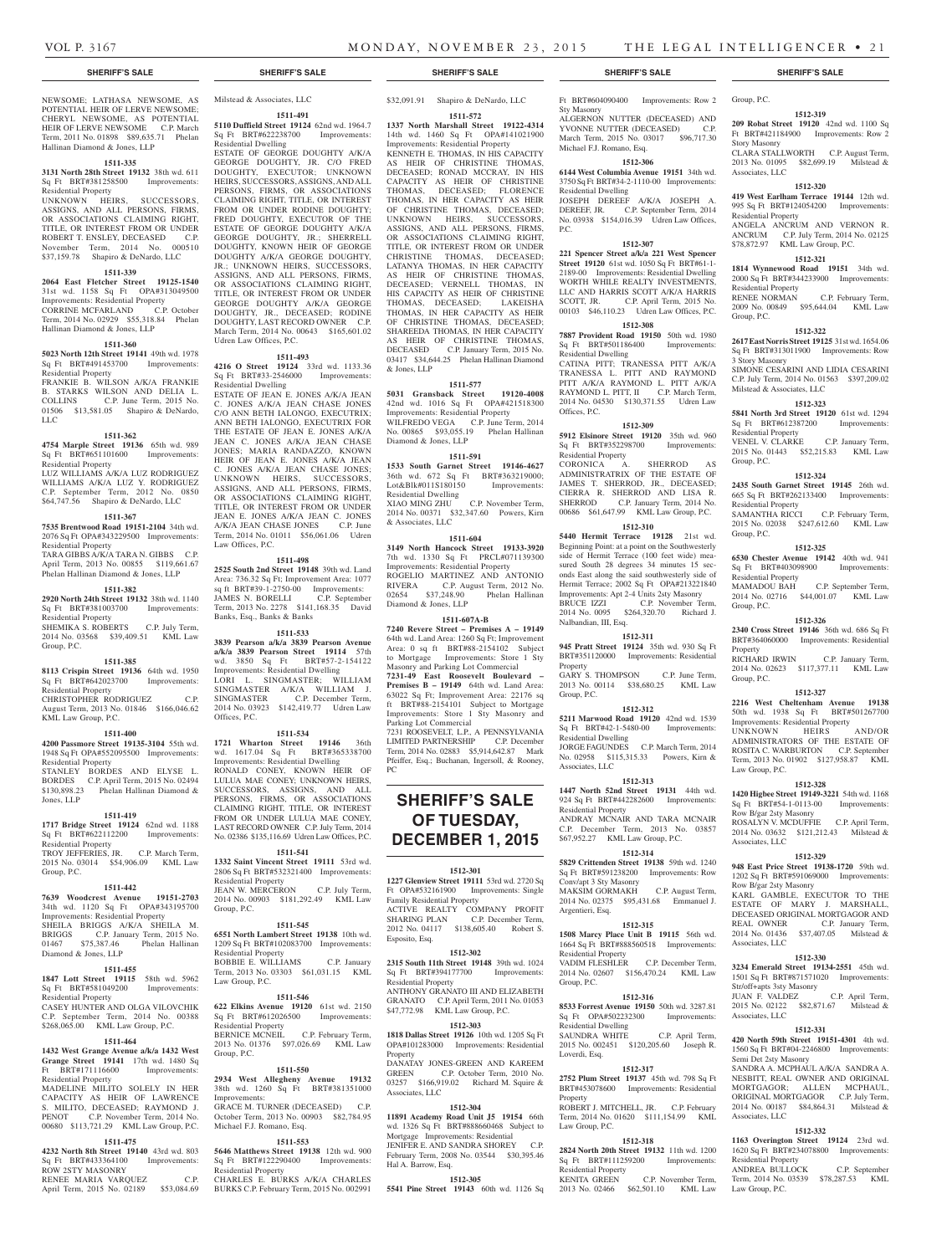C.P. September Term,

**1001** 61st wd. 1632 Sq Ft OPA#611469700 Improvements: Residential Property

DENISE WATERS C.P. October Term, 2014 No. 03553 \$173,591.18 Phelan Hallinan

**1512-390 2718 North Bonsall Street 19132** 11th wd. 652 Sq Ft BRT#111396300 Improvements:

2014 No. 02919 \$44,108.21 KML Law

**1512-391 6739 Gillespie Street 19135-2205** 55th wd. 1440 Sq Ft OPA#552452000 Improvements:

OLENA MALAYDAKH C.P. June Term, 2010 No. 03251 \$151,655.40 Phelan

**1512-392 1026 Knorr Street 19111** 53rd wd. 2937 Sq Ft BRT#532118200 Improvements: Residential

ROXANNE STUART, AS EXECUTRIX OF THE ESTATE OF PHYLLIS FELDMAN, DECEASED C.P. April Term, 2014 No. 01865 \$90,491.05 KML Law Group, P.C. **1512-393 5846 Cedar Avenue 19143-1934** 3rd wd. 1201 Sq Ft OPA#032141600 Improvements:

OLIVER A. FRANCIS C.P. June Term, 2014 No. 00536 \$132,777.71 Phelan Hallinan

**1512-394 7618 Burholme Avenue** 19111-2411 63rd wd. 2716 Sq Ft OPA#631010100 Improvements:

JOHN J. WRIGHT C.P. April Term, 2015 No. 00088 \$166,792.50 Phelan Hallinan

**1512-395 3124 Ruth Street 19134-3133** 25th wd. 665<br>
Sq Ft OPA#252569200 Improvements:

JACQUELINE HUNT C.P. August Term, 2010 No. 01610 \$69,610.72 Phelan Hallinan

**1512-396 4924 Boudinot Street 19120** 42nd wd. 1320 Sq Ft BRT#421419700 Improvements:

VERONICA TELLES C.P. April Term, 2015 No. 01206 \$96,850.91 KML Law

**1512-397 2101 South 18th Street 19145-3826** 48th wd. 1040 Sq Ft OPA#871573910 Improvements:

HUNG N. HUYNH A/K/A HUNG HUYNH AND YAN NAN A/K/A NAN YAN C.P. July Term, 2014 No. 00982 \$224,944.41 Phelan

**1512-398 523 West Roosevelt Boulevard 19120- 3703** 49th wd. 1432 Sq Ft OPA#491079700

DOLORES M. KRAMER C.P. December Term, 2014 No. 03545 \$194,738.69 Phelan

**1512-400 8603 Alicia Street 19115-4101** 63rd wd. 2970 Sq Ft OPA#632229600 Improvements:

DANIEL P. CASHMAN AND LYNN A. CASHMAN A/K/A LYNN ANN CASHMAN A/K/A LYNN E. CASHMAN C.P. May Term, 2014 No. 00548 \$163,156.67 Phelan

**1512-401 3426 Emerald Street 19134** 45th wd. 1106 Sq Ft OPA#452338000 Improvements:

DONNA M. DAEHLING AND DANIEL DAEHLING C.P. January Term, 2015 No. 03418 \$40,820.04 Phelan Hallinan Diamond

**1512-402 7227 Lindbergh Boulevard 19153-2705** 40th wd. 1651 Sq Ft OPA#406559414

Improvements: Residential Property PATRICIA M. COCLEA A/K/A PATRICIA COCLEA AND GHEORGHE COCLEA A/K/A COCLEA GHEORGHE CRISTIAN February Term, 2013 No. 00670 \$137,681.03 Phelan Hallinan Diamond & Jones, LLP **1512-403 2001 Hamilton Street, Apt 1516 19130- 4215** 8th wd. 0 Sq Ft OPA#888091296

Improvements: Residential Property

Diamond & Jones, LLP

Residential Property<br>NICKEYA JAMES

Residential Property<br>OLENA MALAYDAKH

Hallinan Diamond & Jones, LLP

Group, P.C.

Property

Residential Property

Diamond & Jones, LLP

Residential Property

Diamond & Jones, LLP

Sq Ft OPA#252569200 Residential Property

Diamond & Jones, LLP

Residential Property

Residential Property

Residential Property

Residential Property

Residential Property

& Jones, LLP

Hallinan Diamond & Jones, LLP

Improvements: Residential Property J-C JAVIER CORTES A/K/A JAVIER CORTES C.P. March Term, 2015 No. 03213 \$33,981.81 Phelan Hallinan Diamond & Jones, LLP **1512-399 3341 Englewood Street 19149-1609** 55th wd. 1491 Sq Ft OPA#551501300 Improvements:

Hallinan Diamond & Jones, LLP

Hallinan Diamond & Jones, LLP

Group, P.C.

#### **SHERIFF'S SALE SHERIFF'S SALE SHERIFF'S SALE SHERIFF'S SALE SHERIFF'S SALE**

#### **1512-333**

**4127 Robbins Avenue 19135-3021** 55th wd. 1504.44 Sq Ft BRT#55-2-041700 Improvements: Row B/gar 2sty Masonry FAYNELL S. LINDSEY C.P. February Term, 2015 No. 02647 \$145,217.53 Milstead & Associates, LLC

### **1512-334**

**1351 East Weaver Street 19150** 50th wd. 1304 Sq Ft BRT#502321100 Improvements: Residential Property HARRY H. REDD C.P. July Term, 2013 No.

### 01198 \$103,801.60 KML Law Group, P.C. **1512-335**

**5743 North 13th Street 19141-4119** 49th wd. 1501 Sq Ft BRT#49-3-2011-00 Improvements: Row B/gar 2sty Masonry

NATALIE J. MONTEIL C.P. March Term, 2015 No. 02560 \$140,108.06 Milstead & Associates, LLC

### **1512-336**

**2300 West Huntingdon Street 19132** 16th wd. 2070 Sq Ft BRT#871522460 Improvements: Residential Property CARL C. BEY A/K/A CARL BEY C.P. January Term, 2015 No. 00160 \$63,301.53

KML Law Group, P.C. **1512-337**

### **7436 Medrick Street 19153-2319** 40th wd. 6641 Sq Ft BRT#406679900 Improvements: Row B/gar 1sty Masonry RASHAN BROWN C.P. June Term, 2014

No. 00271 \$179,785.22 Milstead & Associates, LLC

### **1512-338**

**3131 North Marston Street 19132-1237** 38th wd. 609 Sq Ft BRT#381226700 Improvements: Row 2 Story Masonry DIANE JAMES C.P. March Term, 2015 No. 01923 \$21,469.00 Milstead & Associates. LLC

#### **1512-339**

**171 West Nedro Avenue 19120** 61st wd. 1014 Sq Ft BRT#612104000 Improvements: Residential Property KATHY L. RICE AND LIONEL W. RICE C.P. September Term, 2014 No. 00596 \$38,582.19

KML Law Group, P.C. **1512-340**

### **5932 A Street a/k/a 5932 North A Street 19120** 61st wd. 1381 Sq Ft BRT#612493100

Improvements: Residential Property DAVID C. SMITH AND CAROLYN S. SMITH C.P. April Term, 2015 No. 03707 \$38,790.49 KML Law Group, P.C.

### **1512-341**

**1426 Van Kirk Street 19149** 62nd wd. 1331 Sq Ft BRT#621109100 Improvements: Residential Property

MARIA M. ULLOA AND VICTOR M. ULLOA, JR. C.P. December Term, 2014 No. 02936 \$112,121.94 KML Law Group, P.C.

### **1512-342**

**1830 North 54th Street 19131** 52nd wd. 1720 Sq Ft OPA#522206000; BRT#110N2-39 Improvements: Residential Dwelling MELVAREEN MYERS C.P. October Term, 2013 No. 01418 \$58,097.88 Udren Law

Offices, P.C.

#### **1512-343 5254 Pennway Street 19124** 23rd wd. 1568

Sq Ft BRT#233104900 Improvements: Residential Property MILDRED RODRIGUEZ C.P. November Term, 2014 No. 01441 \$72,709.02 KML

### Law Group, P.C. **1512-344**

### **2238 Simon Street 19137** 45th wd. 1099 Sq Ft

BRT#453392900 Improvements: Residential Property<br>PEDRO PAGAN C.P. November Term,

### 2014 No. 01443 \$61,015.80 KML Law Group, P.C.

### **1512-345**

**881 Perkiomen Street 19130** 15th wd. 884 Sq Ft BRT#151374700 Improvements: Residential Property JANET FRIEL, AS ADMINISTRATRIX OF THE ESTATE OF ALEXANDER FRIEL,

DECEASED C.P. June Term, 2014 No. 00153 \$220,877.45 KML Law Group, P.C. **1512-346**

### **4013 Claridge Street 19124** 33rd wd. 1040

Sq Ft BRT#33-2-3498-00 Subject to Mortgage Improvements: Residential Dwelling MARLON SMITH C.P. May Term, 2015 No. 01911 \$97,482.38 Udren Law Offices, P.C.

### **1512-347**

**2634 Almond Street 19125** 31st wd. 900 Sq Ft BRT#312081700 Improvements: Residential Property

THE UNKNOWN HEIRS OF TIMOTHY L. CARROLL, DECEASED; PATRICIA GREMMEL, SOLELY IN HER CAPACITY AS HEIR OF TIMOTHY L. CARROLL, DECEASED; SARAH CARROLL A/K/A SALLY CARROLL, SOLELY IN HER CAPACITY AS HEIR OF TIMOTHY L. CARROLL, DECEASED C.P. November Term, 2014 No. 01310 \$114,670.69 KML Law Group, P.C.

### **1512-348 5338 Spruce Street 19139** 60th wd. 1501 Sq Ft BRT#60-3066500 Improvements: Residential

Dwelling LEON B. DAVIS; BETTIE A. THOMAS, LAST RECORD OWNER; UNKNOWN HEIRS, SUCCESSORS, ASSIGNS, AND ALL PERSONS, FIRMS, OR ASSOCIATIONS CLAIMING RIGHT, TITLE, OR INTEREST FROM OR UNDER BETTIE A. THOMAS, LAST RECORD OWNER C.P. February Term, 2015 No. 00874 \$95,557.96 Udren Law Offices, P.C.

### **1512-349**

**1821 North Gratz Street 19121** 32nd wd. 2017 Sq Ft BRT#321237701 Improvements: Residential Property BELINDA LAWRENCE C.P. February Term, 2013 No. 03134 \$44,839.09 KML Law Group, P.C.

### **1512-350**

**6121 Shisler Street 19149** 53rd wd. 1592 Sq Ft BRT#531290500 Improvements: Residential Property<br>MARITZA SANTOS C.P. March Term, 2015 No. 00229 \$72,053.76 KML Law Group, P.C.

### **1512-351**

**1230 North Frazier Street 19131** 4th wd. 1190.73 Sq Ft BRT#04-3-077500 Improvements: Residential Dwelling JOHN PRICE AND MARLA PRICE C.P. September Term, 2009 No. 01290 \$48,324.13 Udren Law Offices, P.C.

#### **1512-352**

**3944 Dungan Street 19124** 33rd wd. 1125 Sq Ft BRT#332409000 Improvements: Residential Property VERONICA MADRIGAL C.P. January Term, 2015 No. 01721 \$70,490.89 KML Law Group, P.C.

### **1512-353**

**5345 Irving Street 19139** 60th wd. 1200 Sq Ft BRT#603053800 Improvements: Residential Property THE UNKNOWN HEIRS OF OLLIE MCCOLLEY, DECEASED AND RUDOLPH MCCOLLEY, JR., SOLELY IN HIS CAPACITY AS HEIR OF OLLIE MCCOLLEY, DECEASED C.P. February Term, 2014 No. 02028 \$97,556.74 KML Law Group, P.C. **1512-354**

## **1927 North Uber Street 19121** 32nd wd. 1167

Sq Ft BRT#321272800 Improvements: Row 2 Sty Masonry SARAH E. MCCULLOUGH (DECEASED) C.P. July Term, 2014 No. 01895 \$99,435.48 Michael F.J. Romano, Esq.

### **1512-355**

**2047 East Victoria Street 19134** 45th wd. 727.70 Sq Ft BRT#452159400 Improvements: Residential Dwelling DOLORES N BLAKER C.P. August Term, 2014 No. 00005 \$93,587.92 Udren Law

#### **1512-356**

Offices, P.C.

**11809 Academy Road, Unit E5 19154** 66th wd. 1326 Sq Ft OPA#888660388 Improvements: Res.condo.2sty Mas. + Other ROBERTA WILLIAMS AND WALTER G. WILLIAMS C.P. January Term, 2015 No. 00376 \$170,270.45 Richard M. Squire & Associates, LLC

### **1512-357**

**249 East Haines Street 19144** 59th wd. 1702.68 Sq Ft BRT#59-2003400 Improvements: Residential Dwelling JEFFREY DULDULAO AND JOHN SANSEVERINO C.P. June Term, 2015 No. 03993 \$137,852.42 Udren Law Offices, P.C.

### **1512-358**

**7221 Charles Street 19135** 41st wd. 1920 Sq Ft OPA#412242400 Improvements: Row B/ gar 2sty Masonry MITCHELL J. SILVA AND GAIL S. SILVA C.P. March Term, 2015 No. 02814 \$74,848.83 Richard M. Squire & Associates, LLC

### **1512-359**

wd. 1972.74 Sq Ft BRT#52-2-2645-00 Improvements: Residential Dwelling ROBERT I. THOMPSON C.P. April Term, 2015 No. 02106 \$154,620.57 Udren Law Offices, P.C.

### **1512-360**

**4447 North Franklin Street 19140** 43rd wd. 960 Sq Ft BRT#433334100 Improvements: Residential Property KENNETH HAGINS A/K/A KENNETH HAGINS, JR. C.P. September Term, 2014 No.

## 01200 \$68,548.28 KML Law Group, P.C.

**1512-361 6713 Torresdale Avenue 19135** 41st wd. 2137 Sq Ft BRT#412410400 Improvements: Residential Property PAUL BERNARD AND ANDREA BRYAN C.P. February Term, 2012 No. 02204

## \$140,838.84 KML Law Group, P.C.

Residential Property

Group, P.C.

Property

2sty Masonry

Residential Dwelling

Jeniece D. Davis, Esq.

Dwelling<br>H LEONARD GREEN

Associates, LLC

Building

Bradley, Esq.

Real Estate

Residential Property

Property

Property

Residential Property

Diamond & Jones, LLP

Diamond & Jones, LLP

Residential Property

Law Group, P.C.

Hallinan Diamond & Jones, LLP

Residential Real Estate

YOLANDA NEWMAN C.P. January Term, 2014 No. 00523 \$44,894.98 KML Law

**1512-376 5352 Akron Street 19124** 62nd wd. 1348 Sq Ft BRT#621420900 Improvements: Residential

MELISSA SCOTT C.P. March Term, 2015 No. 00670 \$123,645.15 KML Law Group, P.C. **1512-377 1914 South 23rd Street 19145-2601** 48th wd. Beginning Point: situate on the West side of 23rd Street at the distance of 286 feet Northward from the North side of McKean Street; 910 Sq Ft OPA#482257600 Improvements: Row

TIA KING-WALLACE A/K/A TIA KING C.P. June Term, 2013 No. 01386 \$81,191.08

**1512-378 6491 Woodcrest Avenue 19151** 34th wd. 2398 Sq Ft BRT#344122000 Improvements:

JEFFREY A. GAMMON C.P. September Term, 2014 No. 03958 \$62,601.76 Martha E. Von Rosenstiel, Esq.; Heather Riloff, Esq.;

**1512-379 1917 Chew Avenue 19141** 17th wd. 2674 Sq Ft BRT#171104900 Improvements: Residential

H. LEONARD GREEN C.P. June Term, 2014 No. 01584 \$61,419.25 Powers, Kirn &

**1512-380 5951 Market Street 19139** 4th wd. 1320 Sq Ft OPA#871507670 Improvements: Commercial

DE YOUNG HAN C.P. November Term, 2014 No. 02770 \$165,083.00 Dante J.

**1512-381 1028 Herbert Street 19124** 23rd wd. 1725 Sq Ft BRT#234081000 Improvements:

NAIDA J. QUIROS C.P. April Term, 2015 No. 03639 \$64,862.98 Stern & Eisenberg P.C. **1512-382 4247 Ogden Street 19104** 6th wd. 1149 Sq Ft BRT#062080700 Improvements: Residential

KIMBERLY POOLE A/K/A KIMBERLY SPELLER C.P. May Term, 2013 No. 00023 \$165,484.83 Stern & Eisenberg P.C. **1512-383 545 North Allison Street 19131-4902** 4th wd. 949 Sq Ft OPA#041197000 Improvements:

JACQUELINE C. ROBINSON AND GWENDOLYN SMITH C.P. September Term, 2011 No. 03824 \$56,463.75 Phelan

**1512-384 5921 Race Street 19139** 4th wd. 1050 Sq Ft BRT#042142800 Improvements: Residential

BONNIE A. BACON C.P. April Term, 2015 No. 02446 \$97,898.83 KML Law Group, P.C. **1512-385 127 West Wyneva Street a/k/a 127 Wyneva Street 19144-3631** 12th wd. 1511 Sq Ft OPA#123029500 Improvements: Residential

GREGORY R. FULLER, IN HIS CAPACITY AS HEIR OF HENRIETTA FULLER, DECEASED; UNKNOWN HEIRS, SUCCESSORS, ASSIGNS, AND ALL PERSONS, FIRMS, OR ASSOCIATIONS CLAIMING RIGHT, TITLE, OR INTEREST FROM OR UNDER HENRIETTA FULLER, DECEASED C.P. March Term, 2014 No. 05391 \$69,801.80 Phelan Hallinan Diamond & Jones, LLP **1512-386 6017 Frontenac Street 19149-3238** 53rd wd. 1508 Sq Ft OPA#531270200 Improvements:

ROBERT S. O'DONNELL AND KATHRYN J. O'DONNELL C.P. December Term, 2014 No. 01964 \$55,322.57 Phelan Hallinan

**1512-387**

(f/k/a 35th wd.) 2232 Sq Ft OPA#532256500 Improvements: Residential Property MOLIERE JOSEPH C.P. March Term, 2015 No. 03212 \$212,995.55 Phelan Hallinan

**1512-388 1614 West Godfrey Avenue 19141** 17th wd. 1480 Sq Ft BRT#171284000 Improvements:

CHAMELLE **JEFFERSON** C.P. December Term, 2012 No. 02211 \$134,501.94 KML

**1512-389 182 East Cheltenham Avenue 19120-**

**615 Brighton Street 19111-4020** 53rd wd.

Richard J. Nalbandian, III, Esq.

**1512-362 141 East Walnut Lane 19144-2004** 59th wd. 3723 Sq Ft OPA#592072000 Improvements: Residential Property BARBARA FRANCOIS C.P. March Term, 2015 No. 00222 \$131,793.78 Phelan

Hallinan Diamond & Jones, LLP **1512-363**

### **4810 Knox Street 19144-3616** 12th wd. 1687 Sq Ft OPA#123184000 Improvements: Residential Property ALESHIA PATE C.P. May Term, 2015 No. 00192 \$100,826.84 Phelan Hallinan

Diamond & Jones, LLP **1512-364**

#### **2140 Titan Street 19146-4319** 36th wd. 630 Sq Ft OPA#361105300 Improvements: Residential Property KIRSHNA A. HILLYARD A/K/A KIRSHNA<br>HILLYARD C.P. April Term, 2014 No. C.P. April Term, 2014 No. 04238 \$92,670.47 Phelan Hallinan Diamond & Jones, LLP

**1512-365**

**3410 Braddack Street a/k/a 3410 Braddock Street 19134-2620** 45th wd. 973 Sq Ft OPA#452310800 Improvements: Residential Property RICHARD SANTIAGO C.P. November

Term, 2012 No. 02185 \$35,555.09 Phelan Hallinan Diamond & Jones, LLP **1512-366**

### **6733 North Broad Street 19126-2837** 61st wd. 2000 Sq Ft OPA#61-1-2074-00 Improvements: Residential Property

MARTAY DAVIS AND SIDNEY DAVIS C.P. April Term, 2015 No. 03417 \$137,246.07 Phelan Hallinan Diamond & Jones, LLP

### **1512-367 3436 Almond Street 19134-5313** 45th wd. 954 Sq Ft OPA#451299200 Improvements:

Residential Property C.P. September Term, 2012 No. 02840 \$117,822.46 Phelan Hallinan Diamond & Jones, LLP

## **1512-368**

**2054 West Glenwood Avenue 19132** 16th wd. 1395 Sq Ft BRT#162343700 Improvements: Row 2 Sty Masonry JAMES L. TAYLOR C.P. March Term, 2015 No. 03022 \$116,174.34 Michael F.J. Romano, Esq.

### **1512-369**

**4370 Richmond Street 19137** 45th wd. 2188 Sq Ft BRT#453302800 Improvements: Row 2 Sty Masonry ROBIN D. HAINES AND JUDITH HAINES C.P. November Term, 2014 No. 02450

### \$83,442.54 Emmanuel J. Argentieri, Esq. **1512-370**

**1851 Roseberry Street 19145-3721** 26th wd. 714 Sq Ft OPA#262284800 Improvements:

#### Residential Property JAMES DREW DEMARCO A/K/A JAMES D. DEMARCO A/K/A JAMES DRU DEMARCO C.P. April Term, 2015 No. 01273 \$52,764.58 Phelan Hallinan Diamond & Jones, LLP

**1512-371**

### **1033 East Haines Street 19138** 59th wd. Beginning Point: At the intersection of the southwest line or Ardleigh Street (70' wide) with the northwest line of Haines Street (60 wide); 4183 Sq Ft BRT#592016300 Improvements: S/d W Det Gar 2 Sty Mason JAMES B. JOHNSON C.P. May Term,

2013 No. 00705 \$202,527.75 Richard J. Nalbandian, III, Esq.

### **1512-372**

**1723 Dorrance Street 19145** 36th wd. Beginning Point: Situate on the east side of Dorrance Street at a distance of 158 feet southward from south side of Morris Street; 630 Sq Ft BRT#363191300 Improvements: Row 2 Sty Masonry NOVELLA J. HARRIS AND ELIJAH HARRIS

C.P. August Term, 2012 No. 3573 \$98,025.80 Richard J. Nalbandian, III, Esq. **1512-373**

#### **2213 North Salford Street 19131** 52nd **19140** 43rd wd. 1212 **615 Brighton** Sq Ft BRT#431104600 Improvements: Row 2 Sty Masonry ROMELLA HOLMES (DECEASED) C.P.

June Term, 2014 No. 04052 \$71,946.48

**1512-374 551 Marwood Road 19120** 42nd wd. 1839 Sq Ft BRT#421225500 Improvements:

CARLOS ORTIZ C.P. March Term, 2015 No. 01552 \$134,591.16 KML Law Group, P.C. **1512-375 4742 Bingham Street 19120** 42nd wd. 1795

Michael F.J. Romano, Esq.

Residential Property

Sq Ft BRT#421487000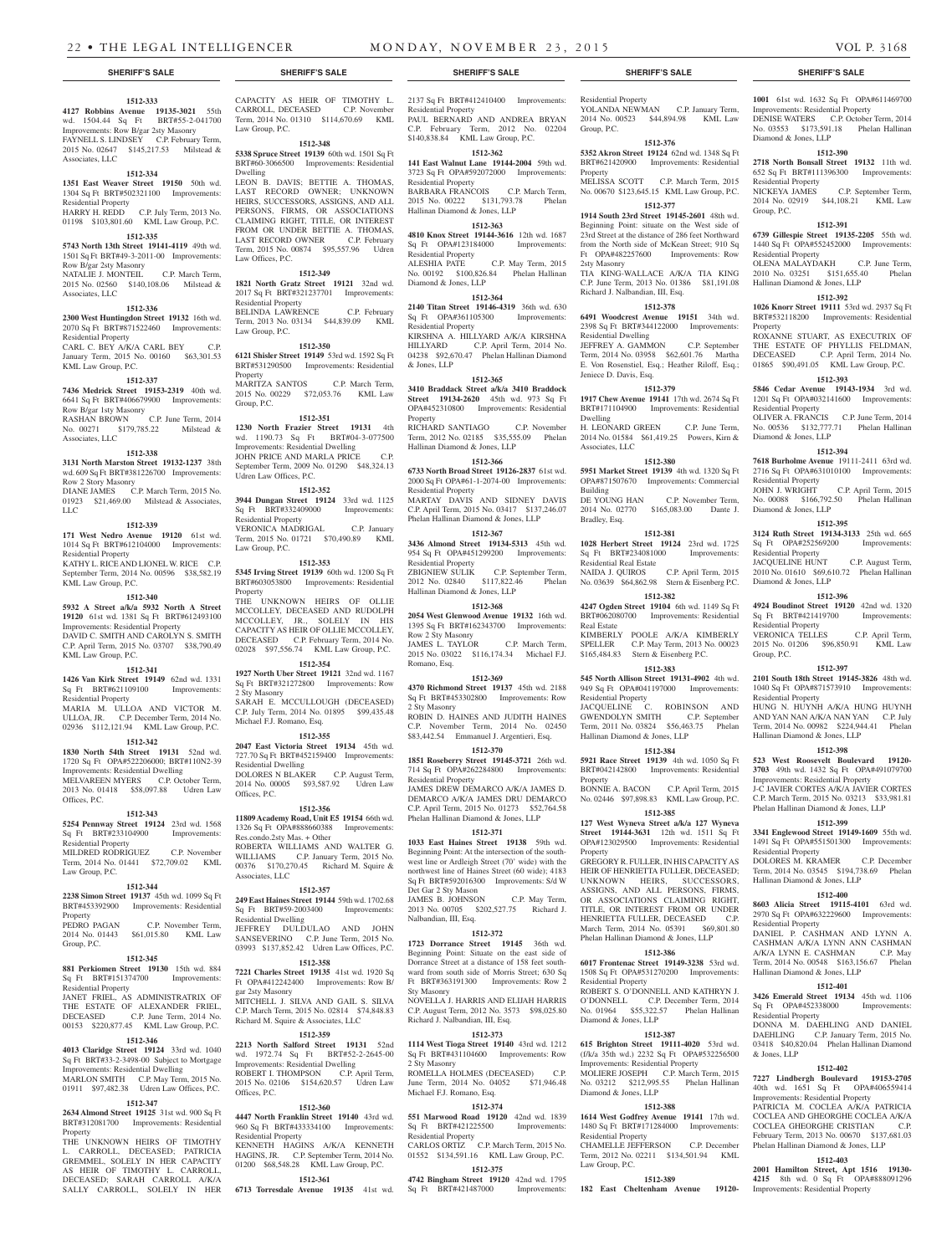Ebeck, Esq.

Residential Property

Residential Property

KML Law Group, P.C.

KML Law Group, P.C.

Residential Property

Residential Property

Residential Property

KML Law Group, P.C.

Residential Property

Residential Property

KML Law Group, P.C.

Residential Property

Diamond & Jones, LLP

Residential Property

Residential Property

Diamond & Jones, LLP

Hallinan Diamond & Jones, LLP

Property

Group, P.C.

P.C.

Property

Property

Group, P.C.

DeNardo, LLC

Term, 2010 No. 00283 \$80,033.51 Keri P.

**1512-459 6750 Lindbergh Boulevard 19142** 40th wd. 32950 Sq Ft BRT#884348360 Improvements:

VYREAK HENG C.P. July Term, 2015 No. 1435 \$459,425.24 Weber Gallagher Simpson Stapleton Fires & Newby, LLP, Sarah

**1512-460 1384 North 76th Street 19151-2823** 34th wd. 2240 Sq Ft OPA#343309000 Improvements:

TARA THERESA BLIGEN A/K/A TARA BLIGEN C.P. March Term, 2013 No. 01752 \$168,955.74 Phelan Hallinan Diamond &

**1512-461 1823 East Moyamensing Avenue 19148- 1944** 1st wd. 1242 Sq Ft OPA#011214200 Improvements: Residential Property JOHN E. MCNAMEE C.P. July Term, 2012 No. 03408 \$331,751.40 Phelan Hallinan

**1512-462 1336 South Ruby Street 19143-4928** 51st wd. 1524 Sq Ft OPA#511251700 Improvements:

PAMELA CARR C.P. December Term, 2011 No. 02309 \$67,763.11 Phelan Hallinan

**1512-463 1213 Devereaux Avenue 19111-5827** 53rd wd. 2037 Sq Ft OPA#531012100 Improvements:

STEPHEN S. SALAAM A/K/A STEPHEN S. BRYANT C.P. May Term, 2015 No. 01007 \$24,579.47 Phelan Hallinan Diamond &

**1512-464 5540 North Lawrence Street 19120** 42nd wd. 2134 Sq Ft BRT#422491800 Improvements:

AMANDA J. BROWN C.P. September Term, 2014 No. 02864 \$147,913.41 Stern

**1512-465 6627 Jackson Street 19135** 41st wd. Land Area: 2259 Sq Ft; Improvement Area: 1280 Sq Ft<br>OPA#411200500 Improvements: Residential

Real Estate - Single Family Dwelling UNKNOWN HEIRS, EXECUTORS, SUCCESSORS, ADMINISTRATORS AND ASSIGNS OF ANNA BELLE J. MAGER, DECEASED C.P. July Term, 2015 No. 00151 \$18,747.66 plus interest to date of sale Robert

J. Wilson, Esq., Wilson Law Firm

Residential Property

Residential Property

Sty Masonry

F.J. Romano, Esq.

Residential Property

Diamond & Jones, LLP

Apt 2sty Masonry

Residential Property

Diamond & Jones, LLP

DeNardo, LLC

Sq Ft BRT#663283800 Residential Property

LLC

Diamond & Jones, LLP

**1512-466 5615 Rosehill Street 19120** 61st wd. 1301 Sq Ft BRT#612521100 Improvements:

SAM OL C.P. July Term, 2015 No. 00355 \$62,312.46 Shapiro & DeNardo, LLC **1512-467 3928 Haverford Avenue 19104-1808** 24th wd. 1584 Sq Ft OPA#242205800 Improvements:

GEORGE BLACK C.P. August Term, 2012 No. 00609 \$69,830.43 Phelan Hallinan

**1512-468 2312 Fernon Street 19145** 36th wd. 690 Sq Ft BRT#364075300 Improvements: Row 2

HENRY SAMS (DECEASED) C.P. April Term, 2015 No. 02534 \$105,947.86 Michael

**1512-469 4058 Teesdale Street 19136-3919** 41st wd. 1050 Sq Ft OPA#412085900 Improvements:

COLLEEN J. SENGER AND DAVID C. MARQUIS C.P. November Term, 2014 No. 02127 \$113,226.75 Phelan Hallinan

**1512-470 617 Elkins Avenue 19120** 61st wd. 2150 Sq Ft OPA#612029900 Improvements: S/d Conv

ISAIAH BARNES AND ROSETTA R. TURNER C.P. May Term, 2015 No. 01501 \$234,904.06 Richard M. Squire & Associates,

**1512-471 723 East Phil Ellena Street a/k/a 723 East Phil-Ellena Street 19119-1532** 22nd wd. 5107 Sq Ft OPA#222011700 Improvements:

YVONNE R. BARNES-DAVIS AND GREGORY DAVIS C.P. July Term, 2014 No. 01830 \$53,867.71 Phelan Hallinan

**1512-472 12625 Richton Road 19154** 66th wd. 2727<br>Sq Ft BRT#663283800 Improvements:

GAYLE G. SCANLON C.P. August Term, 2013 No. 001986 \$208,130.70 Shapiro &

**1512-473 1944 East Birch Street 19134** 25th wd. 996.36

Improvements: Residential

Commercial Use Building

A. Elia, Esq.

Jones, LLP

Residential Property

Diamond & Jones, LLP

Residential Property

Diamond & Jones, LLP

Residential Property

Residential Real Estate

& Eisenberg P.C.

Jones, LLP

**1512-446 1112 South 56th Street 19143** 51st wd. 1161 Sq Ft BRT#513022200 Improvements:

KETLEEN DORMEUS C.P. January Term, 2014 No. 000909 \$56,097.44 Shapiro &

**1512-447 6016 Tackawanna Street 19135** 62nd wd. 1267 Sq Ft BRT#622313300 Improvements:

MICHAEL PETER BELLIDO-RAMOS C.P. May Term, 2015 No. 00264 \$102,544.75

**1512-448 530 Hart Lane 19134** 7th wd. 560 Sq Ft BRT#071230700 Improvements: Residential

DYEISHA COLBERT C.P. November Term, 2014 No. 02508 \$45,505.69 KML Law

**1512-449 2128 Pratt Street 19124** 62nd wd. 2193 Sq Ft BRT#622058400 Improvements: Residential

JUAN CARRION A/K/A JUAN O. CARRION C.P. August Term, 2014 No. 01079 \$87,496.49

**1512-450 6021 North Camac Street 19141** 49th wd. 1330 Sq Ft BRT#493168100 Improvements:

ALAN JOHNSON C.P. September Term, 2012 No. 03474 \$91,614.14 KML Law

**1512-451 419 East Godfrey Avenue 19120** 35th wd. 3113 Sq Ft BRT#351101900 Improvements:

ALBERT VINCENT C.P. June Term, 2015 No. 00656 \$107,736.90 KML Law Group,

**1512-452 509 East Queen Lane 19144** 12th wd. 733 Sq Ft BRT#121132600 Improvements:

LURIA J. HALL-MCCALLOUGH C.P. September Term, 2014 No. 02163 \$54,498.29

**1512-453 1300 Devereaux Avenue 19111** 53rd wd. 2339 Sq Ft BRT#531007900 Improvements:

FU LIN C.P. December Term, 2014 No. 02148 \$117,256.76 KML Law Group, P.C. **1512-454 1817 West Eleanor Street 19141** 17th wd. 1121 Sq Ft BRT#171013200 Improvements:

THE UNKNOWN HEIRS OF GLOSSIE M. WILLIAMS, DECEASED; DENISE WILLIAMS, SOLELY IN HER CAPACITY AS HEIR OF GLOSSIE M. WILLIAMS, DECEASED; CHARLES WILLIAMS, SOLELY IN HIS CAPACITY AS HEIR OF GLOSSIE M. WILLIAMS, DECEASED C.P. October Term, 2014 No. 00684 \$47,989.90

**1512-455 323 South 3rd Street 19106** 5th wd. 896 Sq Ft BRT#051058020 Improvements: Residential

LISA G. COLTON A/K/A LISA COLTON C.P. December Term, 2014 No. 01645 \$654,866.15 KML Law Group, P.C. **1512-456 1248 South 15th Street 19146-3133** 36th wd. 1266 Sq Ft OPA#365053100 Improvements:

THELMA REGINA WRIGHT, IN HER CAPACITY AS ADMINISTRATRIX AND HEIR OF THE ESTATE OF JOHN L. BROWN; ELIZABETH N. BROWN, IN HER CAPACITY AS HEIR OF THE ESTATE OF JOHN L. BROWN; PAUL BARKSDALE, IN HIS CAPACITY AS HEIR OF THE ESTATE OF JOHN L. BROWN; UNKNOWN HEIRS, SUCCESSORS, ASSIGNS, AND ALL PERSONS, FIRMS, OR ASSOCIATIONS CLAIMING RIGHT, TITLE, OR INTEREST FROM OR UNDER JOHN L. BROWN, DECEASED C.P. June Term, 2014 No. 02541 \$364,024.40 Phelan Hallinan

**1512-457 7513 Brentwood Road 19151-2104** 34th wd. 1384 Sq Ft OPA#343228400 Improvements:

SALIMA THOMPSON C.P. October Term, 2013 No. 00024 \$104,025.99 Phelan

**1512-458 221 North 64th Street 19139** 34th wd. 1050 Sq Ft OPA#343070000 Improvements:

BOBBY MCLEAN C.P. March Term, 2009 No. 04359 \$25,831.50 Phelan Hallinan

### **SHERIFF'S SALE SHERIFF'S SALE SHERIFF'S SALE SHERIFF'S SALE SHERIFF'S SALE**

ANTHONY ANDREOLI C.P. March Term, 2015 No. 02065 \$141,061.18 Phelan Hallinan Diamond & Jones, LLP

#### **1512-404**

**1142 Shelmire Street a/k/a 1142 Shelmire Avenue 19111-2763** 56th wd. 2680 Sq Ft OPA#561336600 Improvements: Residential Property<br>NINFA ALBA

NINFA ALBA C.P. April Term, 2015 No. 02498 \$155,177.72 Phelan Hallinan Diamond & Jones, LLP

### **1512-405**

**613 East Willard Street 19134** 33rd wd. 780 Sq Ft BRT#331084600 Improvements: Residential Property JERMAL M. BRYANT C.P. April Term,

2013 No. 02523 \$34,012.94 KML Law Group, P.C.

### **1512-406**

**6626 Woodland Avenue 19142-2223** 40th wd. 2400 Sq Ft OPA#403150700 Improvements: Residential Property HASSAN MUHAMMAD C.P. July Term,

2015 No. 00190 \$26,955.10 Phelan Hallinan Diamond & Jones, LLP **1512-407**

**1017 Mollbore Terrace 19148-4922** 39th wd. 1035 Sq Ft OPA#395025300 Improvements: Residential Property LOUIS T. MENNA, IV C.P. March Term, 2015 No. 00241 \$210,847.35 Phelan

## **1512-408**

Hallinan Diamond & Jones, LLP

**1832 Beverly Road 19138-1202** 10th wd. 1680 Sq Ft OPA#102165200 Improvements: Residential Property

JOEL P. CAIN A/K/A JOEL CAIN C.P. January Term, 2015 No. 00348 \$139,410.36 Phelan Hallinan Diamond & Jones, LLP

### **1512-409**

**1717 West Wingohocking Street 19140- 1146** 13th wd. 826 Sq Ft OPA#132369000 Improvements: Residential Property

JEROME ROBINSON, IN HIS CAPACITY AS HEIR OF THE ESTATE OF CARLENE ROBINSON C.P. October Term, 2005 No. 00471 \$70,936.70 Phelan Hallinan Diamond & Jones, LLP

### **1512-410**

**3414 Hurley Street 19134-1115** 7th wd. 924 Sq Ft OPA#073137500 Improvements: Residential Property

JOSE ANTIONA MASSA, IN HIS CAPACITY AS HEIR OF ALBERTINA SERRANO, DECEASED; UNKNOWN HEIRS, SUCCESSORS, ASSIGNS, AND ALL PERSONS, FIRMS, OR ASSOCIATIONS CLAIMING RIGHT, TITLE, OR INTEREST FROM OR UNDER ALBERTINA SERRANO, DECEASED C.P. October Term, 2014 No. 00284 \$8,124.10 Phelan Hallinan Diamond & Jones, LLP

### **1512-411**

**5030 Larchwood Avenue 19143** 46th wd. 2145 Sq Ft OPA#462004300 Improvements: Residential Property

GLADSTONE C. RICHARDSON C.P. April Term, 2015 No. 01736 \$164,199.24 Phelan Hallinan Diamond & Jones, LLP

#### **1512-412**

**315 West Manheim Street a/k/a 315 Manheim Street 19144-4121** 12th wd. 5024 Sq Ft OPA#123080400 Improvements: Residential Property

JAMES COLEMAN A/K/A JAMES G. COLEMAN C.P. June Term, 2014 No. 04315 \$121,748.31 Phelan Hallinan Diamond & Jones, LLP

### **1512-413**

**6712 Souder Street 19149-2208** 54th wd.

#### 1383 Sq Ft OPA#542296100 Improvements: Residential Property

YIN QUN LUN C.P. June Term, 2012 No. 01534 \$135,490.71 Phelan Hallinan Diamond & Jones, LLP

### **1512-414**

**12742 Kenny Road 19154-1412** 66th wd. (f/k/a 58th wd.) 2000 Sq Ft OPA#663317100 Improvements: Residential Property NEAL H. SHOEMAKER AND SUSAN SHOEMAKER C.P. April Term, 2015 No. 02333 \$224,543.31 Phelan Hallinan Diamond & Jones, LLP

### **1512-415**

**1636 Pennington Road 19151** 34th wd. 1525 Sq Ft BRT#343330900 Imp Residential Property

ROBERT L. JENKINS C.P. April Term, 2015 No. 02671 \$118,787.97 KML Law Group, P.C.

### **1512-416**

**6553 Ditman Street 19135-2704** 41st wd. 1182 Sq Ft OPA#411241900 Improvements: Residential Property CATHERINE GAMBLE C.P. January Term,

2015 No. 01429 \$60,828.88 Phelan Hallinan Diamond & Jones, LLP

### **1512-417**

**1722 West Norris Street 19121** 32nd wd. 1095 Sq Ft OPA#321148500 Improvements: Residential Property<br>JASON COHEN C.P. May Term, 2015 No. 02253 \$257,134.61 Phelan Hallinan Diamond & Jones, LLP

#### **1512-418 5442 Irving Street 19139-4054** 60th wd. 1245 Sq Ft OPA#603059900 Improvements:

Residential Property ROBERT E. DAVID C.P. February Term, 2015 No. 01665 \$99,292.61 Phelan Hallinan Diamond & Jones, LLP

### **1512-419**

**1606 Stanwood Street 19152-2219** 56th wd. 2945 Sq Ft OPA#562040900 Improvements: Residential Property MARVIN A. BROOKS C.P. January Term, 2015 No. 01427 \$234,602.82 Phelan

### **1512-420**

Hallinan Diamond & Jones, LLP

**3507 Bleigh Avenue a/k/a 3507 Bleigh Street 19136-3807** 64th wd. (formerly part of the 35th wd.) 1604 Sq Ft OPA#642149800 Improvements: Residential Property CARLOS J. DESARDEN AND JESSICA O. PINERO C.P. January Term, 2015 No. 01414 \$135,044.41 Phelan Hallinan Diamond & Jones, LLP

### **1512-421**

**2540 South Rosewood Street 19145- 4631** 26th wd. 720 Sq Ft OPA#261109500 Improvements: Residential Property RITA DEMARCO AND JAMES DREW DEMARCO C.P. October Term, 2014 No. 01688 \$157,925.95 Phelan Hallinan Diamond & Jones, LLP

### **1512-422**

**1806 Arnold Street 19152-1825** 56th wd. 2519 Sq Ft OPA#562185800 Improvements: Residential Property MARK SIERS AND CATHY CIANFRANI C.P. May Term, 2015 No. 02546 \$232,864.37 Phelan Hallinan Diamond & Jones, LLP

**1512-423 7237 Brous Avenue 19149-1403** 64th wd. 1648 Sq Ft OPA#641065100 Improvements: Residential Property JOHN T. CONCANNON, JR. AND LINDA L. CONCANNON C.P. September Term, 2012 No. 00979 \$161,668.11 Phelan Hallinan Diamond & Jones, LLP

### **1512-424**

**923 Gilham Street 19111-5417** 53rd wd. 4932 Sq Ft OPA#531166500 Improvements: Residential Property MARK HUDGENS C.P. May Term, 2009 No. 03615 \$133,226.30 Phelan Hallinan Diamond & Jones, LLP

### **1512-425**

**12600 Biscayne Drive 19154** 66th wd. 4854 Sq Ft BRT#663414300 Improvements: Residential Property TARA HETTEL, AS ADMINISTRATRIX OF THE ESTATE OF SHARON GITTEL, DECEASED C.P. April Term, 2015 No. 02117 \$153,019.61 KML Law Group, P.C.

### **1512-426**

**52 East Walnut Lane 19144** 59th wd. 1086 Sq Ft BRT#592055700 Improvements: Residential Dwelling

ARON GERSHKOVICH A/K/A GERSHKOVICH ARON AND LYUBA GERSHKOVICH A/K/A GERSHKOVICH LYUBA AND STELLA GERSHKOVICH A/K/A GERSHKOVICH STELLA C.P. June Term, 2015 No. 04500 \$83,319.81 Martha E. Von Rosenstiel, Esq.; Heather Riloff, Esq.; Jeniece D. Davis, Esq.

#### **1512-427**

**5418 Sansom Street 19139** 60th wd. 1360 Sq Ft BRT#603020900 Improvements: Residential Property SUSAN WASHINGTON C.P. April Term, 2015 No. 02696 \$102,439.31 KML Law Group, P.C.

### **1512-428**

**3829 Fairdale Road 19154-3433** 66th wd. (f/k/a 58th wd.) 2016 Sq Ft OPA#662573200 Improvements: Residential Property WILLIAM J. PHILLIPS, JR. AND PATRICIA PHILLIPS C.P. October Term, 2014 No. 00673 \$207,889.50 Phelan Hallinan Diamond & Jones, LLP

#### **1512-429**

**4502 Unruh Avenue 19135-2703** 41st wd. 1760 Sq Ft OPA#411184900 Improvements: Residential Property ROSEMARY VELAZQUEZ C.P. February Term, 2015 No. 01276 \$88,547.55 Phelan Hallinan Diamond & Jones, LLP

### **1512-430**

**6217 Homer Street 19144-1620** 59th wd. 1679 Sq Ft OPA#592261000 Improvements: Residential Property KRYSTINA BRAND-CHESTER A/K/A

KRYSTINA BRAND CHESTER C.P. March Term, 2015 No. 03218 \$97,369.88 Phelan Hallinan Diamond & Jones, LLP

### **1512-431**

**7367 Theodore Street 19153** 40th wd. 1120<br>
Sq Ft BRT#404254800 Improvements: Sq Ft BRT#404254800

Residential Property KAREEM ALI C.P. December Term, 2014 No. 02095 \$118,893.91 KML Law Group, P.C.

### **1512-432**

**6038 Bingham Street 19111** 35th wd. 1286 Sq Ft BRT#352308300 Improvements: Residential Property SUNG HAK LEE C.P. September Term, 2014 No. 02903 \$151,440.96 KML Law Group, P.C.

### **1512-433**

**7401 Perergrine Place 19153** 40th wd. 2718<br>
Sq Ft OPA#406665400 Improvements: Sq Ft OPA#406665400 Residential Property TYRENA R. ADAMS A/K/A TYRENA ADAMS C.P. November Term, 2014 No. 02129 \$90,629.16 Phelan Hallinan Diamond & Jones, LLP

### **1512-434**

**4916 C Street 19120** 42nd wd. 1280 Sq Ft BRT#421359700 Improvements: Residential Property TRACY ANDREWS A/K/A TRACEY ANDREWS C.P. May Term, 2015 No. 00541 \$27,093.86 KML Law Group, P.C.

## **1512-435**

**1132 Rosalie Street 19149** 35th wd. 904 Sq Ft BRT#352034100 Improvements: Residential Property P.A.C. RENTALS, LLC AND DAVID RODRIGUEZ C.P. April Term, 2015 No.

00297 \$28,673.92 KML Law Group, P.C.

### **1512-436**

**7705 Overbrook Avenue 19151-2016** 34th wd. 1766 Sq Ft OPA#343260800 Improvements: Residential Property MICHELLE RESPASS C.P. April Term, 2015 No. 01928 \$114,874.44 Phelan Hallinan Diamond & Jones, LLP

### **1512-437**

**1413 Jackson Street 19145** 26th wd. 900 Sq Ft BRT#261007500 Improvements: Residential Property ROBERT WILSON AND THERESA A. WILSON C.P. April Term, 2014 No. 02517

## \$202,002.69 KML Law Group, P.C.

**1512-438 6426 Bingham Street 19111-5308** 35th wd. 2100 Sq Ft OPA#353269300 Improvements: Residential Property OLIVIA TULISZEWSKI C.P. December Term, 2014 No. 02947 \$109,188.48 Phelan Hallinan Diamond & Jones, LLP

### **1512-439**

**4633 Emery Street 19137-2116** 45th wd. 970 Sq Ft OPA#453294800 Improvements: Residential Property KATHLEEN A. GLATTS C.P. April Term, 2014 No. 04226 \$143,894.45 Phelan

Hallinan Diamond & Jones, LLP **1512-440**

**1314 North Allison Street 19131** 4th wd. 1575 Sq Ft BRT#041334800 Improvements: Residential Real Estate UNKNOWN HEIRS, EXECUTORS AND DEVISEES OF THE ESTATE OF PHYLLIS LINDSAY AND CHRISTOPHER AIKEN C.P. October Term, 2014 No. 00418 \$20,267.93 Stern & Eisenberg P.C.

### **1512-441**

**4659 Edmund Street 19124** 23rd wd. 816<br>Sq Ft BRT#232391100 Improvements: Sq Ft BRT#232391100 Improvements: Residential Dwelling HENRY NARVAEZ C.P. June Term, 2015 No. 01004 \$54,477.38 Martha E. Von Rosenstiel, Esq.; Heather Riloff, Esq.; Jeniece D. Davis, Esq.

#### **1512-442 3531 Frankford Avenue 19134** 45th wd.

Residential Property

Law Group, P.C.

Esq.

1416 Sq Ft BRT#452261400 Improvements: Residential Property SYED L. ALISHA AND LAWRENCE GALLAGHER C.P. April Term, 2012 No. 01952 \$173,285.76 KML Law Group, P.C.

### **1512-443 1739 South 13th Street 19148** 39th wd. 742 Sq Ft BRT#394619400 Improvements:

LUCKY CONSTRUCTION CO., INC. MICHAEL MITTELMAN AND DOE, JOHN OR ANY UNKNOWN PERSONS HAVING OR CLAIMING AN INTEREST OR TITLE TO THE SUBJECTED PREMISES C.P. May<br>Term, 2014 No. 00111 \$251,515.19 KML Term, 2014 No. 00111 \$251,515.19

**1512-444 1211 Bridge Street 19124** 62nd wd. 1620 Sq Ft (land area); 1088 Sq Ft (improvement area) BRT#621030500 Subject to Mortgage Improvements: Row B/gar 2sty Masonry DONALD R. RINEAR C.P. January Term, 2015 No. 00863 \$84,928.45 Keri P. Ebeck,

**1512-445 5815 Montrose Street 19143** 3rd wd. 930 Sq Ft (land area); 998 Sq Ft (improvement area) BRT#033072600 Subject to Mortgage Improvements: Row 2 Sty Masonry<br>MICHAEL LEE KISER C.P. December

MICHAEL LEE KISER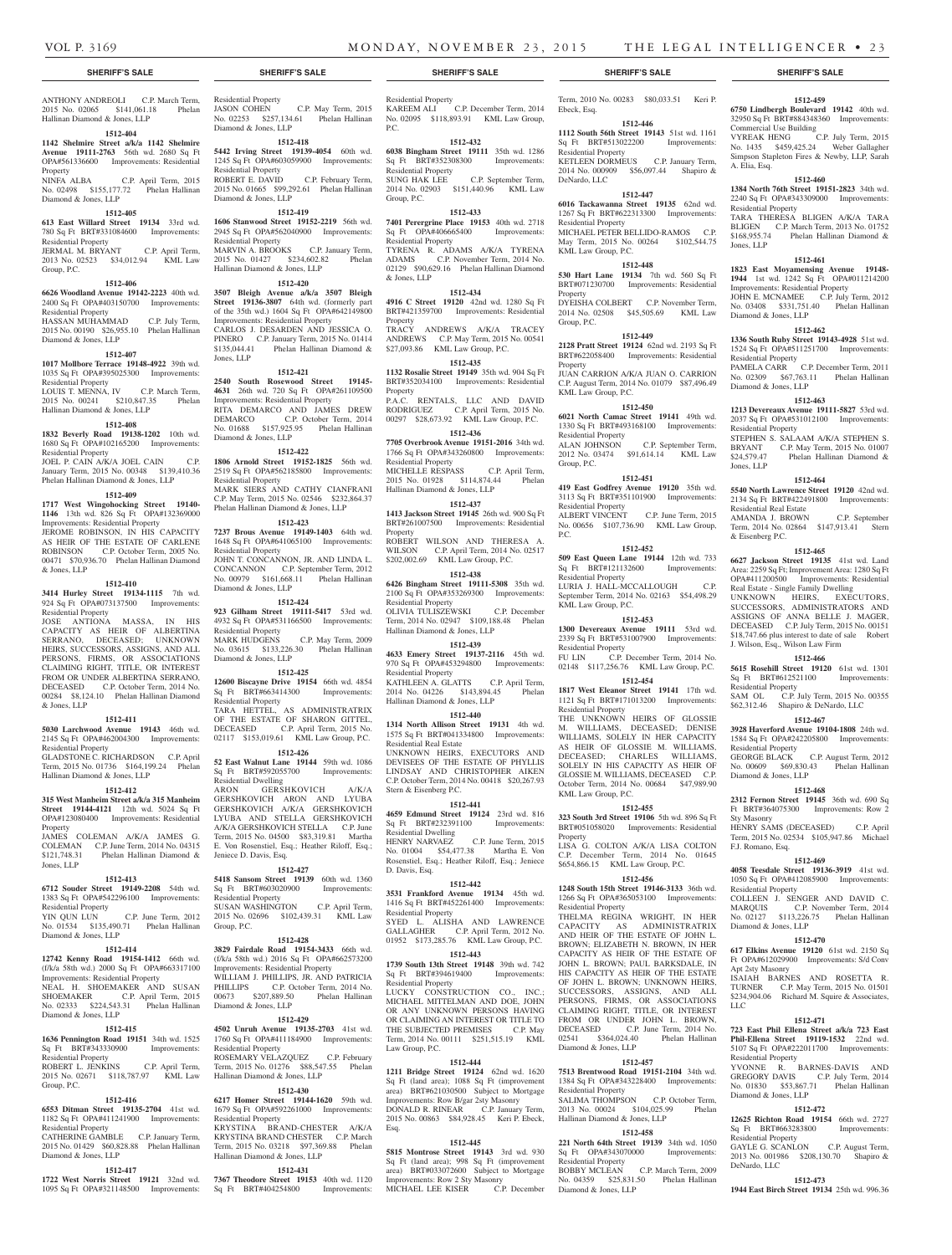## Sq Ft BRT#252140400 Improvements:

Residential Property NICIE DUDLEY C.P. May Term, 2015 No. 01297 \$45,426.44 Shapiro & DeNardo, LLC

## **1512-474**

**1129 West Jefferson Street a/k/a 1129 Jefferson Street 19122-3441** 20th wd. 1800 Sq Ft OPA#201017000 Improvements:

### Residential Property STANLEY INGRAM C.P. September

Term, 2012 No. 02646 \$142,911.64 Phelan Hallinan Diamond & Jones, LLP

### **1512-475**

**452 East Pleasant Street a/k/a 452 Pleasant Street 19119-1937** 22nd wd. 1600 Sq Ft OPA#222069000 Improvements: Residential Property

### EVANESE TUCKER C.P. May Term, 2015 No. 02245 \$156,574.80 Phelan Hallinan Diamond & Jones, LLP

### **1512-476**

**4535 Aldine Street 19136** 41st wd. 1052 Sq Ft BRT#412126500 Improvements: Residential Property MEGAN BOYLE C.P. May Term, 2015 No. 01299 \$116,276.00 Shapiro & DeNardo, LLC

#### **1512-477**

**1611 South Marston Street 19145** 36th wd. 756 Sq Ft BRT#364325300 Improvements: Residential Property GEORGE RECHNER C.P. April Term, 2015 No. 01112 \$45,288.41 Shapiro &

### DeNardo, LLC **1512-478**

**2140 North 58th Street 19131-3009** 52nd wd. 1357 Sq Ft OPA#522224700 Improvements: Residential Property<br>
I.D. ROSS C.P. N **J.D. ROSS C.P. May Term, 2015 No. 01856**<br>\$62,067.04 **Phelan Hallinan Diamond &** Phelan Hallinan Diamond &

### **1512-479**

Jones, LLP

**275 West Wellens Avenue 19120** 42nd wd. 903 Sq Ft BRT#422236000 Improvements: Residential Property

MICHELLE S. GRIFFIN C.P. September Term, 2013 No. 000239 \$38,171.98 Shapiro & DeNardo, LLC

### **1512-480**

**7435 Elmwood Avenue 19153** 40th wd. 1296 Sq Ft BRT#404225100 Improvements: Residential Property MAURICIO MUNOZ AND KRISTY MUNOZ C.P. July Term, 2014 No. 1801 \$128,112.17

### **1512-481**

Shapiro & DeNardo, LLC

**1347 Downs Place 19116** 58th wd. 2813 Sq Ft BRT#58-3079600 Improvements: Residential Property

MICHAEL J. KATES C.P. March Term, 2015 No. 002810 \$156,686.29 Shapiro & DeNardo, LLC

### **1512-482**

**3718 North 9th Street 19140-3121** 43rd wd. 816 Sq Ft OPA#432327300 Improvements: Residential Property DALE E. CROY A/K/A DALE CROY C.P. June Term, 2015 No. 03794 \$54,662.08 Phelan Hallinan Diamond & Jones, LLP

### **1512-483**

**6623 North 8th Street 19126** 61st wd. 8731 Sq Ft BRT#611167500 Improvements: Residential Property EMMA COX-WATSON AND RODERICK WATSON C.P. May Term, 2013 No. 002721 \$265,486.82 Shapiro & DeNardo, LLC

#### **1512-485**

**1729 Faunce Street 19111** 56th wd. 2437 Sq Ft BRT#56-1-4088-00; BRT#138 N 12-270 Improvements: Residential Dwelling<br>LISETTE DUTERVIL C.P. September Term, LISETTE DUTERVIL C.P. September Term, 2014 No. 01613 \$162,424.44 Powers, Kirn

### & Associates, LLC **1512-486**

#### **5261 Pennway Street 19124** 23rd wd. 1664<br>
Sq Ft BRT#233121300 Improvements: Sq Ft BRT#233121300 Residential Property

DIMAS MARTINEZ AND CARMEN LEBRON C.P. May Term, 2015 No. 02119 \$13,745.14 Shapiro & DeNardo, LLC

## **1512-487**

**5439 Angora Terrace 19143** 51st wd. 1887 Sq Ft BRT#513060400 Improvements: Residential Property

KEVIN L. JONES C.P. May Term, 2015 No. 01631 \$117,391.54 Shapiro & DeNardo, LLC

### **1512-488**

**60 West Manheim Street 19144** 12th wd. 1315 Sq Ft BRT#12-3-0688-00 Improvements: Residential Dwelling PAULA JACKSON C.P. August Term, 2012 No. 03139 \$261,837.13 Powers, Kirn & Associates, LLC

### **1512-489**

**1015 West Rockland Street 19141** 49th wd. 1934.76 Sq Ft BRT#491125100 Improvements: Residential Property<br>JARRYEL BERRY

C.P. May Term, 2015

No. 00060 \$107,537.73 Shapiro & DeNardo, LLC

#### **1512-490 1500 South Taylor Street 19146** 36th wd. 705.05 Sq Ft BRT#36-4-1882-15

Improvements: Residential Dwelling SHAMINA S. UPSHUR C.P. August Term, 2007 No. 003767 \$79,906.91 Udren Law Offices, P.C.

### **1512-491 1449 McKinley Street 19149** 54th wd. 2336

Sq Ft BRT#541078500 Improvements: Residential Property<br>MYUNG H. CHO C.P. September Term, 2009 No. 03158 \$234,656.89 KML Law Group, P.C.

### **1512-492**

**6117 Torresdale Avenue 19135** 41st wd. 1207 Sq Ft BRT#411313500 Improvements: Residential Property VERA S. KUVELINA AND DMITIRIY MAKAROV C.P. December Term, 2014 No. 01291 \$111,661.11 KML Law Group, P.C.

### **1512-493 6619 Malvern Avenue 19151-2346** 34th wd.

1309 Sq Ft OPA#344085800 Improvements: Residential Property KYSHA DAVIS AND MICHAEL DAVIS C.P. June Term, 2008 No. 04930 \$185,855.88 Phelan Hallinan Diamond & Jones, LLP

### **1512-494**

**941 North 48th Street 19131** 6th wd. 1872<br>
Sq Ft BRT#062431600 Improvements: Sq Ft BRT#062431600 Residential Property INDRICK ANTHONY C.P. November Term, 2014 No. 00013 \$150,522.39 KML Law Group, P.C.

#### **1512-495**

**8415 Fayette Street 19150** 50th wd. 1611.9 Sq Ft BRT#501048800 Improvements: Residential Dwelling GILBERT J. BACKERS AND VIRGINIA R. BACKERS C.P. June Term, 2015 No. 01290 \$97,642.67 Udren Law Offices, P.C.

#### **1512-496**

**5415 Spring Street 19139** 4th wd. 675 Sq Ft BRT#041020000 Improvements: Residential **Property** TYRONE L. BUTLER C.P. April Term, 2015 No. 00687 \$34,620.36 KML Law Group, P.C.

#### **1512-497**

**245 Hansberry Street 19144-4017** 12th wd. 5182 Sq Ft OPA#123104100 Improvements: Residential Property EDWARD MACK C.P. January Term, 2012 No. 04913 \$80,548.05 Phelan Hallinan Diamond & Jones, LLP

#### **1512-498**

**4429 East Wingohocking Street 19124- 3634** 23rd wd. 2544 Sq Ft OPA#234210200 Improvements: Residential Property

JOHANNA PRATTS AND OSCAR R. SALECDO C.P. June Term, 2014 No. 02726<br>\$26.160.78 Phelan Hallinan Diamond & Phelan Hallinan Diamond & Jones, LLP

### **1512-499**

**1417 Devereaux Avenue 19149** 54th wd. 2131 Sq Ft BRT#541061500 Improvements: Residential Property PATRICK MICHAEL TYSON C.P. October Term, 2014 No. 03682 \$56,133.06 KML Law Group, P.C.

### **1512-500**

**3117 North 17th Street 19132-2358** 11th wd. 861 Sq Ft OPA#111206100 Improvements: Residential Property BEATRICE HAWKINS C.P. November Term, 2014 No. 00567 \$20,180.02 Phelan Hallinan Diamond & Jones, LLP

### **1512-501**

**606 Walnut Lane 19128** 21st wd. 4440 Sq Ft OPA#213085900 Improvements: Residential Property JOHN J. KLINE AND TAISA R. KLINE C.P. January Term, 2015 No. 00944 \$314,261.15

## Richard M. Squire & Associates, LLC

**1512-502 6532 Marsden Street 19135** 41st wd. 1260 Sq Ft OPA#411257700 Improvements: Residential Property YISCHOR D. FRIEDMAN C.P. December Term, 2013 No. 01715 \$67,939.30 Richard M. Squire & Associates, LLC

### **1512-503**

**226 East Roosevelt Boulevard 19120-3935**  42nd wd. 2314 Sq Ft BRT#421128000 Subject To Mortgage No (Mortgage in favor of judgement holder) Improvements: Residential Property NORMAN BEY C.P. November Term, 2010 No. 743 as conformed at C.P. March Term, 2011

No. 2003 \$66855.04, plus interest and costs Andrew L. Miller, Esq.; Andrew L. Miller & Associate, P.C.

### **1512-504**

**1455 North 57th Street 19131** 4th wd. 984.45 Sq Ft BRT#04-3-094100 Improvements: Residential Dwelling

UNKNOWN HEIRS, SUCCESSORS, ASSIGNS, AND ALL PERSONS, FIRMS, OR ASSOCIATIONS CLAIMING RIGHT, TITLE, OR INTEREST FROM OR UNDER MOSES COOK A/K/A MOSES JOSEPH COOK; GEORGE COOK, KNOWN HEIR OF MOSES COOK A/K/A MOSES JOSEPH COOK; BARBARA JEAN FRAZIER, KNOWN HEIR OF MOSES COOK A/K/A MOSES JOSEPH COOK; ANTHONY M. COOK, KNOWN HEIR

KAREN DEVITT-LIND C.P. July Term, 2014 No. 02104 \$109,702.37 Powers, Kirn KATHERINE COLEMAN C.P. April Term, 2015 No. 02201 \$98,463.17 Stern &

**1512-531 646 Alcott Street 19120** 35th wd. 1224 Sq Ft BRT#352060600 Improvements: Residential

DORLEATHA M. JOHNSON A/K/A DORLEATHA JOHNSON C.P. May Term, 2015 No. 00542 \$76,797.66 Shapiro &

**1512-532 203 West Clapier Street 19144** 13th wd. (formerly part of the 22nd wd.) 1185 Sq Ft BRT#133063000 Improvements: Residential

ANN HENDERSON A/K/A ANN COOPER C.P. May Term, 2015 No. 002122 \$109,159.39

**1512-533 1521 West Lindley Avenue 19141** 17th wd. 2554 Sq Ft BRT#171069200 Improvements:

RUSSELL R. VIALVA A/K/A ROBERT R. VIALVA AND CLOTHILDA VIALVA C.P. February Term, 2015 No. 02301 \$210,885.82

**1512-534 6150 Lebanon Avenue 19151** 34th wd. 4003 Sq Ft BRT#342126900 Improvements:

ADRIAN B. WASHINGTON A/K/A ADRIAN WASHINGTON C.P. February Term, 2015 No. 01799 \$176,478.12 Stern & Eisenberg

**1512-535 2110-12 East Clementine Street 19134**  25th wd. 1475 Sq Ft BRT#252257300 Improvements: Residential Property JOSE N. PEREZ C.P. March Term, 2014 No. 005816 \$46,666.80 Shapiro & DeNardo,

**1512-536 1342 South 46th Street 19143-3804** 27th wd. 1088 Sq Ft BRT#273004400 Improvements:

MARK BROWN, ADMINISTRATOR OF THE ESTATE OF LOUISE ROBINSON, DECEASED C.P. December Term, 2014 No. 01308 \$65,360.77 Stern & Eisenberg P.C. **1512-537 5334 James Street 19137** 45th wd. 2400 Sq Ft BRT#453413400 Improvements: Residential

MICHAEL SABATO A/K/A MICHAEL J. SABATO C.P. July Term, 2015 No. 02225 \$40,551.25 Stern & Eisenberg P.C. **1512-538 5836 Christian Street 19143** 3rd wd. 1240<br>
Sq Ft BRT#033061400 Improvements:

MARLO RUSSELL AND JOHN ROBERT RUSSELL, JR. C.P. April Term, 2015 No. 03879 \$37,485.97 Stern & Eisenberg P.C. **1512-539 1088 Alcott Street 19149** 35th wd. 1058 Sq Ft BRT#352063500 Improvements: Residential

GERMAN LEE AND ROZALIA A. LEE C.P. July Term, 2015 No. 01307 \$106,747.33

**1512-540 702 Sigel Street 19148** 1st wd. 616 Sq Ft BRT#012160300 Improvements: Row B/gar

CHRISTOPHER G. JOHNSON C.P. May Term, 2015 No. 00943 \$96,380.70 Milstead

**1512-541 1324 Elbridge Street 19111** 53rd wd. 1053 Sq Ft BRT#531091900 Improvements:

MELISSA PARKER C.P. June Term, 2015 \$92,613.34 Stern & Eisenberg P.C. **1512-542 1304 South 22nd Street 19146** 36th wd. 917 Sq Ft; ROW CONV/APT 2STY MASONRY BRT#361328500 Improvements: Residential

QIARA AYCOX AND EARL V. ROSS C.P. January Term, 2014 No. 1025 \$74,355.72

**1512-543 1741 North Gratz Street 19121** 47th wd. 900 Sq Ft BRT#47-1-3118-00 Improvements: Two

DOM PROPERTIES, LLC C.P. March Term, 2015 No. 004103 \$300,565.29 Craig H.

**1512-544 12712 Minden Road 19154** 66th wd. 2242.12<br>
Sq Ft BRT#663332200 Improvements: Sq Ft BRT#663332200 Improvements:

JAMES LANKIN C.P. September Term, 2014 No. 02953 \$115,075.48 Martha E. Von Rosenstiel, Esq.; Heather Riloff, Esq.; Jeniece

**1512-545 1713 Dyre Street 19124** 62nd wd. 6100 Sq Ft

Eisenberg P.C.

DeNardo, LLC

Real Estate

Stern & Eisenberg P.C.

Residential Property

Shapiro & DeNardo, LLC

Residential Real Estate

Residential Real Estate

Sq Ft BRT#033061400 Residential Real Estate

P.C.

LLC

Real Estate

Real Estate

2sty Masonry

Property

Fox, Esq

& Associates, LLC

Residential Real Estate

Alicia M. Sandoval, Esq.

Unit Residential Dwelling

Residential Dwelling

D. Davis, Esq.

Stern & Eisenberg P.C.

Property

**1512-518 1757 North 27th Street 19121-2824** 32nd wd. 937 Sq Ft BRT#32-4-1320-00 Improvements:

JUNE EZEKIEL, IN HER CAPACITY AS HEIR OF GEORGE E. EZEKIEL, DECEASED; VINEL COOPER, IN HER CAPACITY AS HEIR OF GEORGE E. EZEKIEL, DECEASED; ELVIN EZEKIEL, IN HIS CAPACITY AS HEIR OF GEORGE E. EZEKIEL, DECEASED; AND UNKNOWN HEIRS, SUCCESSORS, ASSIGNS, AND ALL PERSONS, FIRMS, OR ASSOCIATIONS CLAIMING RIGHT, TITLE, OR INTEREST FROM OR UNDER GEORGE<br>E. EZEKIEL, DECEASED C.P. September

Term, 2014 No. 00396 \$81,890.66 Powers,

**1512-519 8233 Pickering Street 19150** 50th wd. 5145 Sq Ft BRT#501239500 Improvements: Det W/b

THOMAS STERLING A/K/A THOMAS E. STERLING, ORIGINAL MORTGAGOR; WANDA B. DESSES A/K/A WANDA DESSES, ORIGINAL MORTGAGOR AND REAL OWNER AND BETTY ANNE STERLING, ORIGINAL MORTGAGOR C.P. February Term, 2015 No. 00444 \$226,922.83 Milstead

**1512-520 1239 North 54th Street 19131-4337** 44th wd. 1440 Sq Ft BRT#44-2-3565-00 Improvements:

LULA P. BUTLER A/K/A LULU P. BUTTLER C.P. November Term, 2014 No. 02502 \$59,020.16 Powers, Kirn & Associates, LLC **1512-521 7419 Woodbine Avenue 19151** 34th wd. 1557 Sq Ft BRT#34-3-2074-00; PRCL#66N15-52 Improvements: Residential Dwelling ILYASHA MURPHY AND HASHIM A. MURPHY C.P. July Term, 2010 No. 01931 \$218,000.00 Jessica N. Manis; Powers, Kirn

**1512-522 4525 Milnor Street 19124-4119** 23rd wd. 2183 Sq Ft BRT#231045700 Improvements:

STEPHEN M. GAGAJEWSKI C.P. March Term, 2015 No. 01163 \$89,814.72 Law

CUN YU WEI AND MEI YING LIN C.P. July Term, 2015 No. 0185 \$111,599.18 Jennifer Hiller Nimeroff, Esq.; Weir & Partners

**1512-524 5902 North 7th Street 19120** 61st wd. 1402 Sq Ft BRT#612240600 Improvements:

MAURICE BOWSER C.P. April Term, 2013 No. 03614 \$70,085.08 KML Law

**1512-525 2243 South Bonsall Street 19145** 48th wd. 708 Sq Ft BRT#482278700 Improvements:

TYESHA TILGHMAN C.P. August Term, 2013 No. 01964 \$35,648.69 KML Law

**1512-526 2441 South Alder Street 19148** 39th wd. 714 Sq Ft BRT#394122500 Improvements:

JAMIE DEVITO AND JOHN M. DEVITO C.P. March Term, 2008 No. 01030 \$55,972.93

**1512-527 5918 Larchwood Avenue 19143** 3rd wd. 1424 Sq Ft BRT#032095900 Improvements:

LEE AUDREY WILLIAMS (REMAINDER) AND GEORGE E. WILLIAMS (REMAINDER) C.P. July Term, 2013 No. 04566 \$121,696.33 KML Law Group, P.C. **1512-528 4326 Waln Street 19124** 23rd wd. 835 Sq Ft BRT#23-2301600 Improvements: Residential

MARLO HOPKINS C.P. April Term, 2015 No. 01528 \$58,654.15 Shapiro & DeNardo,

**1512-529 2128 North Melvin Street 19131** 52nd wd. 1297 Sq Ft BRT#52-2-2511-00 Improvements:

ANDREW REED C.P. August Term, 2014 No. 00102 \$59,399.22 Pressman & Doyle, LLC **1512-530 851 South 57th Street 19143** 46th wd. 1320 Sq Ft BRT#463242100 Improvements:

Offices of Gregory Javardian, LLC **1512-523 6544 Torresdale Avenue 19135** 41st wd. 1072 Sq Ft (land area); 1600 Sq Ft (improvement area) BRT#87-1-1918-00 Subject to Mortgage Subject to Rent Improvements: Str/off + Apt

& Associates, LLC

Residential Dwelling

E. EZEKIEL, DECEASED

Kirn & Associates, LLC

Gar 2sty Mas+other

& Associates, LLC

Residential Dwelling

& Associates, LLC

Residential Dwelling

2sty Masonry

Residential Property

Residential Property

Residential Property

KML Law Group, P.C.

Residential Property

Residential Property

Residential Real Estate

Property

LLC

Group, P.C.

Group, P.C.

LLP

### OF MOSES COOK A/K/A MOSES JOSEPH COOK C.P. March Term, 2015 No. 00766 \$46,809.92 Udren Law Offices, P.C.

**1512-505 846 North Marshall Street 19123** 14th wd. 1605 Sq Ft BRT#141025140 Improvements: Residential Real Estate

GWENDOLYN ARMSTRONG A/K/A GWENDOLYN ARMSTRONG-BROWN C.P. March Term, 2015 No. 03936 \$54,625.80 Stern & Eisenberg P.C.

### **1512-506**

Eisenberg P.C.

**539 Penny Lane, C71 19111-1201** 63rd wd. 0 Sq Ft BRT#888630214 Improvements: Residential Real Estate DONG JIN CHOI C.P. April Term, 2015 No. 03809 \$334,450.20 Stern & Eisenberg P.C.

### **1512-507**

**3849 Terrace Street, Unit H 19128** 21st wd. 0 Sq Ft BRT#888211166 Improvements: Residential Real Estate HEATHER CIPRIOTTI C.P. February Term, 2015 No. 02996 \$448,772.02 Stern &

### **1512-508**

**4801 A Street 19120** 42nd wd. 1761 Sq Ft BRT#421298700 Improvements: Residential Real Estate EDMUND PLUMMER C.P. July Term, 2015 No. 00407 \$104,636.83 Stern & Eisenberg P.C.

### **1512-509**

**3811 North 7th Street 19140** 43rd wd. 1360.35 Sq Ft BRT#43-2-278600 Improvements: Row 2sty Masonry SAGRARIO JIMENEZ C.P. March Term,<br>2015 No. 00547 \$58,204.85 Milstead & 2015 No. 00547 \$58,204.85 Associates, LLC

#### **1512-510**

**3607 Miller Street 19134** 45th wd. 898.12 Sq Ft BRT#451349000 Improvements: Row 2 Sty Masonry ROBERT G. SHIRLEY C.P. August Term, 2014 No. 02582 \$122,339.38 Milstead &

Associates, LLC **1512-511**

### **1523 Van Kirk Street 19149** 62nd wd. 2681.77 Sq Ft BRT#621117400 Improvements: Row 2 Sty Masonry C.P. December Term,

2014 No. 01056 \$89,068.47 Milstead & Associates, LLC **1512-512**

### **6822 Marsden Street 19135** 41st wd. 1282.5 Sq Ft BRT#41-2-3736-00 Improvements:

Row B/gar 2sty Masonry LEVONZA G. THOMPSON C.P. April Term, 2015 No. 01028 \$89,807.38 Milstead & Associates, LLC

### **1512-513**

**3923 Donath Street 19140-2804** 13th wd. 1005 Sq Ft BRT#13-1-3068-00; PRCL#102N7-89 Improvements: Residential Dwelling CLARA THOMAS, ADMINISTRATRIX OF THE ESTATE OF EARL MONTAGUE A/K/A EARLIE JEFF MONTAGUE, DECEASED C.P. October Term, 2014 No. 02304 \$108,007.75 Powers, Kirn & Associates, LLC **1512-514**

**1921 West Carey Street 19140-3520** 13th wd. 1040 Sq Ft BRT#13-1-0748-00; BRT#101 N 5-136 Improvements: Residential Dwelling UNKNOWN HEIRS, SUCCESSORS, ASSIGNS, AND ALL PERSONS, FIRMS, OR ASSOCIATIONS CLAIMING RIGHT TITLE, OR INTEREST FROM OR UNDER ELIZABETH JETTER, DECEASED December Term, 2014 No. 01092 \$51,597.62 Powers, Kirn & Associates, LLC

#### **1512-515 5123 D Street 19120** 42nd wd. 1688.4 Sq Ft

gar 2sty Masonry

Milstead & Associates, LLC

Residential Dwelling

& Associates, LLC

Residential Dwelling

BRT#42-1-4812-00 Improvements: Row B/

LISA ANTOINETTE SUMMERS A/K/A LISA A. SUMMERS A/K/A LISA TAYLOR C.P. May Term, 2015 No. 02802 \$112,476.83

**1512-516 421 East Rittenhouse Street a/k/a 421-423 East Rittenhouse Street 19144-5743** 59th wd. 3112 Sq Ft BRT#59-1127000 Improvements:

TAMARA GUILMOUTDINOV AND ARTOUR GUILMOUTDINOV C.P. February Term, 2015 No. 02373 \$138,549.56 Powers, Kirn

**1512-517 1365 Fanshawe Street 19111-4911** 53rd wd. 1200.83 Sq Ft BRT#532050000 Improvements: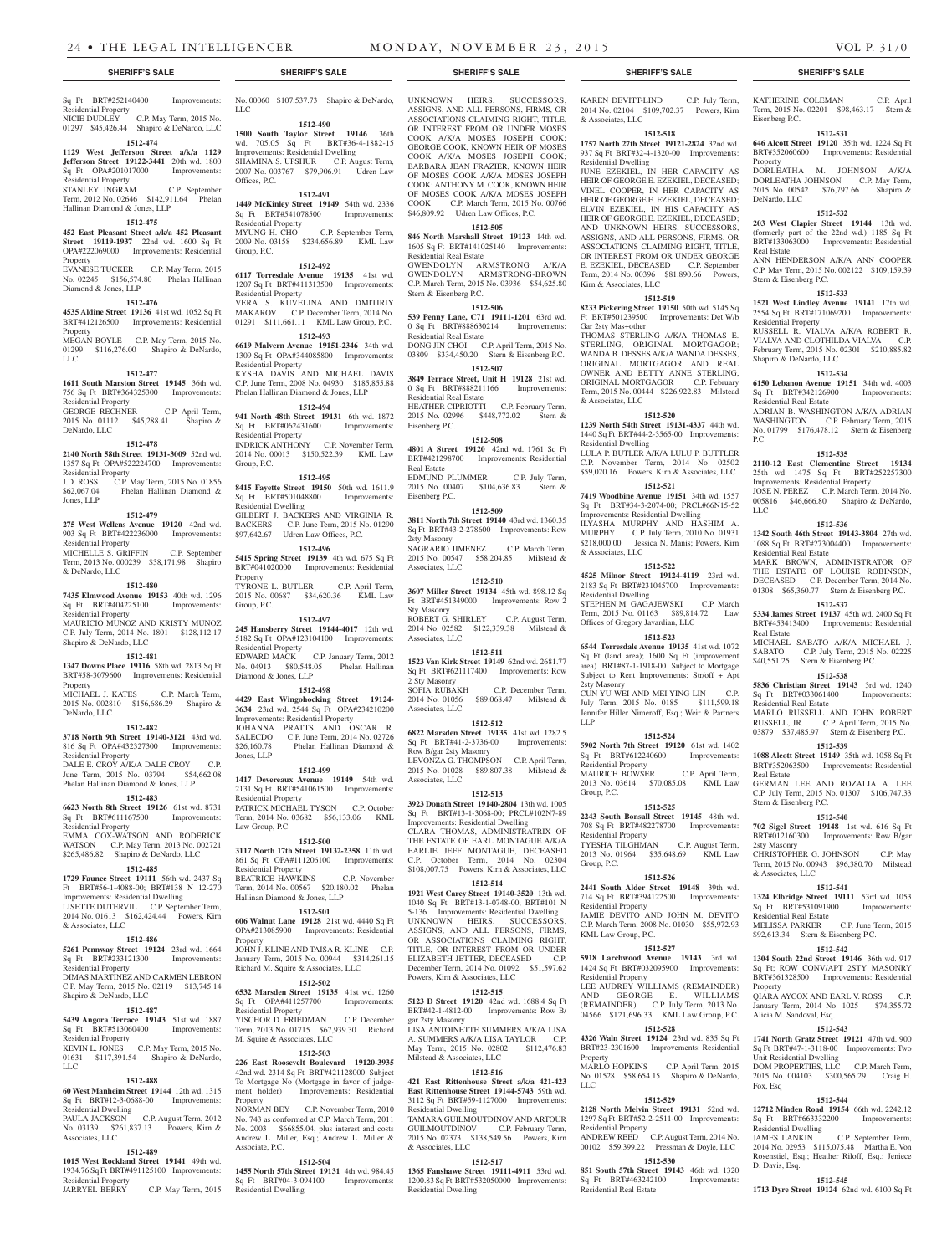### BRT#622044500 Improvements: Residential Dwelling

VINCENT GRIMES AND MAUREEN GRIMES C.P. November Term, 2014 No. 01390 \$45,570.74 Martha E. Von Rosenstiel, Esq.; Heather Riloff, Esq.; Jeniece D. Davis, Esq.

### **1512-546**

**3107 North 32nd Street 19132** 38th wd. 1159 Sq Ft BRT#382176300 Improvements: Residential Dwelling

FRANKLIN D. HART, SR. AND UNKNOWN HEIRS, SUCCESSORS, ASSIGNS, AND ALL PERSONS, FIRMS, OR ASSOCIATIONS CLAIMING RIGHT, TITLE, OR INTEREST FROM OR UNDER JESSIE MAE NATHAN A/K/A JESSIE M. NATHAN, DECEASED C.P. May Term, 2015 No. 00486 \$8,675.56 Martha E. Von Rosenstiel, Esq.; Heather Riloff, Esq.; Jeniece D. Davis, Esq.

#### **1512-547**

**6207 Harley Avenue 19142** 40th wd. 2232.50 Sq Ft BRT#40-S-22-111; OPA/BRT#402289100 Improvements: Residential Dwelling DIANA PEZZETTI A/K/A DIANA AUTERI AND JOSEPH A. AUTERI C.P. May Term, 2015 No. 00499 \$117,704.55 Udren Law Offices, P.C.

#### **1512-548**

**325 Jackson Street 19148** 39th wd. 1007.5<br>
Sq Ft BRT#392107800 Improvements: Sq Ft BRT#392107800 Residential Dwelling

WALTER COOK A/K/A WALTER T. COOK, SR., LAST RECORD OWNER; ROSEMARY COOK, INDIVIDUALLY AND AS KNOWN HEIR OF WALTER COOK A/K/A WALTER T. COOK, SR., LAST RECORD OWNER; WALTER T. COOK, JR., AS KNOWN HEIR OF WALTER COOK A/K/A WALTER T. COOK, SR., LAST RECORD OWNER; JOHN M. COOK, AS KNOWN HEIR OF WALTER COOK A/K/A WALTER T. COOK SR., LAST RECORD OWNER; UNKNOWN HEIRS, SUCCESSORS, ASSIGNS, AND ALL PERSONS, FIRMS, OR ASSOCIATIONS CLAIMING RIGHT, TITLE, OR INTEREST FROM OR UNDER WALTER COOK A/K/A WALTER T. COOK, SR., LAST RECORD OWNER C.P. December Term, 2010 No. 00179 \$133,584.11 Udren Law Offices, P.C.

### **1512-549**

**7119 Keystone Street 19135-1426** 65th wd. 2200 Sq Ft OPA#651306800 Improvements: Residential Property JANETTE G. LOCKE C.P. February Term,

2015 No. 02796 \$54,537.53 Phelan Hallinan Diamond & Jones, LLP

### **1512-550**

**330 North Simpson Street 19139-1024**  34th wd. 1306 Sq Ft OPA#343105308 Improvements: Residential Property TYRONE BUTLER C.P. September Term, 2014 No. 04413 \$68,810.91 Phelan Hallinan Diamond & Jones, LLP

### **1512-551**

**2001 Hamilton Street, Unit 915 19130- 4220** 8th wd. 0 Sq Ft OPA#888091134 Improvements: Condominium Unit ERIC MAISTER C.P. August Term, 2014 No. 00701 \$236,453.70 Phelan Hallinan Diamond & Jones, LLP

### **1512-552**

**6215 Marsden Street 19135-3207** 41st wd. 2000 Sq Ft OPA#411264400 Improvements: Residential Property SARAH A. MICHALCZYK A/K/A SARAH MICHALCZYK C.P. April Term, 2015 No. 01451 \$107,740.98 Phelan Hallinan Diamond & Jones, LLP

### **1512-553**

**709 Byberry Road 19116-2111** 58th wd. 8940 Sq Ft OPA#583003000 Improvements: Residential Property

RICHARD RUTENBERG C.P. January Term, 2015 No. 03806 \$460,215.14 Phelan

## Hallinan Diamond & Jones, LLP

**1512-554**

**7101 Wayne Avenue 19119-3347** 9th wd. 56662 Sq Ft OPA#092113500 Improvements: Residential Property VINCE BAKER AND MARCIA SHEPHERD

BAKER A/K/A MARCIA BAKER C.P. May Term, 2015 No. 01674 \$862,919.94 Phelan Hallinan Diamond & Jones, LLP

### **1512-555**

**2343 East Boston Street 19125-3014** 31st wd. 983 Sq Ft OPA#313184000 Improvements: Residential Property WILLIAM J. MCELROY AND DOLORES F. MCELROY C.P. October Term, 2013

### No. 01433 \$214,492.25 Phelan Hallinan Diamond & Jones, LLP **1512-556**

**6116 Kingsessing Avenue 19142** 40th wd. 1125 Sq Ft; on Southeasterly Side of Kingsessing Avenue. 375 ft Northeastwardly from the Northeasterly side of 62nd St; Front: 15 ft, Depth: 75 ft OPA#40-1-2634-00 Improvements: Row 2 Sty Masonry CHARLES P. DONATO C.P. January Term,

2015 No. 02865 \$90,785.64 Louis P. Vitti, Esq.

> **1512-557 6264 Cottage Street 19135** 55th wd. (for-

> merly 41st wd.) 1440 Sq Ft BRT#552387000 Improvements: Residential Property LATASHA HALLEY AND COREY L. VINSON C.P. January Term, 2014 No. 00521

### \$76,628.72 KML Law Group, P.C. **1512-558 7380 Rugby Street 19138** 10th wd. 1280 Sq Ft

BRT#102456600 Improvements: Residential Property DEKAR L. BENEDICT C.P. April Term,

2014 No. 00606 \$181,230.59 KML Law Group, P.C. **1512-559**

### **2502 North 29th Street 19132** 28th wd. 1016 Sq Ft BRT#282008000 Improvements: Residential Property TROY CHARVES PEARSALL AND YVETTE

L. PEARSALL C.P. April Term, 2014 No. 01606 \$5,616.21 KML Law Group, P.C. **1512-560 5233 Roosevelt Boulevard 19124** 23rd wd. 1911 Sq Ft BRT#233026600 Improvements:

Residential Property CLARK E. MCCAULEY C.P. December Term, 2008 No. 03210 \$45,155.94 KML Law Group, P.C.

### **1512-561**

**1324 Locust Street Unit 312 19107** 5th wd. 342 Sq Ft OPA#888115264 Improvements: Residential Property<br>JOHN P. KEALEY C.P. October Term, 2011 No. 02057 \$152,912.19 Kimberly A. Bonner, Esq.; Scott A. Dietterick, Esq.; Jana Fridfinnsdottir, Esq.; Michael E. Carleton, Esq.

### **1512-562**

**4036 Neilson Street 19124** 33rd wd. 975 Sq Ft BRT#332521600 Improvements: Residential Property

BIANCA M. HERNANDEZ C.P. December Term, 2014 No. 01554 \$109,947.04 KML Law Group, P.C.

### **1512-563A-B**

**5503 Lansdowne Avenue – Premises A – 19131** 4th wd. 1568 Sq Ft BRT#871053150 Improvements: Commercial Property **5507 Lansdowne Avenue – Premises B – 19131** 4th wd. 1568 Sq Ft BRT#871053200 Improvements: Commercial Property MARK I. DAVIS C.P. January Term, 2013 No. 02273 \$307,886.95 Scott A. Dietterick, Esq., and/or Kathryn L. Mason, Esq.

### **1512-564**

**3824 Manayunk Avenue 19128** 21st wd. 1175 Sq Ft BRT#211338000 Improvements: Residential Property DEBORAH ANN CONWAY A/K/A DEBORAH ANNE CONWAY C.P. May Term, 2015 No. 01957 \$26,045.78 KML Law Group, P.C.

### **1512-565**

**4000 Gypsy Lane, Unit 405 19129** 21st wd. 1054 Sq Ft (no land area) BRT#888210231 Improvements: Residential Condominium Unit JANE M. HEANEY, DECEASED C.P. January Term, 2015 No. 002678 \$36,731.58 Elliot H. Berton, Esq. - Benjamin F. Dill, Esquire

**1512-566**

**2909 Disston Street 19149** 55th wd. 1788 Sq Ft BRT#551305100 Improvements: Residential Property C.P. September Term, 2014 No. 02351 \$159,476.92 KML Law Group, P.C.

#### **1512-567**

**112 South 54th Street 19139** 60th wd. APT 2-4 UNTS 2STY MASONRY; 1946 Sq Ft BRT#603148000 Improvements: Residential Dwelling UNKNOWN SURVIVING HEIRS OF JEAN D. CLARK, DECEASED MORTGAGOR AND REAL OWNER AND BRUCE AVERY BELL, KNOWN SURVIVING HEIR OF JEAN D. CLARK, DECEASED MORTGAGOR AND REAL OWNER C.P. April Term, 2015 No. 00100 \$108,803.07 McCabe, Weisberg, & Conway, P.C.

### **1512-568**

**914 Clinton Street 19107** 5th wd. 1920 Sq Ft BRT#053011120 Improvements: Residential Dwelling MICHAEL T. CONNOR C.P. February Term. 2013 No. 01666 \$959,607.68 Martha E. Von Rosenstiel, Esq.; Heather Riloff, Esq.; Jeniece D. Davis, Esq.

### **1512-569**

**7834 Argus Road 19150** 50th wd. 3547 Sq Ft BRT#501243700 Improvements: Residential Real Estate MAMIE N. JACOBS C.P. September Term, 2012 No. 01558 \$76,281.14 Stern & Eisenberg P.C.

### **1512-570**

**920 Tyson Avenue 19111-4406** 53rd wd. 1596 Sq Ft BRT#53-2-2177-00 Improvements: Residential Dwelling MARINA WILLIAMS AND ANTON ONOSOV C.P. September Term, 2014

No. 00391 \$122,271.60 Powers, Kirn & Associates, LLC

#### **1512-571 2246 Fraley Street 19137** 45th wd. 924 Sq Ft

BRT#453396400 Improvements: Residential Property SANDRA M. JONES C.P. June Term, 2015 No. 01618 \$24,298.77 KML Law Group, P.C.

### **1512-572**

**1539 South Marston Street 19146** 36th wd. 744 Sq Ft BRT#364323800 Improvements: Residential Property<br>MARKEY MILLS C.P. January Term, 2012 No. 02758 \$72,873.22 KML Law Group, P.C.

### **1512-573**

**8329 Gilbert Street 19150** 50th wd. 1523 Sq Ft BRT#502137600 Improvements: Residential **Property** CHIKILRA K. BLOW INGRAM C.P. June Term, 2015 No. 02340 \$191,134.58 KML Law Group, P.C.

### **1512-574**

**1644 Dyre Street 19124** 62nd wd. (formerly part of the 23rd wd.) SEMI DET 2STY MASONRY; 2190 Sq Ft BRT#622037700 Improvements: Residential Dwelling JUNIOR A. HARRIS C.P. February Term, 2014 No. 00895 \$74,682.95 McCabe, Weisberg, & Conway, P.C.

**1512-575 1615 Worrell Street 19124-4425** 33rd wd. 1245 Sq Ft BRT#33-2-0399-00 Improvements:

Row 2sty Masonry<br>JUAN A. OLIVERAS C.P. January Term, 2015 No. 02870 \$115,049.13 Milstead & Associates, LLC

### **1512-576**

**2650 South Shields Street 19142** 40th wd. 1472 Sq Ft BRT#406033800 Improvements: Residential Property JACQUELINE CARTER C.P. April Term, 2015 No. 01220 \$86,653.89 KML Law Group, P.C.

### **1512-577**

**7265 Pitville Avenue 19126** 10th wd. 1353 Sq Ft BRT#101058300 Improvements: Residential Property INGRID M. RANSOM C.P. February Term, 2015 No. 00347 \$354,320.39 KML Law Group, P.C.

#### **1512-578**

**6323 Morton Street 19144** 59th wd. APT 2-4 UNTS 2STY MASONRY; 1317 Sq Ft BRT#592213023 Improvements: Residential Dwelling SURVIVING HEIRS OF FREDDIE L. FORD, DECEASED MORTGAGOR AND REAL OWNER C.P. January Term, 2015 No. 01729 \$116,077.38

## McCabe, Weisberg, & Conway, P.C.

**1512-579 9024 Ashton Road 19136-1008** 57th wd. 4600 Sq Ft BRT#57-1-311400 Improvements: S/d W B/g 2s Mas + Other TIMOTHY MORRIS, SR. A/K/A TIM MORRIS, SR. A/K/A TIM MORRIS C.P. June Term, 2014 No. 03198 \$237,247.41 Milstead & Associates, LLC

### **1512-580**

**8525 Fayette Street 19150** 50th wd. 1440 Sq Ft BRT#501051800 Improvements: Residential Property

JACQUELINE SWIFT C.P. February Term, 2012 No. 00529 \$123,017.16 KML Law Group, P.C.

### **1512-581**

**1448 South Newkirk Street 19143-3737** 36th wd. Beginning Point: Situate on the North side of Titan Street, beginning at the distance of 75 feet Westward from the West side of 19th Street; 679 Sq Ft BRT#364367000 Improvements: Row 2sty Masonry DONALD J. SIMMINS C.P. May Term,

2015 No. 01153 \$71,537.08 Richard J. Nalbandian, III, Esq. **1512-582 4200 Orchard Street 19124** 23rd wd. 1766

### Sq Ft BRT#232249300 Improvements: Residential Property MARIXA HERNANDEZ AND CARMELO HERNANDEZ C.P. February Term, 2012 No. 02532 \$62,476.51 Shapiro & DeNardo, LLC

**1512-583 4641 Salmon Street 19137** 45th wd. 1195 Sq Ft BRT#453288820 Improvements: Residential Property RUTHANNE A. KANE C.P. May Term,

## 2015 No. 01162 \$120,753.00 KML Law Group, P.C.

**1512-584 2142 North 58th Street 19131** 52nd wd. 1357 Sq Ft BRT#522224800 Improvements: Residential Property<br>ANNIS HOLMES C.P. January Term, 2010 No. 000667 \$77,102.61 Shapiro &

### **1512-585**

DeNardo, LLC

**2842 West Huntingdon Street 19132-3553** 

28th wd. Beginning Point: Situate on the South side of Huntingdon Street at the distance of Twenty feet Westward from the West side of Dover Street; 810 Sq Ft BRT#281307100 Improvements: Row 2sty Masonry MARY R. FISHER-MCKNIGHT C.P. July Term, 2015 No. 02048 \$25,787.34 Richard

**1512-600 2148 Magee Avenue 19149** 54th wd. ROW B/GAR 2STY MASONRY; 1308 Sq Ft BRT#541134700 Improvements: Residential

ALOYSIUS BENJAMIN AND JAYTAY NUKAH C.P. July Term, 2014 No. 02394 \$109,040.46 McCabe, Weisberg, & Conway,

**1512-601 532 Turner Street 19122** 18th wd. 784 Sq Ft BRT#183009900 Improvements: Residential

LAMONTE OWENS, III C.P. September Term, 2011 No. 0955 \$93,435.59 Shapiro

**1512-602 4101 Levick Street 19135** 55th wd. ROW B/GAR 2STY MASONRY; 2209 Sq Ft BRT#552077000 Improvements: Residential

APRYL DENISE JONES C.P. January Term, 2015 No. 00531 \$157,189.04 McCabe,

**1512-603 2757 Axe Factory Road 19152-2114** 57th wd. 2917 Sq Ft OPA#571092300 Improvements:

TIMOTHY A. JAMES AND ROSEMARY JAMES C.P. November Term, 2010 No. 01547 \$331,821.31 Phelan Hallinan

**1512-604 5810 Delancey Street 19143** 60th wd. 930 Sq Ft BRT#604172800 Improvements:

DEVIN CRYOR C.P. December Term. 2014 No. 00578 \$102,517.83 KML Law

**1512-605 3737 North Bouvier Street 19140** 13th wd. ROW 3 STY MASONRY; 1273 Sq Ft BRT#131232800 Improvements: Residential

HAKIM ABDUL ALI, KNOWN SURVIVING HEIR OF AUSTIN MITCHELL, DECEASED MORTGAGOR AND REAL OWNER AND UNKNOWN SURVIVING HEIRS OF AUSTIN MITCHELL, DECEASED MORTGAGOR AND REAL OWNER C.P. September Term, 2014 No. 04184 \$78,394.00 McCabe,

**1512-606 1837 Sulis Street 19141-1020** 17th wd. 1067 Sq Ft OPA#171035700 Improvements:

MONICA L. MITCHELL C.P. November Term, 2010 No. 03832 \$58,443.65 Phelan

**1512-607 1629 East Tulpehocken Street 19138** 10th wd. ROW B/GAR 2STY MASONRY; 1684 Sq Ft BRT#102214400 Improvements: Residential

MARQUETA SMITH C.P. July Term, 2012 No. 03200 \$148,715.57 McCabe, Weisberg,

**1512-608 3640 Academy Road 19154-2040** 66th wd. 1800 Sq Ft OPA#663353100 Improvements:

JARED CINQUE AND FLORENCE CINQUE C.P. February Term, 2015 No. 02045 \$165,027.52 Phelan Hallinan Diamond &

**1512-609 5236 D Street 19120** 42nd wd. 1520 Sq Ft OPA#421467200 Improvements: Residential

VERNEL MCDONALD C.P. May Term, 2015 No. 03113 \$127,801.91 Phelan

**1512-610 854 North 21st Street 19130-1431** 15th wd. 1042 Sq Ft OPA#151128700 Improvements:

EDWARD J. FURLONG, JR. A/K/A EDWARD J. FURLONG C.P. August Term, 2009 No. 03149 \$85,363.87 Phelan Hallinan Diamond

**1512-611 7415 Rugby Street 19138** 10th wd. 1454 Sq Ft BRT#102468500 Improvements: Residential

EDWARD E. JONES C.P. April Term, 2015 No. 02670 \$47,668.71 KML Law

**1512-612 5947 North Lawrence Street 19120- 1828** 61st wd. 986 Sq Ft OPA#612353200 Improvements: Residential Property MARIE ST. FORT C.P. May Term, 2015 No. 00717 \$78,800.56 Phelan Hallinan Diamond

**1512-613 3520 Meridian Street 19136** 64th wd. 1441 Sq Ft BRT#642235400 Improvements:

SEAN TAIT, SOLELY IN HIS CAPACITY AS HEIR OF CHARLES TAIT, DECEASED C.P.

Hallinan Diamond & Jones, LLP

Residential Property

& Jones, LLP

Property

Group, P.C.

& Jones, LLP

Residential Property

Dwelling

**Property** 

Dwelling

& DeNardo, LLC

Weisberg, & Conway, P.C.

Residential Property

Diamond & Jones, LLP

Residential Property

Weisberg, & Conway, P.C.

Hallinan Diamond & Jones, LLP

Residential Property

Dwelling

& Conway, P.C.

Residential Property

Jones, LLP

Property

Group, P.C.

Dwelling

P.C.

### **1512-586**

J. Nalbandian, III, Esq.

**5701 Belmar Terrace 19143-5230** 51st wd. 936 Sq Ft BRT#514096300 Improvements: Row 2 Sty Masonry PATRICIA MCNEIL A/K/A PATRICIA C. MCNEIL-HICKS C.P. May Term, 2015 No. 03002 \$69,660.53 Michael F.J. Romano, Esq.

### **1512-587**

**5427 Belmar Terrace 19143** 51st wd. 1072 Sq Ft BRT#51-4-0893-00 Improvements: Residential Property<br>AARON PORTER C.P. February Term, 2010 No. 01520 \$59,982.64 Shapiro & DeNardo, LLC

**8739 Gillespie Street 19136** 65th wd. 2860 Sq Ft BRT#652242825 Improvements:

LAWRENCE E. KUSCIN AND PATRICIA M. HARTE-KUSCIN C.P. November Term,

**1512-589 3020 Robbins Avenue 19149** 55th wd. 1050 Sq Ft BRT#551002207 Improvements:

DARNELL DICKERSON C.P. September Term, 2014 No. 002708 \$80,589.79 Shapiro

**1512-590 248-250 Market Street 19106-2817** 5th wd. 2602 Sq Ft OPA#881007027 Subject to Rent Improvements: Apts 5-50 Units; Masonry GIULIANO PROPERTIES, INC. C.P. June Term, 2013 No. 01502 \$1983955.15 together with interest accruing at the per annum rate of 6.00% after July 29, 2013. Total amount due as of December 1, 2015 is \$2264159.62 Duane Morris LLP c/o Louise Melchor, Esq. **1512-591 5519 Saybrook Avenue 19143** 51st wd. 1072 Sq Ft BRT#514277000 Improvements:

SHEILA LANDERS C.P. April Term, 2015 No. 03710 \$33,820.83 Shapiro & DeNardo, LLC **1512-592 4537 North Carlisle Street 19140** 13th wd. 1599 Sq Ft BRT#132018400 Improvements:

JUSTINE A. WILSON C.P. November Term, 2009 No. 04239 \$75,832.54 KML

**1512-593 4736 Benner Street 19135** 41st wd. 1230 Sq Ft BRT#411138000 Improvements: Residential

IOSLAV STARIKOV AND SVETLANA STARIKOVA C.P. May Term, 2015 No. 02124 \$78,464.46 Shapiro & DeNardo, LLC **1512-594 1229 Alcott Street 19149** 35th wd. 1149 Sq Ft BRT#352088100 Improvements: Residential

ELIZABETH WADE C.P. May Term, 2015 No. 03376 \$59,005.32 Shapiro & DeNardo,

**1512-595 5045 Tulip Street 19124** 88th wd. 1308 Sq Ft BRT#881164460 Improvements: Residential

02546 \$159,521.07 KML Law Group, P.C. **1512-596 6230 North Mascher Street 19120** 61st wd. 1800 Sq Ft BRT#611025200 Improvements:

RICHARD K. OHLIGER C.P. June Term, 2012 No. 3076 \$37,937.71 Shapiro &

**1512-597 1605 Faunce Street 19111** 56th wd. 2160 Sq Ft BRT#561406000 Improvements: Residential

ANNA GALARZA C.P. January Term, 2015 No. 03502 \$67,164.37 KML Law

**1512-598 4938 Lancaster Avenue 19131-4535**  44th wd. ROW 2STY MASONRY; 921 Sq Ft BRT#442189300 Subject to Mortgage Improvements: Residential Dwelling ANTONIO WATSON A/K/A ANTONIO R. WATSON C.P. September Term, 2013 No. 03796 \$142,681.82 McCabe, Weisberg, &

**1512-599 273 Nandina Place 19116** 58th wd. 3540 Sq Ft BRT#582158600 Improvements: Residential

YELENA KUSHEL C.P. September Term, 2014 No. 004568 \$362,309.41 Shapiro &

C.P. October Term, 2014 No.

### **1512-588**

2013 No. 910 \$128,658.87

Residential Property

Residential Property

& DeNardo, LLC

Residential Property

Residential Property

Law Group, P.C.

Property

Property

Property<br>RAY WALL

Residential Property

DeNardo, LLC

Property

Group, P.C.

Conway, P.C.

Property

DeNardo, LLC

LLC

DeNardo, LLC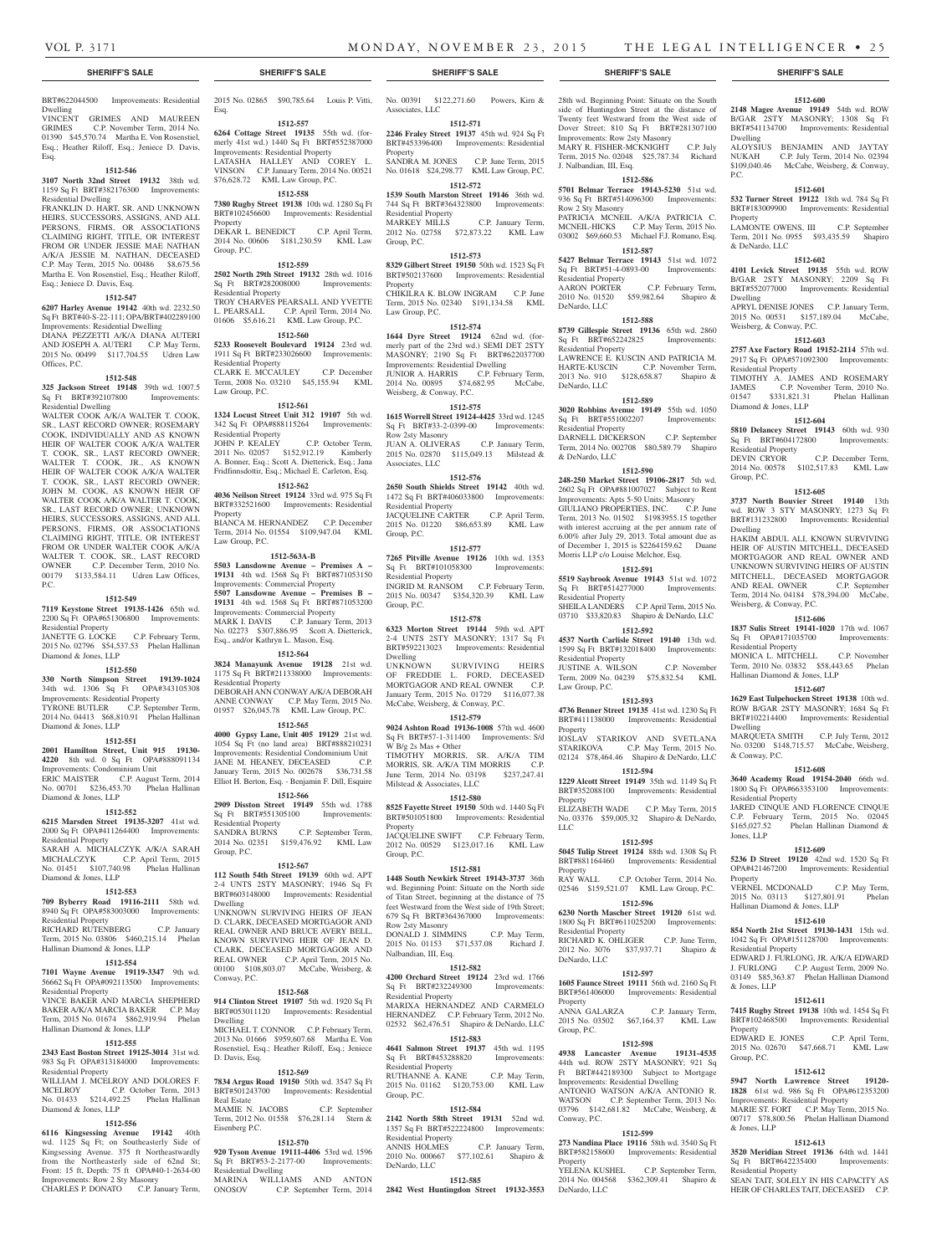### December Term, 2014 No. 03920 \$143,465.30 KML Law Group, P.C.

## **1512-614**

**7000 Roosevelt Boulevard 19149** 54th wd. ROW B/GAR 2STY MASONRY; 2995 Sq Ft BRT#542517100 Improvements: Residential

Dwelling CONSTANTINE AGOSTAROLA C.P.

April Term, 2015 No. 02199 \$142,064.25 McCabe, Weisberg, & Conway, P.C.

#### **1512-615**

**3100 North 25th Street 19132-1318** 38th wd. 961 Sq Ft OPA#381068800 Improvements:

#### Residential Property SAMANTHA LOMAX C.P. January Term,

2015 No. 00156 \$34,014.54 Phelan Hallinan Diamond & Jones, LLP

### **1512-616**

**2341 Duncan Street 19124** 23rd wd. 1600 Sq Ft BRT#231010700 Improvements: Residential Property LORETTA KULAS A/K/A LORETTA M. KULAS A/K/A LORETTA M. SEDIVI C.P. May Term, 2015 No. 02065 \$90,171.04 KML Law Group, P.C.

### **1512-617**

**1737 North Lindenwood Street 19131- 3617** 52nd wd. 750 Sq Ft OPA#521317200 Improvements: Residential Property KIMBERLY BARKLEY AND JAMES BARKLEY C.P. June Term, 2009 No. 00162 \$65,984.97 Phelan Hallinan Diamond & Jones, LLP

### **1512-618**

**12649 Dunksferry Road 19154** 66th wd. 1992 Sq Ft BRT#663151100 Improvements: Residential Property

ROBERT FISHER AND ALLISON Y. FISHER A/K/A ALLISON Y. KELCH-FISHER C.P. October Term, 2014 No. 00444 \$171,275.67 KML Law Group, P.C.

### **1512-619**

**6127 Morton Street 19144** 59th wd. ROW 2STY MASONRY; 1578 Sq Ft BRT#592207500 Improvements: Residential Dwelling CHARMINA JOHNSON C.P. April Term, 2015 No. 03683 \$55,831.78 McCabe, Weisberg, & Conway, P.C.

### **1512-620**

**7039 Elmwood Avenue 19142** 40th wd. 1386 Sq Ft BRT#406224900 Residential Property

THE UNKNOWN HEIRS OF DOREEN WILLIAMS A/K/A DOREEN M. WILLIAMS, DECEASED; ANTHONY WILLIAMS, SOLELY IN HIS CAPACITY AS HEIR OF DOREEN WILLIAMS A/K/A DOREEN M. WILLIAMS, DECEASED AND MAZIE L. YOUNG C.P. December Term, 2014 No. 03233 \$121,431.49 KML Law Group, P.C.

### **1512-621**

**9985A Sandy Road 19115** 58th wd. S/D W B/G 2S MAS.+OTHER; 2900 Sq Ft BRT#581398522 Improvements: Residential Dwelling

JOSEPH E. SKINIS AND PATRICIA ANN SKINIS A/K/A PATRICIA ANN C.P. January Term, 2015 No. 01449 \$202,271.90 McCabe, Weisberg, & Conway, P.C.

### **1512-622**

**7202 Gillespie Street 19135** 41st wd. 1440 Sq Ft BRT#412299800 Improvements: Residential Property

THE UNKNOWN HEIRS OF ROBERT WOLFE; BRIGITTE WOLFE, SOLELY IN HER CAPACITY AS HEIR OF ROBERT WOLFE, DECEASED; DAVID WOLFE, SOLELY IN HIS CAPACITY AS HEIR OF ROBERT WOLFE, DECEASED; PHILLIP WOLFE, SOLELY IN HIS CAPACITY AS HEIR OF ROBERT WOLFE, DECEASED: ROBERT WOLFE, JR., IN HIS CAPACITY AS HEIR OF ROBERT WOLFE, DECEASED C.P. December Term, 2014 No. 02939 \$215,230.31 KML Law Group, P.C.

### **1512-623**

**5634 Girard Avenue 19131** 4th wd. 1290 Sq Ft BRT#043021900; BRT#61 N 20-96; PRCL#37040-05634 Improvements:

Residential Dwelling ROSEMARIE MCNEIL C.P. May Term, 2009 No. 00538 \$157,631.17 Jessica N. Manis; Powers, Kirn & Associates, LLC

### **1512-624**

**4216 Paul Street 19124** 23rd wd. SEMI/DET 2.5 STY FRAME; 1091 Sq Ft BRT#232513000 Improvements: Residential Dwelling

TARA L. HOUGH, A/K/A TARA L. SCOLLON, KNOWN SURVIVING HEIR OF GEORGE HOUGH, DECEASED MORTGAGOR AND REAL OWNER; MICHAEL WEISS, KNOWN SURVIVING HEIR OF GEORGE HOUGH, DECEASED MORTGAGOR AND REAL OWNER; JODY WEISS, KNOWN SURVIVING HEIR OF GEORGE HOUGH, DECEASED MORTGAGOR AND REAL OWNER AND UNKNOWN SURVIVING HEIRS OF GEORGE HOUGH, DECEASED MORTGAGOR AND REAL OWNER C.P. August Term, 2014 No. 00464 \$66,831.20 McCabe, Weisberg, & Conway, P.C.

**1512-625 845 Atwood Road 19151** 34th wd. 1679 Sq Ft BRT#344323000 Improvements: Residential Dwelling MICHAEL A. MINERVA, JR. C.P.

December Term, 2013 No. 00899 \$97,859.73 Powers, Kirn & Associates, LLC **1512-626**

**2204 North Hancock Street 19133** 19th wd. ROW 3STY MASONRY; 1698 Sq Ft BRT#191091800 Improvements: Residential Dwelling

JUANA RIVERA A/K/A JENNY RIVERA DELGADO C.P. January Term, 2015 No. 00923 \$56,468.04 McCabe, Weisberg, & Conway, P.C.

### **1512-627**

**506 Independence Avenue 19126** 61st wd. SEMI/DET 3STY STONE; 6061 Sq Ft BRT#611420000 Improvements: Residential Dwelling BENJAMIN FOLK AND TANYA FOLK C.P. November Term, 2014 No. 01452 \$199,200.27 McCabe, Weisberg, & Conway, P.C.

### **1512-628**

**5137 Spruce Street 19139-4122** 60th wd. APT 2-4 UNTS 2STY MASONRY; 1721 Sq Ft BRT#602104800 Improvements: Residential Dwelling SABRINA THIGPEN AND JULIUS W. THIGPEN C.P. October Term, 2013 No. 03024 \$249,857.15 McCabe, Weisberg, & Conway, P.C.

**1512-629 1832 Afton Street 19111** 56th wd. S/D W B/G 2S MASONRY; 2861 Sq Ft BRT#561423200 Improvements: Residential Dwelling NICHOLAS M. GAROFALO C.P. October Term, 2014 No. 02188 \$297,599.14 McCabe, Weisberg, & Conway, P.C.

### **1512-630**

**1204 Adams Avenue 19124** 23rd wd. 2400 Sq Ft OPA#234009500 Improvements: Residential Property BENJAMIN BIRCH, A/K/A BENJAMIN D. BIRCH AND UNITED STATES OF AMERICA C.P. January Term, 2011 No. 1433 \$97,243.43 Kimberly A. Bonner, Esq.; Scott A. Dietterick, Esq.; Jana Fridfinnsdottir, Esq.; Michael E. Carleton, Esq.

### **1512-631**

**2433 East Indiana Avenue 19134** 25th wd. 1014 Sq Ft BRT#25-1094700 Subject to Mortgage Improvements: Residential Property<br>LYNN POTTER C.P. December Term, C.P. December Term, 2013 No. 01873 \$149,431.08 Kimberly A. Bonner, Esq.; Scott A. Dietterick, Esq.; Jana Fridfinnsdottir, Esq.; Michael E. Carleton, Esq.

### **1512-632**

**2555 South Hobson Street 19142** 40th wd. 1108 Sq Ft OPA#406082400 Improvements: Residential Property FREDDIE M. HARRIS A/K/A FREDDIE M. HARRIS, JR. C.P. November Term, 2010 No. 4125 \$95,626.60 Kimberly A. Bonner, Esq.;

Scott A. Dietterick, Esq.; Jana Fridfinnsdottir, Esq.; Michael E. Carleton, Esq. **1512-633**

**301 Byberry Road E7 19116** 58th wd. 1074 Sq Ft OPA#88-8-582007 Improvements: Residential Property PATRICIA CHEFFER C.P. April Term, 2012 No. 3318 \$129,207.50 Kimberly A.

### Bonner, Esq.; Scott A. Dietterick, Esq.; Jana Fridfinnsdottir, Esq.; Michael E. Carleton, Esq. **1512-634**

**1725 South 55th Street 19143** 51st wd. 975 Sq Ft OPA#51-4197500 Improvements: Residential Property CRYSTAL BINNS, INDIVIDUALLY AND AS CO-ADMINISTRATRIX OF THE ESTATE OF DOROTHY O. MILLER; TRACEY COLLIER, INDIVIDUALLY AND AS CO-ADMINISTRATRIX OF THE ESTATE OF DOROTHY O. MILLER C.P. November Term, 2014 No. 001946 \$47,081.38 Kimberly A. Bonner, Esq.; Scott A. Dietterick, Esq.; Jana Fridfinnsdottir, Esq.; Michael E. Carleton, Esq. **1512-635**

**13037 Stevens Road 19116** 58th wd. 3989 Sq Ft OPA#583146900 Improvements: Residential Property DEBORAH LORENTI AND JOSEPH LORENTI C.P. March Term, 2011 No. 2818 \$278,997.55 Kimberly A. Bonner, Esq.; Scott A. Dietterick, Esq.; Jana Fridfinnsdottir, Esq.; Michael E. Carleton, Esq.

## **1512-636**

**1622 Benner Street 19149** 62nd wd. ROW B/GAR 2STY MASONRY; 1791 Sq Ft BRT#621146400 Improvements: Residential Dwelling EMMANUEL CESAR C.P. September Term, 2014 No. 02946 \$132,232.28 McCabe, Weisberg, & Conway, P.C.

### **1512-637**

**8525 Agusta Street 19152** 56th wd. 3701 Sq Ft OPA#562355500 Improvements: Residential

Property<br>TODD MILLER C.P. January Term, 2014<br>689.98 Kimberly A. No. 002167 \$157,689.98

Bonner, Esq.; Scott A. Dietterick, Esq.; Jana Fridfinnsdottir, Esq.; Michael E. Carleton, Esq.

**1512-638 2916 South 61st Street 19142** 47th wd. 1357 Sq Ft OPA#402069600 Improvements:

Residential Property REBECCA ROGERS C.P. September Term, 2013 No. 00090 \$76,184.58 Kimberly A. Bonner, Esq.; Scott A. Dietterick, Esq.; Jana Fridfinnsdottir, Esq.; Michael E. Carleton, Esq.

**1512-639 5373 Gainor Road 19131** 52nd wd. 9800 Sq Ft OPA#521166900 Improvements: Residential

Property RAHEEM A. BEY AND NASHID ABDUL-RAHMAN A/K/A NASHID Q. ABDUL-RAHMAN C.P. May Term, 2014 No. 02361 \$298,998.18 Kimberly A. Bonner, Esq.; Scott A. Dietterick, Esq.; Jana Fridfinnsdottir, Esq.; Michael E. Carleton, Esq.

### **1512-640**

**6408 Marsden Street 19135** 41st wd. On the Northwesterly side of Marsden Street 40 feet wide at a distance of 87 ft 5-1/2 in Northeastwardly from the Northeasterly side of Levick Street; Front 19 ft 10-1/2 in, Depth: 90 ft; 1788.3 Sq Ft OPA#411254600 Improvements: Single Family Residence THE BANK OF NEW YORK MELLON F/K/A THE BANK OF NEW YORK, AS TRUSTEE FOR THE CERTIFICATE HOLDERS OF THE

CWALT, INC.; ALTERNATIVE LOAN TRUST 2005-9CB, MORTGAGE PASS-THROUGH CERTIFICATES, SERIES 2005-9CB C.P. January Term, 2015 \$137,549.13 Stephen M. Hladik, Esq.

### **1512-641**

**824 South 60th Street 19143** 3rd wd. ROW 2 STY MASONRY: 1566 Sq Ft BRT#033209700 Improvements: Residential Dwelling JEAN J. GUILLAUME C.P. May Term, 2015 No. 02127 \$104,941.57 McCabe, Weisberg, & Conway, P.C.

### **1512-642**

**3219 West Montgomery Avenue 19121**  32nd wd. 1600 Sq Ft BRT#323006300 Improvements: Residential Property<br>CALVIN SNOWDEN C.P. April Term,

CALVIN SNOWDEN C.P. April Term, 2014 No. 04079 \$69,577.46 Kimberly A. Bonner, Esq.; Scott A. Dietterick, Esq.; Jana Fridfinnsdottir, Esq.; Michael E. Carleton, Esq.

### **1512-643**

**748 Charette Road 19115** 63rd wd. S/D W B/G 1STY MASONRY; 3788 Sq Ft BRT#632131700 Improvements: Residential Dwelling

KATIE KIPPLE, KNOWN SURVIVING HEIR OF FRANK C. KIPPLE, DECEASED MORTGAGOR AND REAL OWNER; ASHLEY N. KIPPLE, KNOWN SURVIVING HEIR OF FRANK C. KIPPLE, DECEASED MORTGAGOR AND REAL OWNER; AMANDA M. KIPPLE, KNOWN SURVIVING HEIR OF FRANK C. KIPPLE, DECEASED MORTGAGOR AND REAL OWNER; UNKNOWN SURVIVING HEIRS OF FRANK C. KIPPLE, DECEASED MORTGAGOR AND REAL OWNER C.P. March Term, 2015 No. 00272 \$206,037.96 McCabe, Weisberg, & Conway, P.C.

### **1512-644**

**989 North 66th Street 19151-3102** 34th wd. 1005 Sq Ft BRT#344366200 Subject To Mortgage Deutsche Bank National Trust Company, as Trustee for Ameriquest Mortgage Securities Inc., Asset-Backed Pass-Through Certificates, Series 2005-R10 Improvements: Residential Dwelling

THE ESTATE OF GLORIA A. NESBITT C/O CHARLES NESBITT A/K/A CHARLES NIESBITT, ADMINISTRATOR; CHARLES NESBITT A/K/A CHARLES NIESBITT, INDIVIDUALLY AND AS ADMINISTRATOR OF THE ESTATE OF GLORIA A. NESBITT; UNKNOWN HEIRS, SUCCESSORS, ASSIGNS, AND ALL PERSONS, FIRMS, OR ASSOCIATIONS CLAIMING RIGHT, TITLE, OR INTEREST FROM OR UNDER GLORIA A. NESBITT, LAST RECORD OWNER; SHANELL JONES, KNOWN HEIR OF GLORIA A. NESBITT; CHAREEF NESBITT, KNOWN HEIR OF GLORIA A. NESBITT; TAISHA SCOTT, KNOWN HEIR OF GLORIA A. NESBITT C.P. August Term, 2013 No. 03003 \$87,147.90 Udren Law Offices, P.C.

### **1512-645**

**3226 F Street 19134** 33rd wd. ROW 2 STY MASONRY; 960 Sq Ft BRT#331284200 Improvements: Residential Dwelling ROBERTA C. HAYWARD C.P. February Term, 2015 No. 01533 \$29,886.67 McCabe, Weisberg, & Conway, P.C.

### **1512-646**

**352 Stevens Street 19111** 35th wd. 1575 Sq Ft BRT#352183800 Improvements: Residential Dwelling<br>KHALIL FARAH C.P. November Term,

2014 No. 02981 \$148,808.23 Law Offices of Gregory Javardian, LLC **1512-647**

**3136 North Patton Street 19132-1124** 38th wd. 1140 Sq Ft BRT#382175100 Improvements: Residential Dwelling ETHEL MAE PAYTON AND ROBERT L.

### **SHERIFF'S SALE SHERIFF'S SALE SHERIFF'S SALE SHERIFF'S SALE SHERIFF'S SALE**

PAYTON A/K/A ROBERT L. PAYTON, SR. C.P. March Term, 2007 No. 00881 \$26,095.16 Udren Law Offices, P.C.

**1512-657 4424 Devereaux Avenue 19135-3642** 55th wd. 1288 Sq Ft OPA#552025100 Improvements:

DONNA M. COSTELLO F/K/A DONNA M.<br>HOLZSHU C.P. January Term. 2015 No.

03419 \$98,616.85 Phelan Hallinan Diamond

**1512-658 1745 South Avondale Street 19142** 40th wd. ROW 2STY MASONRY; 920 Sq Ft BRT#401180100 Improvements: Residential

MARLENE BROCKINGTON AND DARNELL BROCKINGTON C.P. November Term, 2012 No. 01039 \$44,191.60 McCabe, Weisberg,

**1512-659 5844 Montrose Street 19143-3020** 3rd wd. 952 Sq Ft OPA#033076900 Improvements:

VANESSA MYERS, IN HER CAPACITY AS HEIR OF MAYBELLE MYERS A/K/A MAYBELL MYERS, DECEASED; UNKNOWN HEIRS, SUCCESSORS, ASSIGNS, AND ALL PERSONS, FIRMS, OR ASSOCIATIONS CLAIMING RIGHT, TITLE, OR INTEREST FROM OR UNDER MAYBELLE MYERS A/K/A MAYBELL MYERS, DECEASED C.P. February Term, 2015 No. 02300 \$50,629.62 Phelan Hallinan

**1512-660 1151 East Rittenhouse Street 19138- 1804** 59th wd. 2760 Sq Ft OPA#591139700 Improvements: Residential Property

ERNESTINE SPADY C.P. September Term, 2014 No. 03203 \$20,683.43 Phelan Hallinan

**1512-661 1737 Naudain Street 19146-1522** 30th wd. 640 Sq Ft OPA#303021600 Improvements:

ALLISON WHITTENBERG C.P. September Term, 2013 No. 00698 \$79,098.71 Phelan

**1512-662 1326 Jackson Street 19148-2930** 39th wd. 1037 Sq Ft OPA#394283600 Improvements:

DEBRA LACAVA C.P. October Term, 2011 No. 03437 \$147,011.06 Phelan Hallinan

**1512-663 5239 Westford Road 19120** 42nd wd. ROW B/GAR 2STY MASONRY; 1527 Sq Ft BRT#421408500 Improvements: Residential

JEAN J. RENARD C.P. January Term, 2012 No. 03411 \$132,014.68 McCabe, Weisberg,

**1512-664 1930 South Juniper Street 19148-2218** 39th wd. 712 Sq Ft OPA#394640000 Improvements:

STEPHEN MCDONALD C.P. July Term, 2013 No. 04266 \$147,381.65 Phelan

**1512-665 4532 Whitaker Avenue 19120** 42nd wd. ROW B/GAR 2STY MASONRY; 975 Sq Ft BRT#421553000 Improvements: Residential

00780 \$103,520.44 McCabe, Weisberg, &

**1512-666 2442 North Bouvier Street 19132-4305** 16th wd. 675 Sq Ft OPA#161236300 Improvements:

MICHAEL D. KELLY AND RHINO INVESTMENT PROPERTIES, LLC C.P. May Term, 2014 No. 01291 \$50,500.07 Phelan Hallinan Diamond & Jones, LLP **1512-667 521 West Cambria Street 19133** 19th wd. ROW 3 STY MASONRY; 928 Sq Ft BRT#192340600 Improvements: Residential Dwelling NERAIDA ZAYAS A/K/A NEREIDA ZAYAS C.P. November Term, 2014 No. 00604 \$47,034.07

McCabe, Weisberg, & Conway, P.C. **1512-668 4819 North Warnock Street 19141-3940**  49th wd. 1309 Sq Ft OPA#491368400

Improvements: Residential Property DWIGHT E. PARKER  $CP$  October 2014 No. 00416 \$52,017.74 Phelan Hallinan

**1512-669 8532 Temple Road 19150** 50th wd. ROW B/GAR 2STY MASONRY; 1462 Sq Ft BRT#501081900 Improvements: Residential

JOCELYNE A. FISHER, KNOWN SURVIVING HEIR OF ANDREA SEDORE, DECEASED MORTGAGOR AND REAL OWNER AND UNKNOWN SURVIVING HEIRS OF ANDREA SEDORE, DECEASED<br>MORTGAGOR AND REAL OWNER MORTGAGOR AND REAL OWNER C.P. October Term, 2014 No. 00430 \$150,700.59 McCabe, Weisberg, & Conway, P.C.

Diamond & Jones, LLP

Dwelling

C.P. April Term, 2014 No.

C.P. January Term, 2015 No.

Residential Property

& Jones, LLP

Dwelling

& Conway, P.C.

Residential Property

Diamond & Jones, LLP

Diamond & Jones, LLP

Residential Property

Residential Property

Dwelling

& Conway, P.C.

Residential Property

Dwelling<br>HON V. TRAN

Residential Property

Conway, P.C.

Hallinan Diamond & Jones, LLP

Diamond & Jones, LLP

Hallinan Diamond & Jones, LLP

### **1512-648**

**6405 Paschall Avenue 19142** 40th wd. SEMI DET 2STY MASONRY; 1920 Sq Ft BRT#401353100 Improvements: Residential Dwelling<br>KISHA SMITH C.P. July Term, 2014 No. 03044 \$126,845.71 McCabe, Weisberg, &

### Conway, P.C. **1512-649**

**6409 North 6th Street 19126-3806** 61st wd. 8330 Sq Ft BRT#611127800 Improvements: Residential Dwelling BRENDA J. COPELAND; VAN A. COPELAND, JR. AND VAN A. COPELAND,

SR. C.P. August Term, 2011 No. 03323 \$232,965.15 Udren Law Offices, P.C. **1512-650**

**2217 West Berks Street 19121** 48th wd. ROW 3 STY MASONRY; 936 Sq Ft BRT#322231600 Improvements: Residential Dwelling ARIEL CHRISTINA PENNICK C.P. January Term, 2015 No. 01965 \$110,063.45

McCabe, Weisberg, & Conway, P.C. **1512-651**

## **4731 North 13th Street 19141** 49th wd. 1351

Sq Ft BRT#491501700 Improvements: Single Family Row Home JOHN SAUNDERS, III, DECEASED March Term, 2014 No. 001671 \$71,927.39 Craig H. Fox, Esq

### **1512-652**

Building

Fox, Esq

P.C.

Offices, P.C.

Dwelling

Conway, P.C.

**8015 Gilbert Street 19150** 50th wd. S/D W B/G 2S MASONRY; 2457 Sq Ft BRT#502133700 Improvements: Residential Dwelling STANLEY A. MCDANIEL C.P. April Term, 2014 No. 0462 \$190,800.41 McCabe, Weisberg, & Conway, P.C.

**1512-653 4200-60 Woodhaven Road 19154** 66th wd. 87845 Sq Ft BRT#88-6-7616-52 Subject to Mortgage Improvements: Multi-unit Apartment

THE CHARLES SIMON TRUST UNDER TRUST AGREEMENT DATED 2/28/1985 AS AMENDED AND RESTATED ON 09/20/1985, AS AMENDED ON 10/14/1985 AS AMENDED ON 4/30/1986 AS AMENDED ON 1/5/1989, AS AMENDED AND RESTATED ON 6/14/1986, AS AMENDED AND RESTATED ON 2/25/1992, AS AMENDED AND RESTATED ON 3/2/1998 AND AS AMENDED AND RESTATED ON 6/5/2009 C.P. May Term, 2015 No. 003506 \$293,700.00 Craig H.

**1512-654 927 Clyde Lane 19128** 21st wd. DET W/GAR 1 STY FRAME; 14693 Sq Ft BRT#214115209 Improvements: Residential Dwelling JOHN MCMAHON, ADMINISTRATOR OF THE ESTATE OF KATHLEEN MCMAHON, DECEASED MORTGAGOR AND REAL OWNER C.P. July Term, 2013 No. 03892 \$405,409.51 McCabe, Weisberg, & Conway,

**1512-655 2339 Benson Street 19152-2503** 57th wd. 3107.5 Sq Ft BRT#56-2-1497-00 Improvements: Residential Dwelling JAMES COLE, ADMINISTRATOR OF THE ESTATE OF THERESA MARIE LONDON; JUSTIN LONDON, KNOWN HEIR OF THERESA MARIE LONDON; CHRISTOPHER LONDON, KNOWN HEIR OF THERESA MARIE LONDON; RYAN LONDON, KNOWN HEIR OF THERESA MARIE LONDON; SHANE COLE, KNOWN HEIR OF THERESA MARIE LONDON; UNKNOWN HEIRS, SUCCESSORS, ASSIGNS, AND ALL PERSONS, FIRMS, OR ASSOCIATIONS CLAIMING RIGHT, TITLE, OR INTEREST FROM OR UNDER THERESA MARIE LONDON C.P. December Term, 2014 No. 03916 \$140,080.04 Udren Law

**1512-656 1212 North Redfield Street 19151** 34th wd. SEMI DET 2STY MASONRY; 1800 Sq Ft BRT#342173100 Improvements: Residential

LATASHA A. MARTIN, KNOWN SURVIVING HEIR OF GLADYS E. RAINNEY, DECEASED MORTGAGOR AND REAL OWNER; LATOYA D. MARTIN, KNOWN SURVIVING HEIR OF GLADYS E. RAINNEY, DECEASED MORTGAGOR AND REAL OWNER; CRYSTAL TANN SPELLER, KNOWN SURVIVING HEIR OF GLADYS E. RAINNEY, DECEASED MORTGAGOR AND REAL OWNER; WILLIAM L. SIMMS, KNOWN SURVIVING HEIR OF GLADYS E. RAINNEY, DECEASED MORTGAGOR AND REAL OWNER; UNKNOWN SURVIVING HEIRS OF GLADYS E. RAINNEY, DECEASED MORTGAGOR AND REAL OWNER; WILLIAM L. SIMMS, KNOWN SURVIVING HEIR OF GLADYS E. RAINNEY, DECEASED MORTGAGOR AND REAL OWNER C.P. July Term, 2014 No. 00010 \$74,674.24 McCabe, Weisberg, &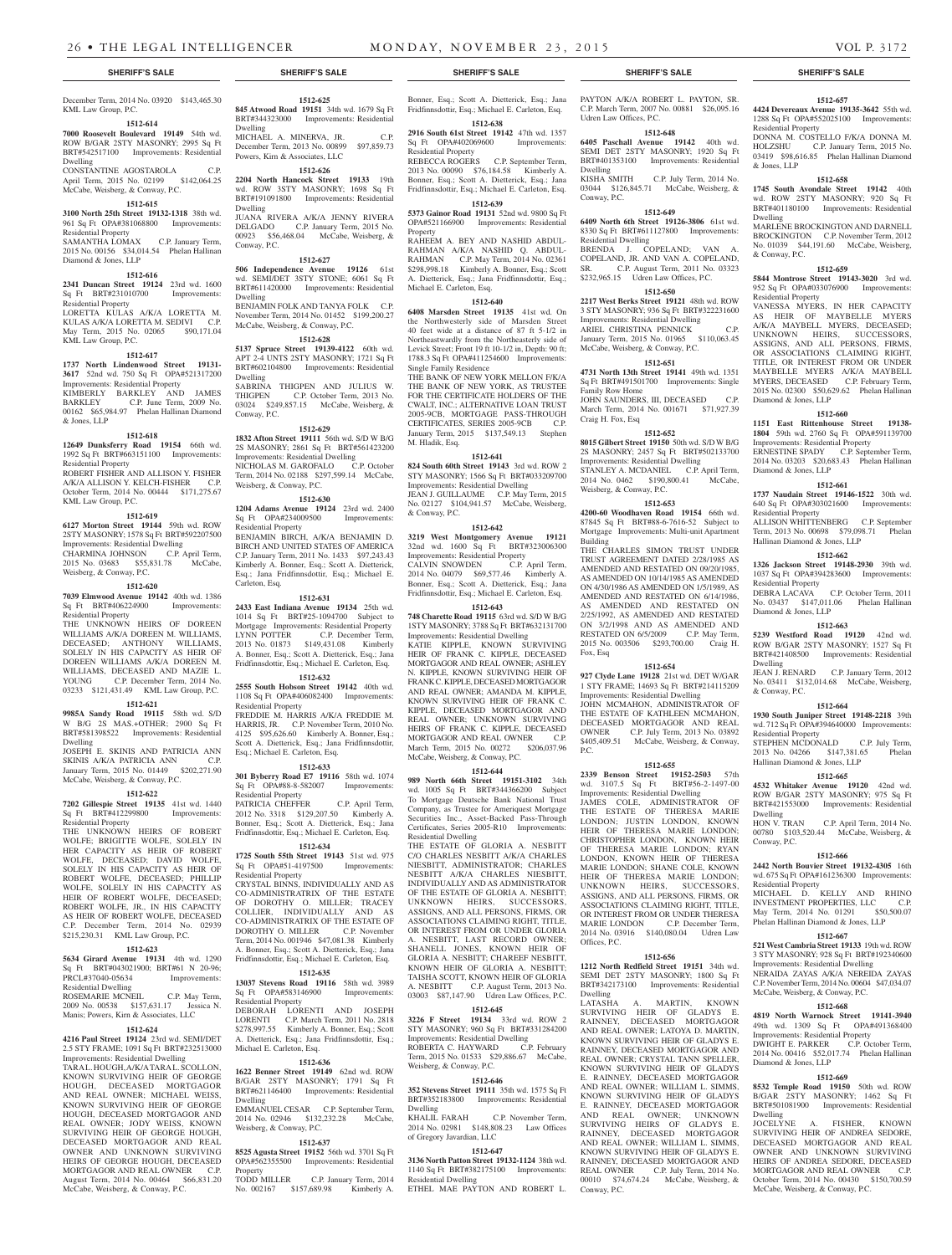VICTORIA V. SAYERS A/K/A VICTORIA SAYERS C.P. June Term, 2014 No. 03360<br>\$78,949.74 Phelan Hallinan Diamond &

**1512-712 920 Moore Street 19148** 1st wd. ROW 2STY MASONRY; 1120 Sq Ft BRT#012354600 Improvements: Residential Dwelling ANGELA LERRO C.P. October Term, 2012 No. 4157 \$209,424.68 McCabe, Weisberg,

**1512-713 1814 Farrington Road 19151-2011** 34th wd. 1530 Sq Ft OPA#343350800 Improvements:

RICARDO ROSA A/K/A RICARDO A. ROSA C.P. October Term, 2012 No. 00218<br>\$165,380.60 Phelan Hallinan Diamond &

**1512-714 6727 Akron Street 19149-2329** 54th wd. 2433 Sq Ft OPA#542432000 Improvements:

RONALD H. ROSEMAN, IN HIS CAPACITY AS HEIR OF DARRYL ROSEMAN, DECEASED; UNKNOWN HEIRS, SUCCESSORS, ASSIGNS, AND ALL PERSONS, FIRMS, OR ASSOCIATIONS CLAIMING RIGHT, TITLE, OR INTEREST FROM OR UNDER DARRYL ROSEMAN DECEASED C.P. December Term, 2014 No. 00194 \$102,262.85 Phelan Hallinan

**1512-715 5313 Walnut Street 19139** 60th wd. 1186 Sq Ft BRT#603023300 Improvements: Residential

ARNETT ARTHUR WOODALL C.P. February Term, 2015 No. 02186 \$96,440.43 Martha E. Von Rosenstiel, Esq.; Heather Riloff,

**1512-716 6916 Oakland Street 19149** 54th wd. (formerly part of the 35th wd.) 1625 Sq Ft BRT#542380200 Improvements: Residential

JOSE B. FERREIRA C.P. January Term, 2009 No. 02438 \$195,173.36 KML Law

**1512-717 646 East Godfrey Avenue 19120-2108** 35th wd. 1305 Sq Ft OPA#351097900 Improvements:

AMOUSSOU J. SAHOU C.P. April Term, 2015 No. 03414 \$88,639.39 Phelan Hallinan

**1512-718 11733 Millbrook Road 19154-3617** 66th wd. 1997 Sq Ft OPA#662235000 Improvements:

AMY CROMPTON AND KURT LEWIS SMITH C.P. December Term, 2014 No.<br>03639 \$147,853.81 Phelan Hallinan 03639 \$147,853.81 Phelan Hallinan

**1512-719 3626 Essex Lane 19114** 66th wd. 3313 Sq Ft BRT#661274000 Improvements: Residential

THOMAS FITZMAURICE C.P. September Term, 2014 No. 04170 \$166,424.71 KML

**1512-720 1145 North 63rd Street 19151** 34th wd. SEMI/DET 3STY MAS+OTHER; 7143 Sq Ft BRT#342365100 Improvements: Residential

ELIZABETH DOLAN C.P. August Term, 2014 No. 02437 \$154,118.44 McCabe,

**1512-721 6254 Crafton Street 19149-3509** 62nd wd. 2052 Sq Ft OPA#621538200 Improvements:

LUKE F. STAKELBECK, SR C.P. December Term, 2011 No. 01906 \$85,362.34 Phelan

**1512-722 1024 South 22nd Street 19146-2544** 30th wd. 754 Sq Ft BRT#30-2296800 Improvements:

NICHOLAS A. OFFENBACHER C.P. December Term, 2013 No. 00110 \$308,921.71 Kimberly A. Bonner, Esq.; Scott A. Dietterick, Esq.; Jana Fridfinnsdottir, Esq.; Michael E.

**1512-723 1229 Parrish Street 19123-1814** 14th wd. 2652 Sq Ft OPA#141383110 Improvements:

CLAYBOURNE WATKINS IN HIS CAPACITY AS HEIR OF JOCELYN CLICK, DECEASED; TASHANDA WATKINS, IN HER CAPACITY AS HEIR OF JOCELYN CLICK, DECEASED; UNKNOWN HEIRS, SUCCESSORS, ASSIGNS, AND ALL PERSONS, FIRMS, OR ASSOCIATIONS CLAIMING RIGHT, TITLE, OR INTEREST FROM OR UNDER JOCELYN CLICK, DECEASED C.P. January Term, 2015 No. 00931 \$205,163.09 Phelan

Phelan Hallinan Diamond &

**1512-724 846 East Haines Street 19138** 59th wd. 5850 Sq Ft BRT#591161600; PRCL#85N23 70 Improvements: Residential Dwelling ROBYN M. DAVIS-MCLAURIN, AS ADMINISTRATRIX OF THE ESTATE OF MELVIN F. MORAGNE, DECEASED C.P. October Term, 2014 No. 01065 \$137,616.80

**1512-725 2644 Gerritt Street 19146** 36th wd. ROW 2STY MASONRY; 672 Sq Ft BRT#364228300 Improvements: Residential Dwelling MOSHE KOPS C.P. June Term, 2015 No. 02772 \$48,210.11 McCabe, Weisberg, &

**1512-726 239 West Abbottsford Avenue 19144- 4214** 13th wd. 2254 Sq Ft OPA#133039400 Improvements: Residential Property RASHAAN LAWRENCE A/K/A RASHAN LAWRENCE; CASSANDRA P. LAWRENCE<br>A/K/A CASSANDRA LAWRENCE C.P. A/K/A CASSANDRA LAWRENCE C.P. March Term, 2013 No. 01761 \$172,455.98 Phelan Hallinan Diamond & Jones, LLP **1512-727 227 Elbridge Street 19111** 35th wd. APT 2-4 UNITS 2STY MASONRY; 2407 Sq Ft BRT#353048762 Improvements: Residential

UNKNOWN SURVIVING HEIRS OF ANNA E. CHORNEIKO, DECEASED MORTGAGOR AND REAL OWNER AND MICHAEL J. CHORNEIKO, SR., KNOWN SURVIVING HEIR OF ANNA E. CHORNEIKO, DECEASED MORTGAGOR AND REAL OWNER C.P. June Term, 2014 No. 03885 \$157,853.75 McCabe, Weisberg, & Conway, P.C. **1512-728 5454 Warrington Avenue 19143-4810** 51st wd. 1098 Sq Ft BRT#51-4-0582-00; PRCL#28 S 3-45 Improvements: Residential Dwelling CYNTHIA H. ROBINSON C.P. December Term, 2014 No. 01748 \$48,914.12 Jessica N. Manis; Powers, Kirn & Associates, LLC **1512-729 1412 Wharton Street 19146-4824** 36th wd. 960 Sq Ft OPA#365340100 Improvements:

THELMA WRIGHT C.P. May Term, 2015 No. 02236 \$290,479.85 Phelan Hallinan

**1512-730 214 North Gross Street 19139** 34th wd. ROW 2 STY MASONRY; 840 Sq Ft BRT#343062100 Improvements: Residential Dwelling DELROSE IRVING C.P. July Term, 2015 No. 02890 \$57,064.86 McCabe, Weisberg,

**1512-731 521 North 63rd Street 19151** 34th wd. ROW CONV/APT 2STY MASONRY; 1650 Sq Ft BRT#341273800 Improvements: Residential

CAROLYN A. DEANS, A/K/A CAROLYN A. BURTON C.P. January Term, 2015 No. 00921 \$132,782.39 McCabe, Weisberg, &

**1512-732 5500 Litchfield Street 19143** 51st wd. 1439.37 Sq Ft BRT#513296900; PRCL#026S240188 Improvements: Residential Dwelling WILLIE NEAL AND CLARA H. NEAL C.P. October Term, 2014 No. 02235 \$72,732.75

**1512-733 2715 Cambridge Street 19130** 29th wd. ROW 3 STY MASONRY; 583 Sq Ft BRT#292014000 Improvements: Residential Dwelling ROMAN ZILBERMAN AND ALEXANDER GERTSBERG C.P. September Term, 2013 No. 03632 \$283,524.11 McCabe, Weisberg,

**1512-734 5765 East Wister Street 19138** 17th wd. 979 Sq Ft PRCL#87-1-5231-30 Improvements:

KEVIN M. HUDSON AND BEVERLY HUDSON C.P. June Term, 2015 No. 00572  $$113,326.71 + \text{costs}$  and interests Diane E. Vuocolo, Esq. and Michael A. Suleta, Esq.;

**1512-735 1500 Widener Place 19141** 17th wd. S/D CONV. APT 2STY MASONRY; 1885 Sq Ft BRT#171178500 Improvements: Residential

OLIVIA MYERS C.P. January Term, 2014 No. 00791 \$131,636.23 McCabe, Weisberg,

**1512-736 3434 North 18th Street 19140** 11th wd. (formerly part of the 38th wd.) ROW 3 STY MASONRY; 2328 Sq Ft BRT#112255900 Improvements: Residential Dwelling KIA SWINTON C.P. September Term, 2013 No. 02537 \$75,786.10 McCabe, Weisberg,

**1512-737 2112 South Lambert Street 19145** 48th wd.

Powers, Kirn & Associates, LLC

Powers, Kirn & Associates, LLC

 $Convay$ ,  $PC$ .

Dwelling

Residential Property

Diamond & Jones, LLP

& Conway, P.C.

Dwelling

Conway, P.C.

& Conway, P.C.

Two-story Brick Store

Greenberg Traurig, LLP

Dwelling

& Conway, P.C.

& Conway, P.C.

Phelan Hallinan Diamond &

Residential Property

Jones, LLP

& Conway, P.C.

Residential Property

Residential Property

Diamond & Jones, LLP

Esq.; Jeniece D. Davis, Esq.

Dwelling

Property

Group, P.C.

Residential Property

Residential Property

Diamond & Jones, LLP

Property

Dwelling

Law Group, P.C.

Weisberg, & Conway, P.C.

Hallinan Diamond & Jones, LLP

Residential Property

Residential Property

eton, Esq.

Residential Property

Hallinan Diamond & Jones, LLP

Diamond & Jones, LLP

Jones, LLP

#### **SHERIFF'S SALE SHERIFF'S SALE SHERIFF'S SALE SHERIFF'S SALE SHERIFF'S SALE**

### **1512-670**

**3918 North Delhi Street 19140-3113** 43rd wd. 723 Sq Ft OPA#433154400 Improvements: Residential Property EDRIS RAYMOND AND MARIE RAYMOND

C.P. April Term, 2014 No. 04087 \$48,118.18 Phelan Hallinan Diamond & Jones, LLP **1512-671**

**5229 Wissahickon Avenue, FL 1, a/k/a 5229 Wissahickon Avenue 19144-4013** 12th wd. 3128 Sq Ft OPA#123244400 Improvements: Residential Property TONY BAYLOR C.P. August Term, 2014

No. 01737 \$132,279.02 Phelan Hallinan Diamond & Jones, LLP

### **1512-672**

**1626 North 6th Street 19122** 20th wd. 1246<br>Sq Ft BRT#201108000 Improvements:

Sq Ft BRT#201108000 Residential Property ELIOT B. KAROL C.P. February Term. 2012 No. 001969 \$126,371.73 Shapiro & DeNardo, LLC

## **1512-673**

**1341 Disston Street 19111-4501** 53rd wd. 2500 Sq Ft OPA#532210500 Improvements: Residential Property KRISTEN G. RICHARDSON AND STEPHEN

F. MOLESKI C.P. August Term, 2013 No. 01628 \$177,670.26 Phelan Hallinan Diamond & Jones, LLP

### **1512-674**

**1841 Master Street 19121-4907** 47th wd. 1666 Sq Ft OPA#471114800 Improvements: Residential Property

FREDA D. EBBA A/K/A FREDA EBBA C.P. March Term, 2007 No. 00158 \$125,371.36 Phelan Hallinan Diamond & Jones, LLP

### **1512-675**

**236 East Collom Street 19144** 12th wd. 1485 Sq Ft BRT#121064100 Improvements: Residential Property DANYIELL N. WRIGHT C.P. October

Term, 2014 No. 000174 \$96,982.60 Shapiro & DeNardo, LLC

#### **1512-676**

**1436 South 28th Street 19146** 36th wd. ROW 2STY MASONRY; 800 Sq Ft BRT#364344600 Improvements: Residential Dwelling DONALD STURGIS C.P. November Term, 2014 No. 02451 \$60,449.72 McCabe, Weisberg, & Conway, P.C.

#### **1512-677**

**6926 Garman Street 19142** 40th wd. 1040<br>
Sq Ft BRT#406267900 Improvements: Sq Ft BRT#406267900 Improvements: Residential Property

APRIL BROWN C.P. January Term, 2015 No. 003273 \$89,089.31 Shapiro & DeNardo, LLC

### **1512-678**

**266 Linton Street 19120** 61st wd. 1027 Sq Ft BRT#612129300 Improvements: Residential Property THOMAS CARR AND DOREEN ANDREWS-

CARR C.P. December Term, 2014 No. 003402 \$55,944.36 Shapiro & DeNardo, LLC

### **1512-679**

**3861 North Delhi Street 19140** 43rd wd. 720 Sq Ft OPA#432349200; BRT#100N9-315 Improvements: Residential Property TRACY E. TOLLERSON, ADMINISTRATRIX OF THE ESTATE OF ANTONY TOLLERSON A/K/A ANTHONY TOLLERSON, DECEASED C.P. May Term, 2015 No. 02550 \$44,907.18

## Shapiro & DeNardo, LLC

**1512-680 3652 Jasper Street 19134** 45th wd. 798 Sq Ft BRT#452389300 Improvements: Residential

Property<br>RAY S. GRACIA C.P. December Term, 2014 No. 001306 \$44,344.22 Shapiro & DeNardo, LLC

#### **1512-681**

**264 South Frazier Street 19139** 60th wd. ROW 2STY MASONRY; 1040 Sq Ft BRT#604237200 Improvements: Residential Dwelling WILLIAM J. THOMAS C.P. June Term, 2014 No. 02418 \$62,644.04 McCabe, Weisberg, & Conway, P.C.

### **1512-682**

**2944 Passmore Street 19149-3032** 55th wd. ROW B/GAR 2STY MASONRY; 850 Sq Ft BRT#551031000 Improvements: Residential Dwelling C.P. November Term, 2014

No. 00511 \$86,510.29 McCabe, Weisberg, & Conway, P.C.

### **1512-683**

**6825 Edmund Street 19135-2301** 41st wd. 1282 Sq Ft OPA#412443500 Improvements: Residential Property

JOAN MEISSLER C.P. November Term, 2014 No. 00023 \$88,459.64 Phelan Hallinan Diamond & Jones, LLP

### **1512-684**

**1343 East Weaver Street 19150-2230** 50th wd. 1304 Sq Ft OPA#502320700 Improvements: Residential Property UNKNOWN HEIRS, SUCCESSORS, ASSIGNS, AND ALL PERSONS, FIRMS, OR

ASSOCIATIONS CLAIMING RIGHT, TITLE OR INTEREST FROM OR UNDER ANNIE ROBERT, DECEASED C.P. March Term, 2015 No. 01451 \$92,790.66 Phelan Hallinan Diamond & Jones, LLP

### **1512-685**

**4831 Lawrence Street, a/k/a 4831 North Lawrence Street 19120-4126** 42nd wd. 1128 Sq Ft OPA#422473300 Improvements:

Residential Property C.P. November Term, 2012 No. 02291 \$54,286.65 Phelan Hallinan Diamond & Jones, LLP

### **1512-686**

**7335 Central Avenue 19111-3001** 63rd wd. 2778 Sq Ft OPA#631062100 Improvements: Residential Property PATRICK JOSEPH C.P. March Term, 2015 No. 01159 \$203,867.73 Phelan Hallinan

Diamond & Jones, LLP

### **1512-687**

**1223 Atwood Road 19151-3110** 34th wd. 1488 Sq Ft OPA#344329700 Improvements: Residential Property SEBASTIAN R. REMBERT AND FRANCINE M. REMBERT C.P. August Term, 2012 No. 01882 \$57,550.63 Phelan Hallinan Diamond & Jones, LLP

**1512-688**

**6023 Tackawanna Street 19135-4414** 62nd wd. 1901 Sq Ft OPA#622323800 Improvements: Residential Property JOSEPH L. JEAN-PIERRE, IN HIS CAPACITY

AS ADMINISTRATOR AND HEIR OF THE ESTATE OF MARIANNE JEAN-PIERRE; UNKNOWN HEIRS, SUCCESSORS, ASSIGNS, AND ALL PERSONS, FIRMS, OR ASSOCIATIONS CLAIMING RIGHT. TITLE, OR INTEREST FROM OR UNDER MARIANNE JEAN-PIERRE, DECEASED C.P. February Term, 2015 No. 00588 \$108,029.41 Phelan Hallinan Diamond & Jones, LLP

#### **1512-689**

**5646 Haddington Street 19131** 4th wd. Approximate Size: South Side of Haddington St 30 ft 4 in East of 57th St; Front: 15 ft, Depth: 75 ft; 1125 Sq Ft OPA#043222200 Improvements: Row 2sty Masonry BARBARA JOHNSON C.P. February Term, 2015 No. 02583 \$65,500.00 Denise A. Kuestner, Esq.

### **1512-690**

**1305 West Wingohocking Street 19140- 1213** 49th wd. 1699 Sq Ft OPA#491014700 Improvements: Residential Property DOMINIC GIBBS, IN HIS CAPACITY AS HEIR OF BRENDA GIBBS, DECEASED; ZELDA GIBBS, IN HER CAPACITY AS HEIR OF BRENDA GIBBS, DECEASED; LYNAYE GIBBS, IN HER CAPACITY AS HEIR OF BRENDA GIBBS, DECEASED; KEVIN GIBBS, IN HIS CAPACITY AS HEIR OF BRENDA GIBBS, DECEASED; UNKNOWN HEIRS, SUCCESSORS, ASSIGNS, AND ALL PERSONS, FIRMS, OR ASSOCIATIONS CLAIMING RIGHT, TITLE, OR INTEREST FROM OR UNDER BRENDA GIBBS, DECEASED C.P. May Term, 2014 No. 03549 \$59,042.86 Phelan Hallinan Diamond

**1512-691**

& Jones, LLP

**946 Wagner Avenue 19141-2941** 49th wd. 2440 Sq Ft OPA#492009300 Improvements: Residential Property BARBARA M. ATKINSON A/K/A BARBARA ATKINSON C.P. August Term, 2014 No. 02909 \$83,032.19 Phelan Hallinan Diamond & Jones, LLP

### **1512-692**

**1234 North Alden Street 19131** 4th wd. 915 Sq Ft BRT#043116900 Improvements: Residential Real Estate TYRONE MILLER C.P. August Term, 2015 No. 00567 \$72,412.22 Stern & Eisenberg P.C.

## **1512-693**

**4844 North 15th Street 19141-2104** 13th wd. 1236 Sq Ft OPA#132066600 Improvements: Residential Property TROY W. DULA AND BRIDGET EDMONDS A/K/A BRIDGET DULA C.P. October Term, 2014 No. 00291 \$31,702.86 Phelan Hallinan Diamond & Jones, LLP

#### **1512-694**

**2318 East Letterly Street 19125-2112** 31st wd. 1124 Sq Ft OPA#313222200 Improvements: Residential Property LINDA E. MCNALLY C.P. April Term, 2015 No. 01323 \$50,863.47 Phelan Hallinan

Diamond & Jones, LLP **1512-695**

**2328 77th Avenue 19150-1810** 50th wd. 1876<br>
Sq. Ft OPA#501416700 Improvements: Sq Ft OPA#501416700 Residential Property BRENDA BERRIAN C.P. July Term, 2015 No. 03693 \$71,666.35 Phelan Hallinan Diamond & Jones, LLP

### **1512-696**

**1165 South 12th Street 19147** 2nd wd. 1080 Sq Ft BRT#021589500 Improvements: Residential Property

ANTHONY MOLINERO, JR. C.P. June Term, 2012 No. 01257 \$375,256.07 Shapiro & DeNardo, LLC

### **1512-697**

**5211 Webster Street 19143-2626** 46th wd. 1856 Sq Ft OPA#462110600 Improvements: Residential Property DAISY GUNBY A/K/A DAISY MILLER GUNBY C.P. April Term, 2015 No. 00118 \$85,615.16 Phelan Hallinan Diamond & Jones, LLP

### **1512-698**

**4604 Decatur Street 19136-3236** 65th wd. (f/k/a 41st wd.) 1087 Sq Ft OPA#651212800 Improvements: Residential Property EVELYN GRAESER SCULL C.P. May Term, 2015 No. 02700 \$115,537.92 Phelan Hallinan Diamond & Jones, LLP

### **1512-699**

**2327 East Somerset Street 19134-4227**  25th wd. 1152 Sq Ft OPA#252032500 Improvements: Residential Property HECTOR O. ORTIZ C.P. September Term, 2013 No. 02617 \$54,510.65 Phelan Hallinan Diamond & Jones, LLP

### **1512-700**

**8137 Brous Avenue 19152-3101** 64th wd. 2978 Sq Ft OPA#641076800 Improvements: Residential Property JAMES E. TAYLOR C.P. January Term, 2015

No. 00700 \$239,530.82 Phelan Hallinan Diamond & Jones, LLP

## **1512-701**

**4028 Lansing Street 19136-3116** 65th 2623 sq ft OPA# 651168200 Improvements: Residential Property NICOLE WEBB C.P. August Term, 2014 No. 02137 \$90,613.07 Phelan Hallinan Diamond & Jones, LLP

#### **1512-702**

**135 West Nedro Street 19120-2423** 61st wd. 1037 Sq Ft OPA#612105900 Improvements: Residential Property THELMA R. GOODE AND CHRISTINA C.<br>BROWN C.P. May Term, 2015 No. 02925<br>\$81,047.97 Phelan Hallinan Diamond & C.P. May Term, 2015 No. 02925 Phelan Hallinan Diamond & Jones, LLP

### **1512-703**

**4319 Glendale Street 19124-4317** 33rd wd. 1300 Sq Ft OPA#332451200 Improvements: Residential Property JULIO CESAR RODRIGUEZ C.P. January Term, 2012 No. 00880 \$76,806.48 Phelan Hallinan Diamond & Jones, LLP

### **1512-704**

**2039 Haworth Street 19124-2209** 62nd wd. 1078 Sq Ft OPA#622034500 Improvements: Residential Property BARBARA ASHLEY-SHAH A/K/A BARBARA ASHLEY SHAH C.P. June Term, 2014 No. 03192 \$70,299.49 Phelan Hallinan Diamond & Jones, LLP

### **1512-705**

**1633 North 59th Street 19151-3939** 4th wd. 2030 Sq Ft OPA#043307200 Improvements: Residential Property TERESA M. MILLER C.P. July Term, 2012 No. 02851 \$36,589.92 Phelan Hallinan Diamond & Jones, LLP

### **1512-706**

**4241 North Hicks Street 19140-1915** 13th wd. 674 Sq Ft OPA#132070100 Improvements: Residential Property<br>VINSON FLOWERS C.P. January Term. 2015 No. 03579 \$23,859.02 Phelan Hallinan Diamond & Jones, LLP

#### **1512-707**

**1640 South Newkirk Street 19145-1208** 36th wd. 679 Sq Ft OPA#364372400 Improvements: Residential Property SAGE BUYERS, LLC C.P. April Term, 2015 No. 03100 \$19,702.24 Phelan Hallinan Diamond & Jones, LLP

### **1512-708**

**13494 Proctor Road 19116-1724** 58th wd. 7800 sq ft OPA# 583130160 Improvements: Residential Property MARY HRUZA AND MARYANN KENNEDY

C.P. May Term, 2014 No. 00937 \$693,020.60 Phelan Hallinan Diamond & Jones, LLP **1512-709**

**7433 Andrews Avenue 19138** 10th wd. ROW B/GAR 2STY MASONRY; 1212 Sq Ft BRT#101142300 Improvements: Residential

DESIRAEE E. DAVIS C.P. April Term, 2015 No. 01899 \$201,387.90 McCabe, Weisberg,

**1512-710 1211 Faunce Street 19111-2720** 56th wd. 2616 Sq Ft OPA#561401200 Improvements:

DONNA MARIE GARVIN AND DANIEL GARVIN C.P. March Term, 2015 No. 00480 \$113,847.05 Phelan Hallinan Diamond &

**1512-711 1236 Kerper Street 19111-4928** 53rd wd. 1681 Sq Ft OPA#532089900 Improvements:

Dwelling

& Conway, P.C.

Residential Property

Jones, LLP